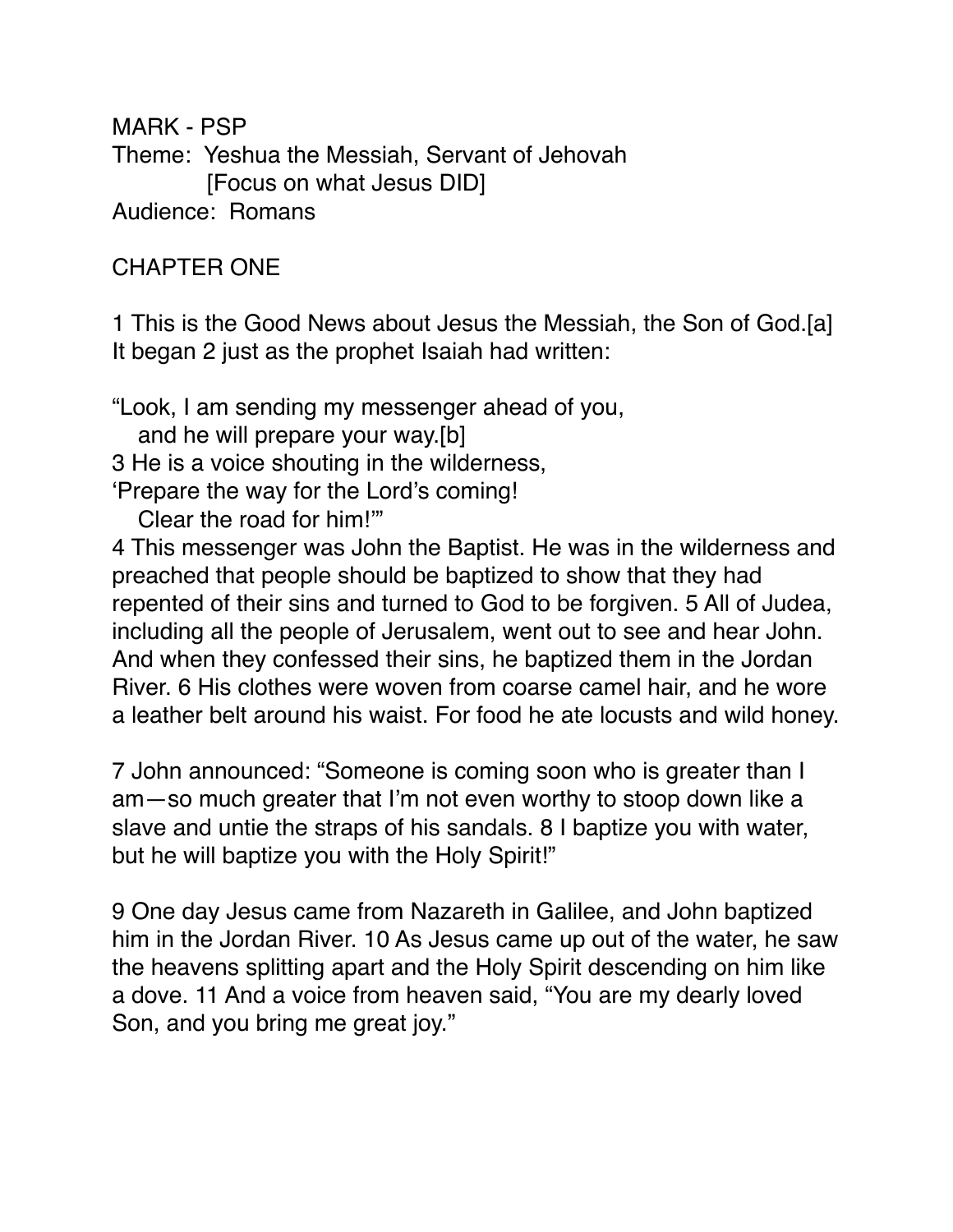12 The Spirit then compelled Jesus to go into the wilderness, 13 where he was tempted by Satan for forty days. He was out among the wild animals, and angels took care of him.

14 Later on, after John was arrested, Jesus went into Galilee, where he preached God's Good News.[f] 15 "The time promised by God has come at last!" he announced. "The Kingdom of God is near! Repent of your sins and believe the Good News!"

16 One day as Jesus was walking along the shore of the Sea of Galilee, he saw Simon[g] and his brother Andrew throwing a net into the water, for they fished for a living. 17 Jesus called out to them, "Come, follow me, and I will show you how to fish for people!" 18 And they left their nets at once and followed him.

19 A little farther up the shore Jesus saw Zebedee's sons, James and John, in a boat repairing their nets. 20 He called them at once, and they also followed him, leaving their father, Zebedee, in the boat with the hired men.

21 Jesus and his companions went to the town of Capernaum. When the Sabbath day came, he went into the synagogue and began to teach. 22 The people were amazed at his teaching, for he taught with real authority—quite unlike the teachers of religious law.

23 Suddenly, a man in the synagogue who was possessed by an evil[h] spirit cried out, 24 "Why are you interfering with us, Jesus of Nazareth? Have you come to destroy us? I know who you are—the Holy One of God!"

25 But Jesus reprimanded him. "Be quiet! Come out of the man," he ordered. 26 At that, the evil spirit screamed, threw the man into a convulsion, and then came out of him.

27 Amazement gripped the audience, and they began to discuss what had happened. "What sort of new teaching is this?" they asked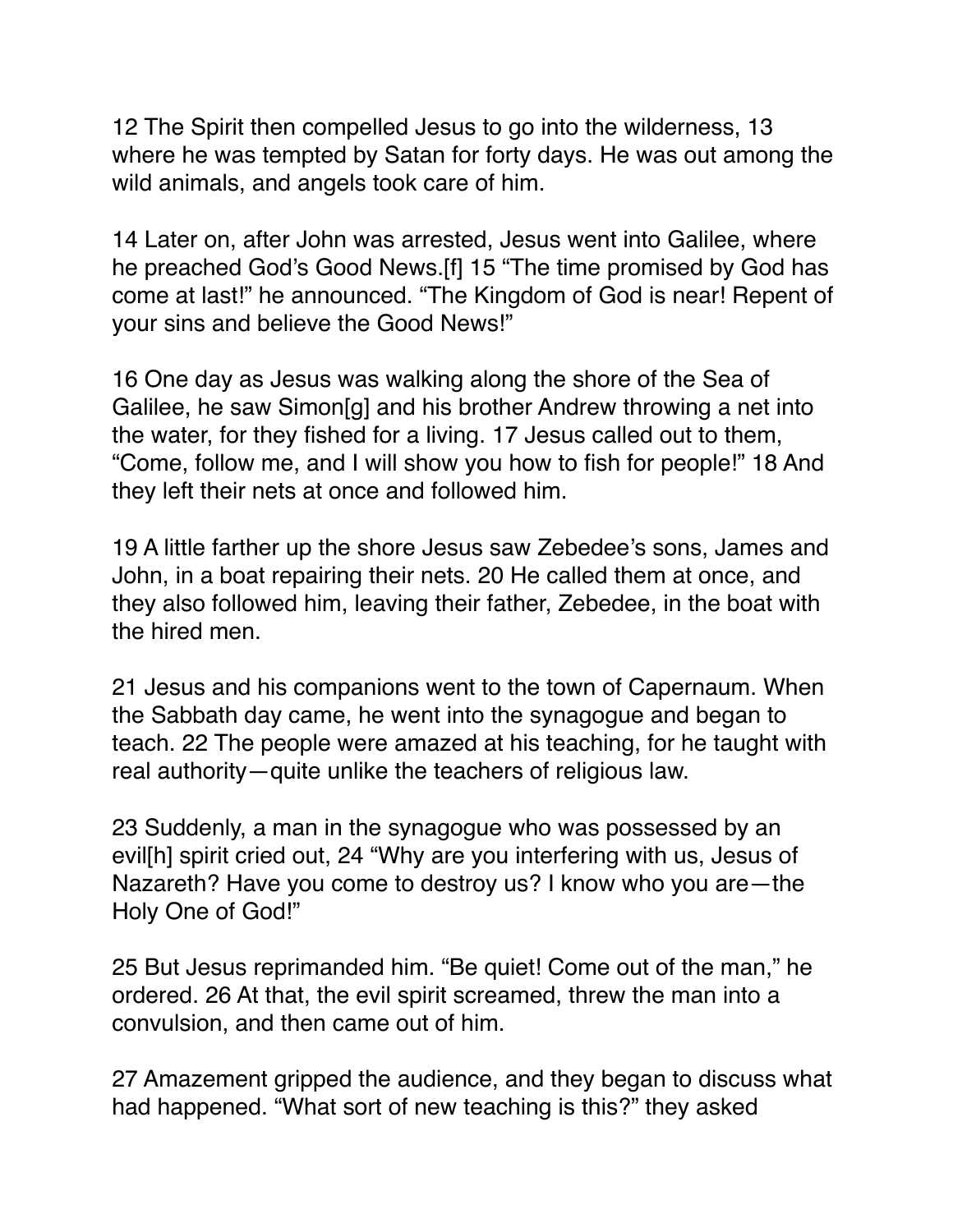excitedly. "It has such authority! Even evil spirits obey his orders!" 28 The news about Jesus spread quickly throughout the entire region of Galilee.

#### Jesus Heals Many People

29 After Jesus left the synagogue with James and John, they went to Simon and Andrew's home. 30 Now Simon's mother-in-law was sick in bed with a high fever. They told Jesus about her right away. 31 So he went to her bedside, took her by the hand, and helped her sit up. Then the fever left her, and she prepared a meal for them.

32 That evening after sunset, many sick and demon-possessed people were brought to Jesus. 33 The whole town gathered at the door to watch. 34 So Jesus healed many people who were sick with various diseases, and he cast out many demons. But because the demons knew who he was, he did not allow them to speak.

35 Before daybreak the next morning, Jesus got up and went out to an isolated place to pray. 36 Later Simon and the others went out to find him. 37 When they found him, they said, "Everyone is looking for you."

38 But Jesus replied, "We must go on to other towns as well, and I will preach to them, too. That is why I came." 39 So he traveled throughout the region of Galilee, preaching in the synagogues and casting out demons.

#### Jesus Heals a Man with Leprosy

40 A man with leprosy came and knelt in front of Jesus, begging to be healed. "If you are willing, you can heal me and make me clean," he said.

41 Moved with compassion,[i] Jesus reached out and touched him. "I am willing," he said. "Be healed!" 42 Instantly the leprosy disappeared, and the man was healed. 43 Then Jesus sent him on his way with a stern warning: 44 "Don't tell anyone about this. Instead, go to the priest and let him examine you. Take along the offering required in the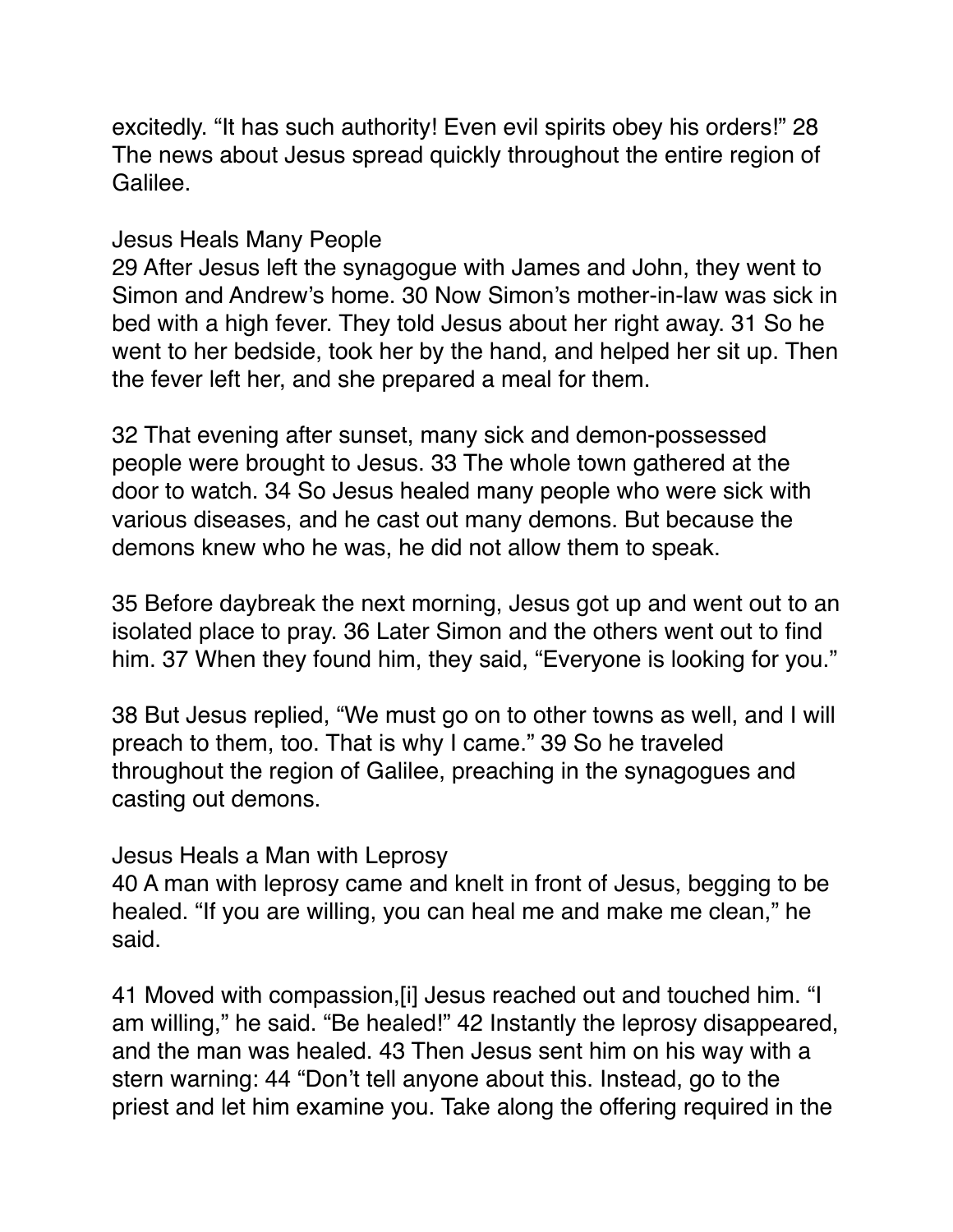law of Moses for those who have been healed of leprosy.[j] This will be a public testimony that you have been cleansed."

45 But the man went and spread the word, proclaiming to everyone what had happened. As a result, large crowds soon surrounded Jesus, and he couldn't publicly enter a town anywhere. He had to stay out in the secluded places, but people from everywhere kept coming to him.

# MARK 2

2 When Jesus returned to Capernaum several days later, the news spread quickly that he was back home. 2 Soon the house where he was staying was so packed with visitors that there was no more room, even outside the door. While he was preaching God's word to them, 3 four men arrived carrying a paralyzed man on a mat. 4 They couldn't bring him to Jesus because of the crowd, so they dug a hole through the roof above his head. Then they lowered the man on his mat, right down in front of Jesus. 5 Seeing their faith, Jesus said to the paralyzed man, "My child, your sins are forgiven."

6 But some of the teachers of religious law who were sitting there thought to themselves, 7 "What is he saying? This is blasphemy! Only God can forgive sins!"

8 Jesus knew immediately what they were thinking, so he asked them, "Why do you question this in your hearts? 9 Is it easier to say to the paralyzed man 'Your sins are forgiven,' or 'Stand up, pick up your mat, and walk'? 10 So I will prove to you that the Son of Man[a] has the authority on earth to forgive sins." Then Jesus turned to the paralyzed man and said, 11 "Stand up, pick up your mat, and go home!"

12 And the man jumped up, grabbed his mat, and walked out through the stunned onlookers. They were all amazed and praised God, exclaiming, "We've never seen anything like this before!"

Jesus Calls Levi (Matthew)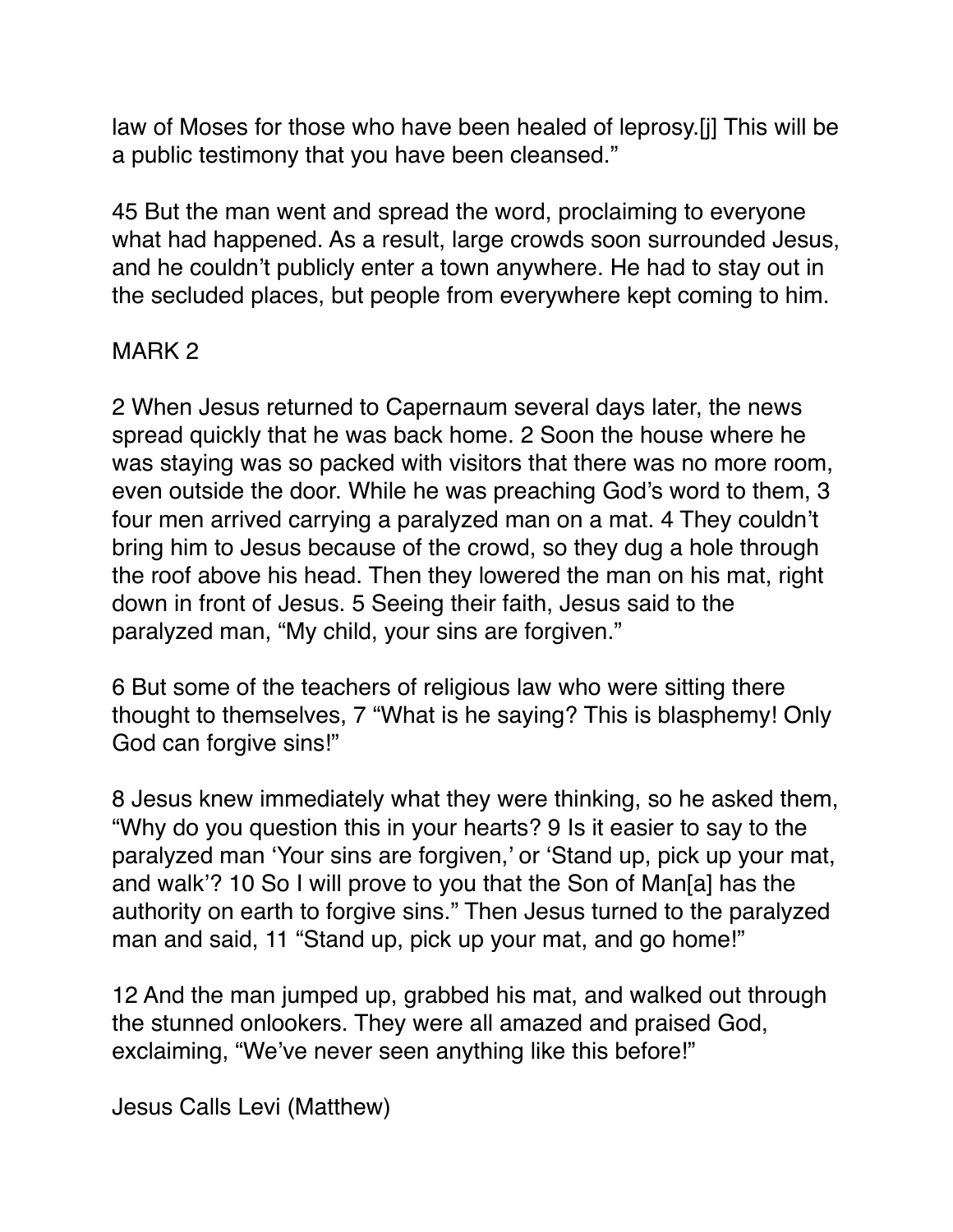13 Then Jesus went out to the lakeshore again and taught the crowds that were coming to him. 14 As he walked along, he saw Levi son of Alphaeus sitting at his tax collector's booth. "Follow me and be my disciple," Jesus said to him. So Levi got up and followed him.

15 Later, Levi invited Jesus and his disciples to his home as dinner guests, along with many tax collectors and other disreputable sinners. (There were many people of this kind among Jesus' followers.) 16 But when the teachers of religious law who were Pharisees[b] saw him eating with tax collectors and other sinners, they asked his disciples, "Why does he eat with such scum?[c]"

17 When Jesus heard this, he told them, "Healthy people don't need a doctor—sick people do. I have come to call not those who think they are righteous, but those who know they are sinners."

#### A Discussion about Fasting

18 Once when John's disciples and the Pharisees were fasting, some people came to Jesus and asked, "Why don't your disciples fast like John's disciples and the Pharisees do?"

19 Jesus replied, "Do wedding guests fast while celebrating with the groom? Of course not. They can't fast while the groom is with them. 20 But someday the groom will be taken away from them, and then they will fast.

21 "Besides, who would patch old clothing with new cloth? For the new patch would shrink and rip away from the old cloth, leaving an even bigger tear than before.

22 "And no one puts new wine into old wineskins. For the wine would burst the wineskins, and the wine and the skins would both be lost. New wine calls for new wineskins."

A Discussion about the Sabbath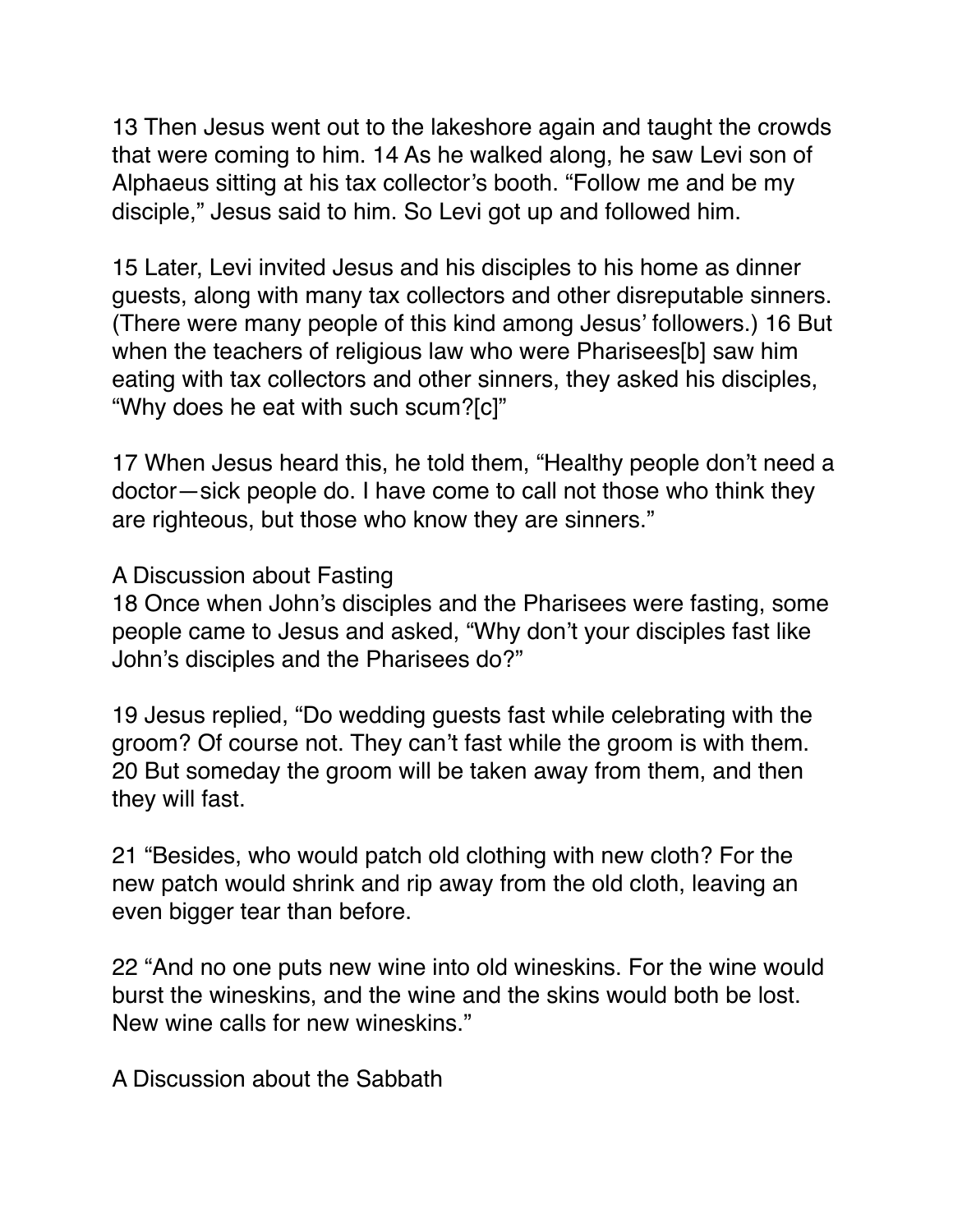23 One Sabbath day as Jesus was walking through some grainfields, his disciples began breaking off heads of grain to eat. 24 But the Pharisees said to Jesus, "Look, why are they breaking the law by harvesting grain on the Sabbath?"

25 Jesus said to them, "Haven't you ever read in the Scriptures what David did when he and his companions were hungry? 26 He went into the house of God (during the days when Abiathar was high priest) and broke the law by eating the sacred loaves of bread that only the priests are allowed to eat. He also gave some to his companions."

27 Then Jesus said to them, "The Sabbath was made to meet the needs of people, and not people to meet the requirements of the Sabbath. 28 So the Son of Man is Lord, even over the Sabbath!"

## MARK 3

3 Jesus went into the synagogue again and noticed a man with a deformed hand. 2 Since it was the Sabbath, Jesus' enemies watched him closely. If he healed the man's hand, they planned to accuse him of working on the Sabbath.

3 Jesus said to the man with the deformed hand, "Come and stand in front of everyone." 4 Then he turned to his critics and asked, "Does the law permit good deeds on the Sabbath, or is it a day for doing evil? Is this a day to save life or to destroy it?" But they wouldn't answer him.

5 He looked around at them angrily and was deeply saddened by their hard hearts. Then he said to the man, "Hold out your hand." So the man held out his hand, and it was restored! 6 At once the Pharisees went away and met with the supporters of Herod to plot how to kill Jesus.

Crowds Follow Jesus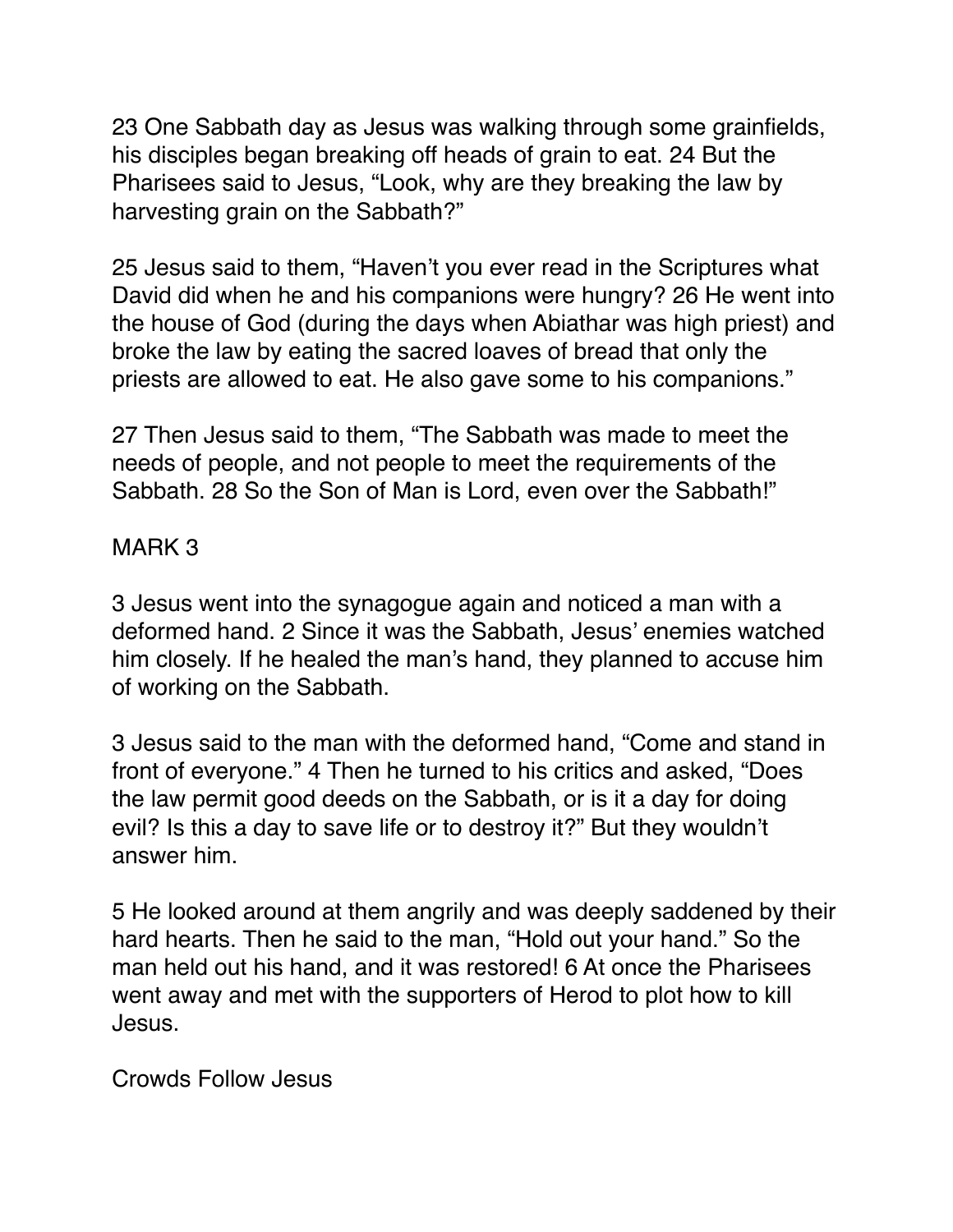7 Jesus went out to the lake with his disciples, and a large crowd followed him. They came from all over Galilee, Judea, 8 Jerusalem, Idumea, from east of the Jordan River, and even from as far north as Tyre and Sidon. The news about his miracles had spread far and wide, and vast numbers of people came to see him.

9 Jesus instructed his disciples to have a boat ready so the crowd would not crush him. 10 He had healed many people that day, so all the sick people eagerly pushed forward to touch him. 11 And whenever those possessed by evil[a] spirits caught sight of him, the spirits would throw them to the ground in front of him shrieking, "You are the Son of God!" 12 But Jesus sternly commanded the spirits not to reveal who he was.

Jesus Chooses the Twelve Apostles

13 Afterward Jesus went up on a mountain and called out the ones he wanted to go with him. And they came to him. 14 Then he appointed twelve of them and called them his apostles.[b] They were to accompany him, and he would send them out to preach, 15 giving them authority to cast out demons. 16 These are the twelve he chose:

Simon (whom he named Peter),

17 James and John (the sons of Zebedee, but Jesus nicknamed them "Sons of Thunder"[c]),

18 Andrew, Philip, Bartholomew, Matthew, Thomas, James (son of Alphaeus), Thaddaeus, Simon (the zealot[d]), 19 Judas Iscariot (who later betrayed him). Jesus and the Prince of Demons 20 One time Jesus entered a house, and the crowds began to gather again. Soon he and his disciples couldn't even find time to eat. 21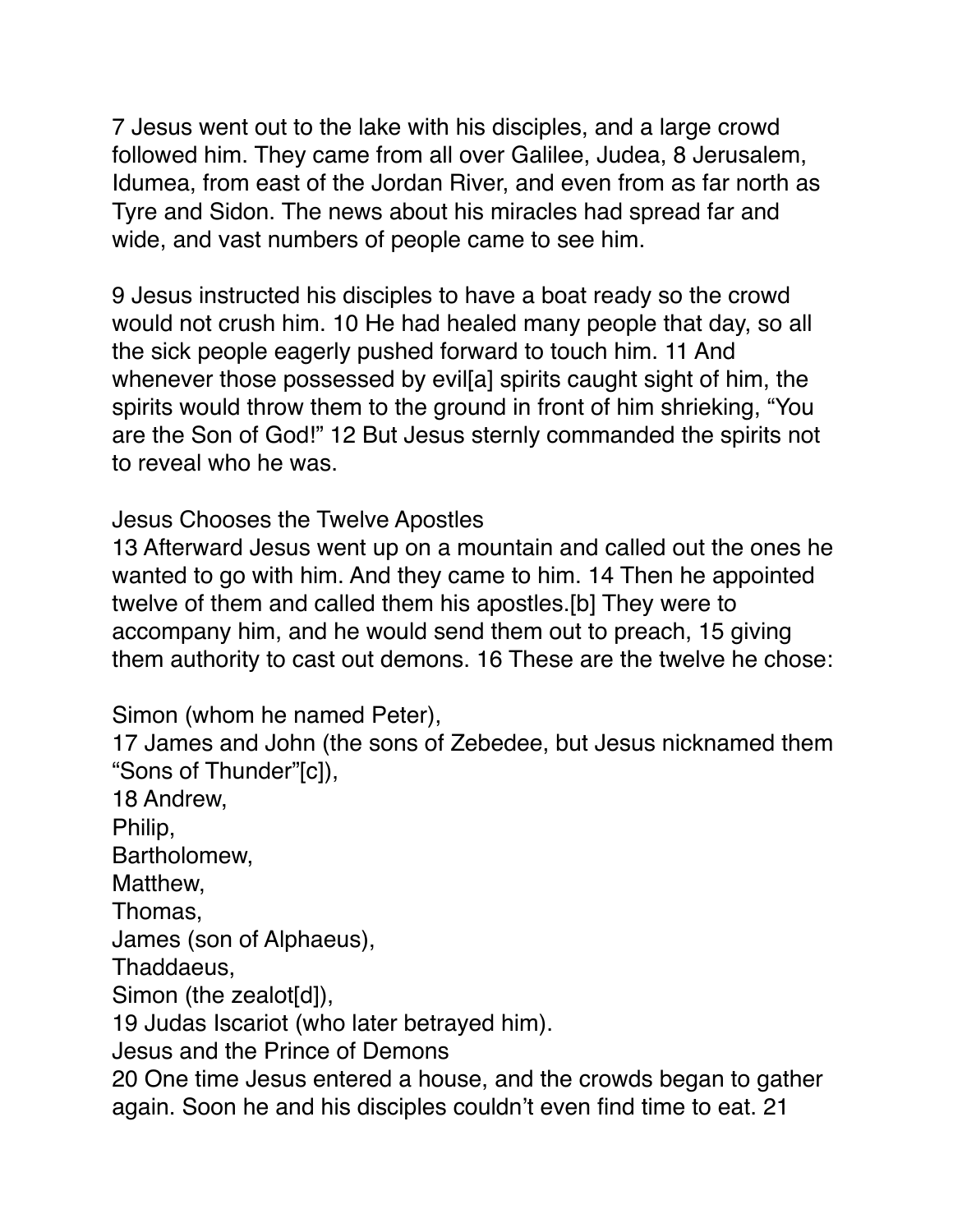When his family heard what was happening, they tried to take him away. "He's out of his mind," they said.

22 But the teachers of religious law who had arrived from Jerusalem said, "He's possessed by Satan,[e] the prince of demons. That's where he gets the power to cast out demons."

23 Jesus called them over and responded with an illustration. "How can Satan cast out Satan?" he asked. 24 "A kingdom divided by civil war will collapse. 25 Similarly, a family splintered by feuding will fall apart. 26 And if Satan is divided and fights against himself, how can he stand? He would never survive. 27 Let me illustrate this further. Who is powerful enough to enter the house of a strong man and plunder his goods? Only someone even stronger—someone who could tie him up and then plunder his house.

28 "I tell you the truth, all sin and blasphemy can be forgiven, 29 but anyone who blasphemes the Holy Spirit will never be forgiven. This is a sin with eternal consequences." 30 He told them this because they were saying, "He's possessed by an evil spirit."

#### The True Family of Jesus

31 Then Jesus' mother and brothers came to see him. They stood outside and sent word for him to come out and talk with them. 32 There was a crowd sitting around Jesus, and someone said, "Your mother and your brothers[f] are outside asking for you."

33 Jesus replied, "Who is my mother? Who are my brothers?" 34 Then he looked at those around him and said, "Look, these are my mother and brothers. 35 Anyone who does God's will is my brother and sister and mother."

# MARK 4

4 Once again Jesus began teaching by the lakeshore. A very large crowd soon gathered around him, so he got into a boat. Then he sat in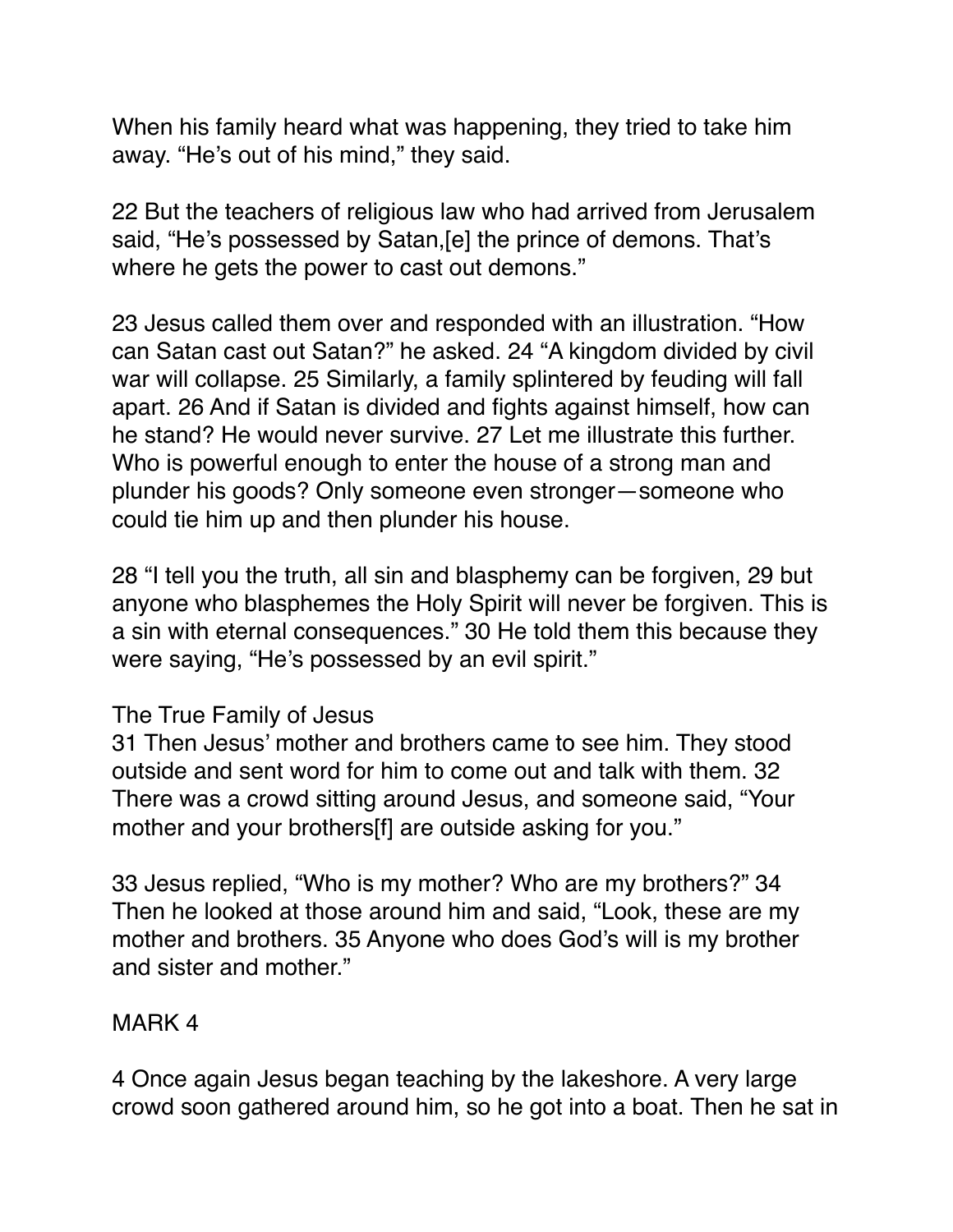the boat while all the people remained on the shore. 2 He taught them by telling many stories in the form of parables, such as this one:

3 "Listen! A farmer went out to plant some seed. 4 As he scattered it across his field, some of the seed fell on a footpath, and the birds came and ate it. 5 Other seed fell on shallow soil with underlying rock. The seed sprouted quickly because the soil was shallow. 6 But the plant soon wilted under the hot sun, and since it didn't have deep roots, it died. 7 Other seed fell among thorns that grew up and choked out the tender plants so they produced no grain. 8 Still other seeds fell on fertile soil, and they sprouted, grew, and produced a crop that was thirty, sixty, and even a hundred times as much as had been planted!" 9 Then he said, "Anyone with ears to hear should listen and understand."

10 Later, when Jesus was alone with the twelve disciples and with the others who were gathered around, they asked him what the parables meant.

11 He replied, "You are permitted to understand the secret[a] of the Kingdom of God. But I use parables for everything I say to outsiders, 12 so that the Scriptures might be fulfilled:

'When they see what I do,

they will learn nothing.

When they hear what I say,

they will not understand.

Otherwise, they will turn to me

and be forgiven.'[b]"

13 Then Jesus said to them, "If you can't understand the meaning of this parable, how will you understand all the other parables? 14 The farmer plants seed by taking God's word to others. 15 The seed that fell on the footpath represents those who hear the message, only to have Satan come at once and take it away. 16 The seed on the rocky soil represents those who hear the message and immediately receive it with joy. 17 But since they don't have deep roots, they don't last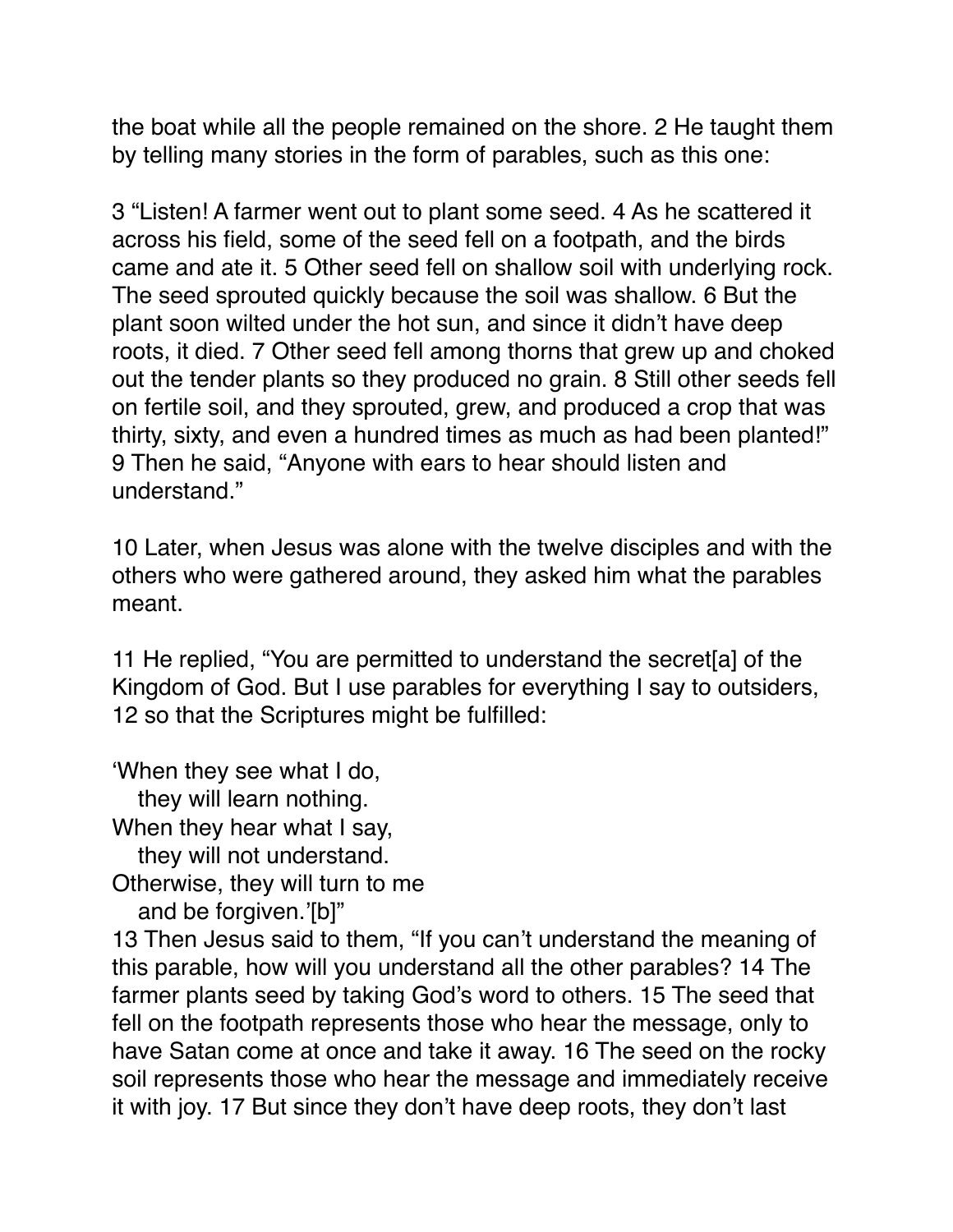long. They fall away as soon as they have problems or are persecuted for believing God's word. 18 The seed that fell among the thorns represents others who hear God's word, 19 but all too quickly the message is crowded out by the worries of this life, the lure of wealth, and the desire for other things, so no fruit is produced. 20 And the seed that fell on good soil represents those who hear and accept God's word and produce a harvest of thirty, sixty, or even a hundred times as much as had been planted!"

#### Parable of the Lamp

21 Then Jesus asked them, "Would anyone light a lamp and then put it under a basket or under a bed? Of course not! A lamp is placed on a stand, where its light will shine. 22 For everything that is hidden will eventually be brought into the open, and every secret will be brought to light. 23 Anyone with ears to hear should listen and understand."

24 Then he added, "Pay close attention to what you hear. The closer you listen, the more understanding you will be given[c]—and you will receive even more. 25 To those who listen to my teaching, more understanding will be given. But for those who are not listening, even what little understanding they have will be taken away from them."

#### Parable of the Growing Seed

26 Jesus also said, "The Kingdom of God is like a farmer who scatters seed on the ground. 27 Night and day, while he's asleep or awake, the seed sprouts and grows, but he does not understand how it happens. 28 The earth produces the crops on its own. First a leaf blade pushes through, then the heads of wheat are formed, and finally the grain ripens. 29 And as soon as the grain is ready, the farmer comes and harvests it with a sickle, for the harvest time has come."

#### Parable of the Mustard Seed

30 Jesus said, "How can I describe the Kingdom of God? What story should I use to illustrate it? 31 It is like a mustard seed planted in the ground. It is the smallest of all seeds, 32 but it becomes the largest of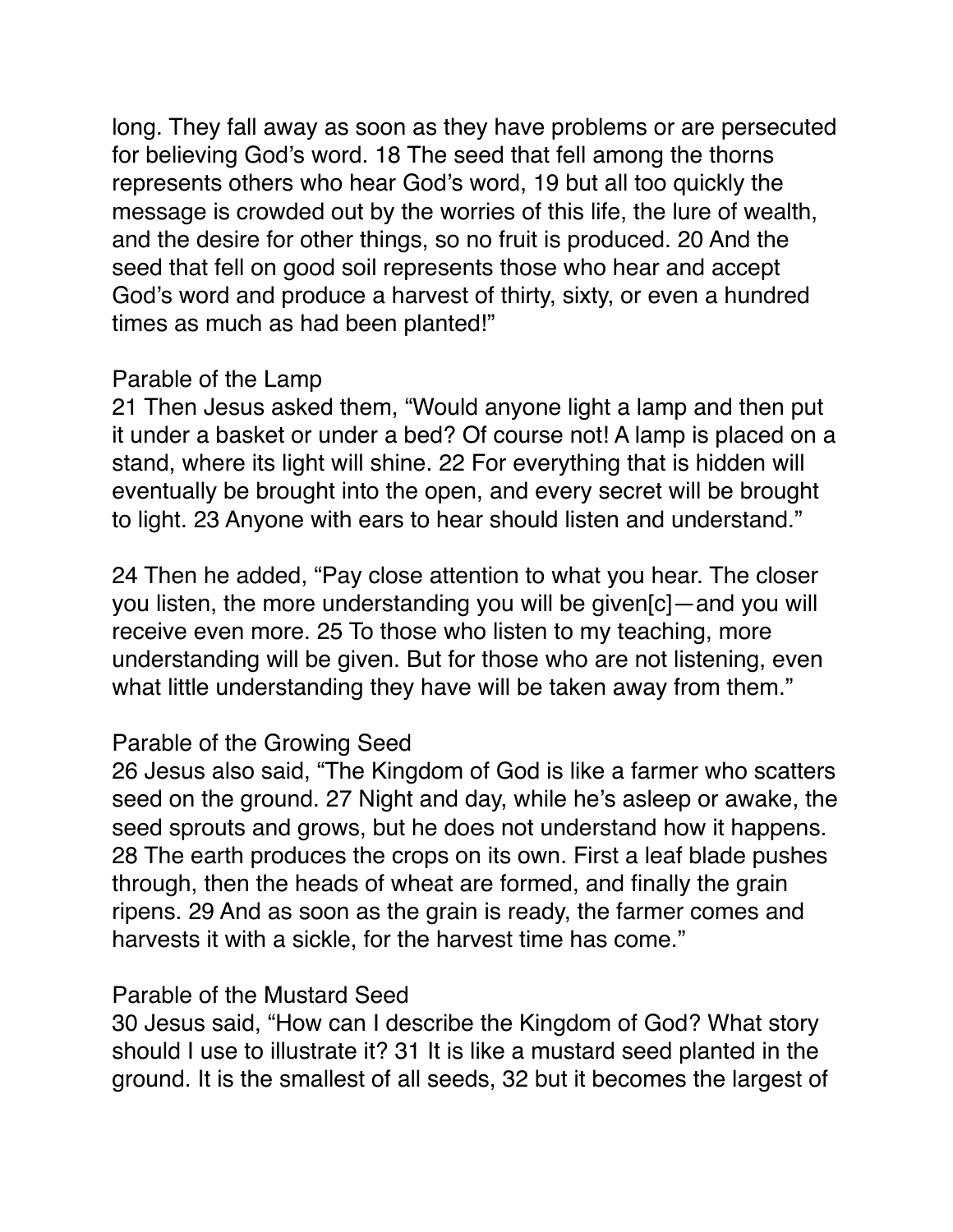all garden plants; it grows long branches, and birds can make nests in its shade."

33 Jesus used many similar stories and illustrations to teach the people as much as they could understand. 34 In fact, in his public ministry he never taught without using parables; but afterward, when he was alone with his disciples, he explained everything to them.

#### Jesus Calms the Storm

35 As evening came, Jesus said to his disciples, "Let's cross to the other side of the lake." 36 So they took Jesus in the boat and started out, leaving the crowds behind (although other boats followed). 37 But soon a fierce storm came up. High waves were breaking into the boat, and it began to fill with water.

38 Jesus was sleeping at the back of the boat with his head on a cushion. The disciples woke him up, shouting, "Teacher, don't you care that we're going to drown?"

39 When Jesus woke up, he rebuked the wind and said to the waves, "Silence! Be still!" Suddenly the wind stopped, and there was a great calm. 40 Then he asked them, "Why are you afraid? Do you still have no faith?"

41 The disciples were absolutely terrified. "Who is this man?" they asked each other. "Even the wind and waves obey him!"

# MARK 5

5 So they arrived at the other side of the lake, in the region of the Gerasenes.[a] 2 When Jesus climbed out of the boat, a man possessed by an evil[b] spirit came out from the tombs to meet him. 3 This man lived in the burial caves and could no longer be restrained, even with a chain. 4 Whenever he was put into chains and shackles as he often was—he snapped the chains from his wrists and smashed the shackles. No one was strong enough to subdue him. 5 Day and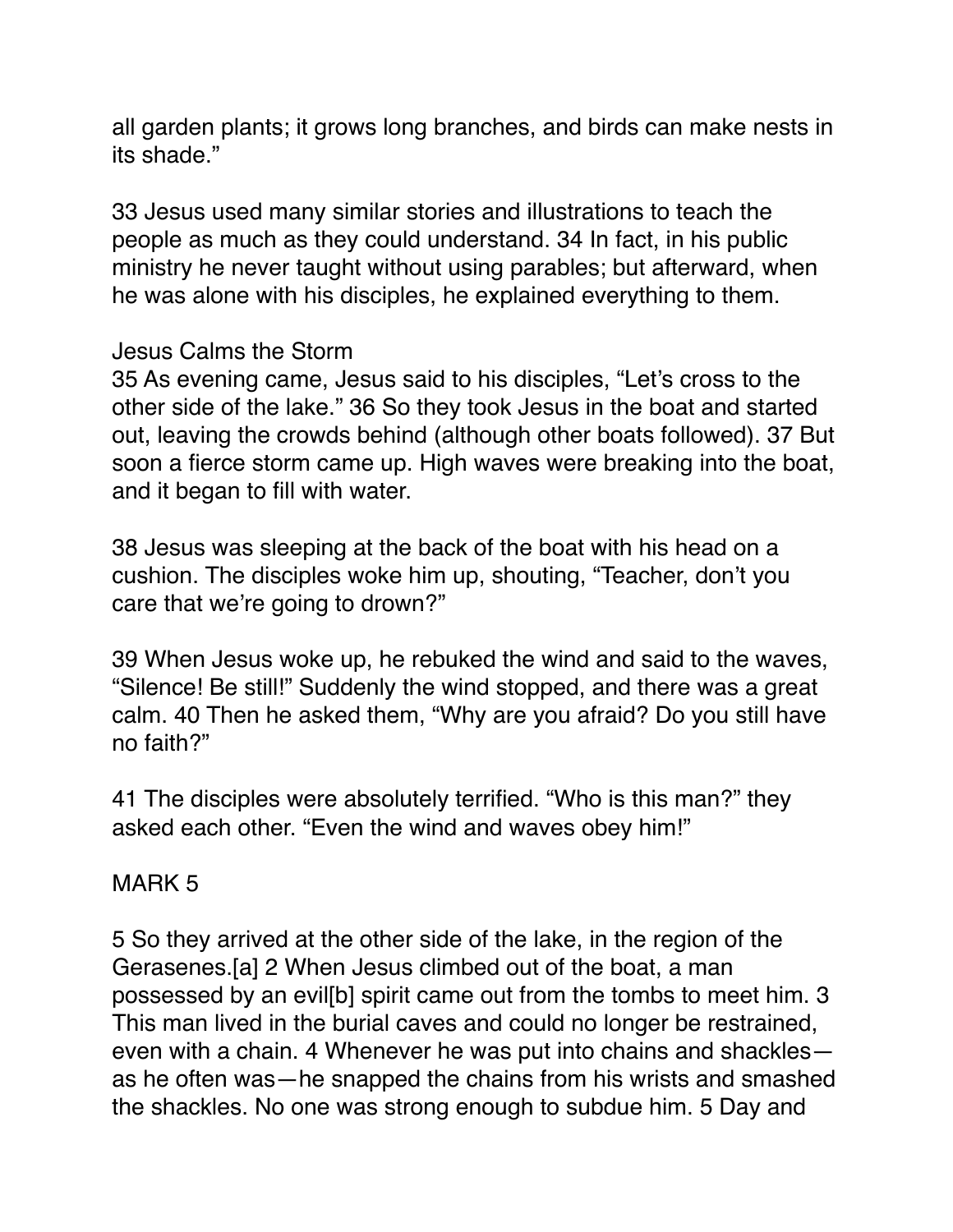night he wandered among the burial caves and in the hills, howling and cutting himself with sharp stones.

6 When Jesus was still some distance away, the man saw him, ran to meet him, and bowed low before him. 7 With a shriek, he screamed, "Why are you interfering with me, Jesus, Son of the Most High God? In the name of God, I beg you, don't torture me!" 8 For Jesus had already said to the spirit, "Come out of the man, you evil spirit."

9 Then Jesus demanded, "What is your name?"

And he replied, "My name is Legion, because there are many of us inside this man." 10 Then the evil spirits begged him again and again not to send them to some distant place.

11 There happened to be a large herd of pigs feeding on the hillside nearby. 12 "Send us into those pigs," the spirits begged. "Let us enter them."

13 So Jesus gave them permission. The evil spirits came out of the man and entered the pigs, and the entire herd of about 2,000 pigs plunged down the steep hillside into the lake and drowned in the water.

14 The herdsmen fled to the nearby town and the surrounding countryside, spreading the news as they ran. People rushed out to see what had happened. 15 A crowd soon gathered around Jesus, and they saw the man who had been possessed by the legion of demons. He was sitting there fully clothed and perfectly sane, and they were all afraid. 16 Then those who had seen what happened told the others about the demon-possessed man and the pigs. 17 And the crowd began pleading with Jesus to go away and leave them alone.

18 As Jesus was getting into the boat, the man who had been demon possessed begged to go with him. 19 But Jesus said, "No, go home to your family, and tell them everything the Lord has done for you and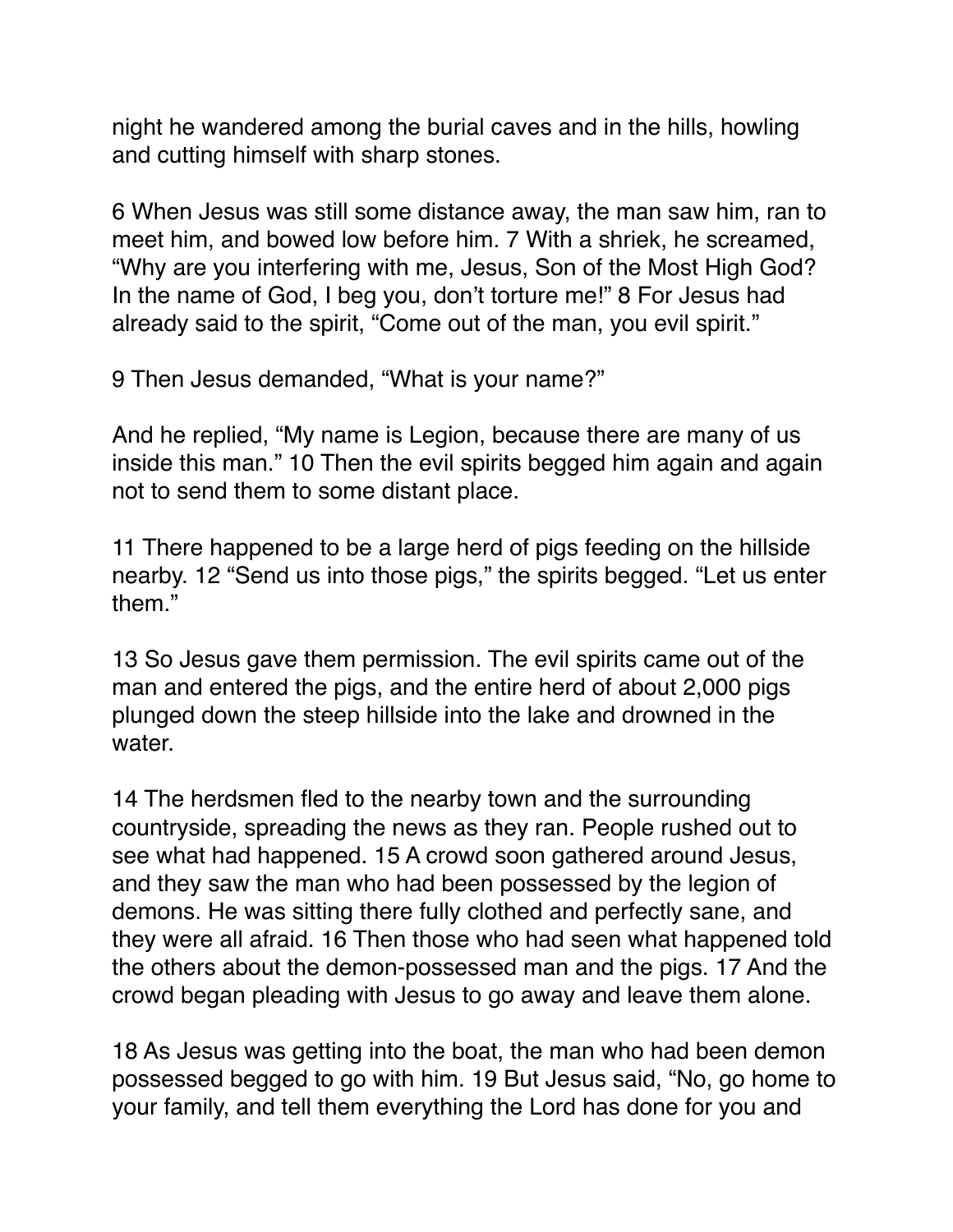how merciful he has been." 20 So the man started off to visit the Ten Towns[c] of that region and began to proclaim the great things Jesus had done for him; and everyone was amazed at what he told them.

Jesus Heals in Response to Faith

21 Jesus got into the boat again and went back to the other side of the lake, where a large crowd gathered around him on the shore. 22 Then a leader of the local synagogue, whose name was Jairus, arrived. When he saw Jesus, he fell at his feet, 23 pleading fervently with him. "My little daughter is dying," he said. "Please come and lay your hands on her; heal her so she can live."

24 Jesus went with him, and all the people followed, crowding around him. 25 A woman in the crowd had suffered for twelve years with constant bleeding. 26 She had suffered a great deal from many doctors, and over the years she had spent everything she had to pay them, but she had gotten no better. In fact, she had gotten worse. 27 She had heard about Jesus, so she came up behind him through the crowd and touched his robe. 28 For she thought to herself, "If I can just touch his robe, I will be healed." 29 Immediately the bleeding stopped, and she could feel in her body that she had been healed of her terrible condition.

30 Jesus realized at once that healing power had gone out from him, so he turned around in the crowd and asked, "Who touched my robe?"

31 His disciples said to him, "Look at this crowd pressing around you. How can you ask, 'Who touched me?'"

32 But he kept on looking around to see who had done it. 33 Then the frightened woman, trembling at the realization of what had happened to her, came and fell to her knees in front of him and told him what she had done. 34 And he said to her, "Daughter, your faith has made you well. Go in peace. Your suffering is over."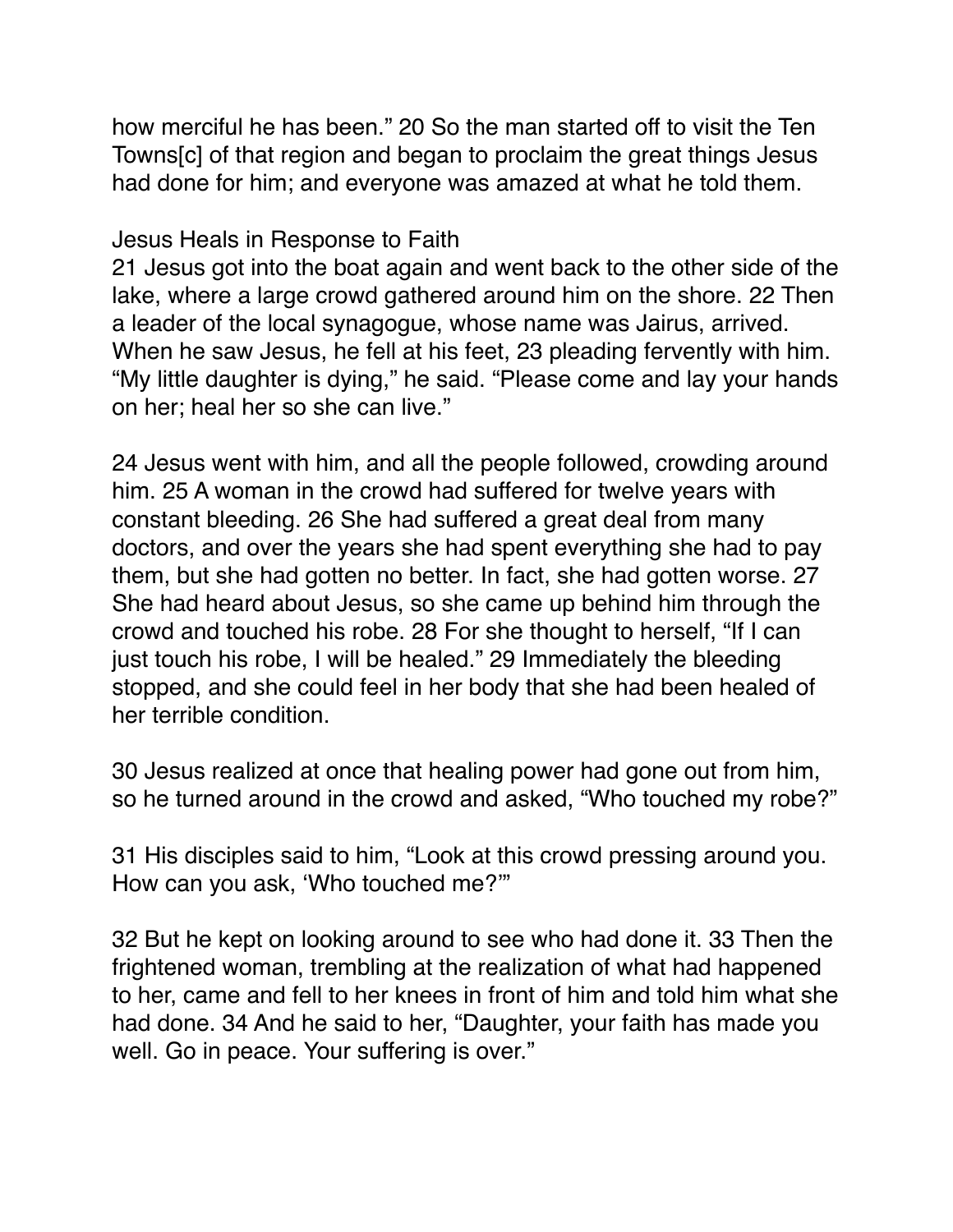35 While he was still speaking to her, messengers arrived from the home of Jairus, the leader of the synagogue. They told him, "Your daughter is dead. There's no use troubling the Teacher now."

36 But Jesus overheard them and said to Jairus, "Don't be afraid. Just have faith"

37 Then Jesus stopped the crowd and wouldn't let anyone go with him except Peter, James, and John (the brother of James). 38 When they came to the home of the synagogue leader, Jesus saw much commotion and weeping and wailing. 39 He went inside and asked, "Why all this commotion and weeping? The child isn't dead; she's only asleep."

40 The crowd laughed at him. But he made them all leave, and he took the girl's father and mother and his three disciples into the room where the girl was lying. 41 Holding her hand, he said to her, "Talitha koum," which means "Little girl, get up!" 42 And the girl, who was twelve years old, immediately stood up and walked around! They were overwhelmed and totally amazed. 43 Jesus gave them strict orders not to tell anyone what had happened, and then he told them to give her something to eat.

# MARK 6

6 Jesus left that part of the country and returned with his disciples to Nazareth, his hometown. 2 The next Sabbath he began teaching in the synagogue, and many who heard him were amazed. They asked, "Where did he get all this wisdom and the power to perform such miracles?" 3 Then they scoffed, "He's just a carpenter, the son of Mary and the brother of James, Joseph, Judas, and Simon. And his sisters live right here among us." They were deeply offended and refused to believe in him.

4 Then Jesus told them, "A prophet is honored everywhere except in his own hometown and among his relatives and his own family." 5 And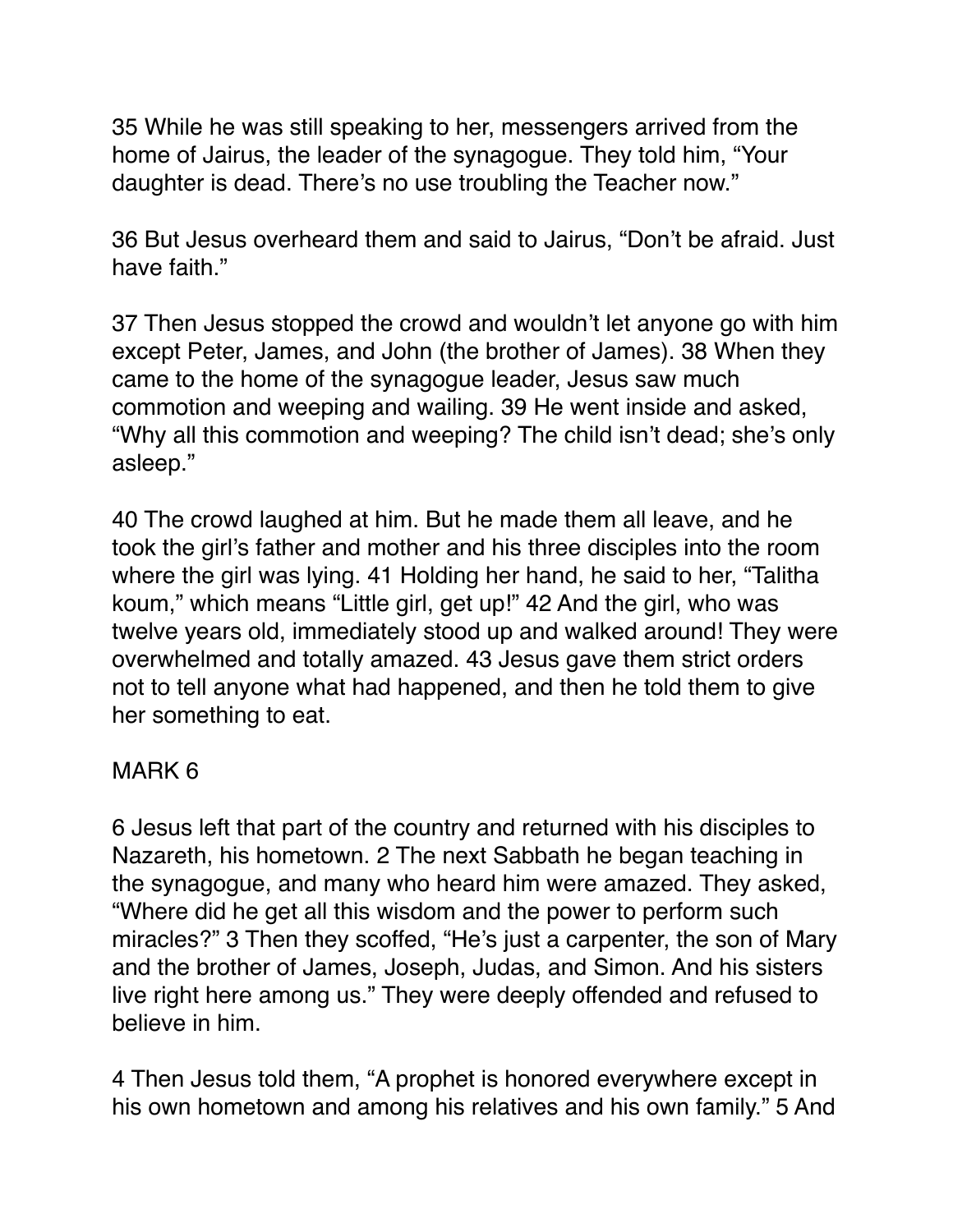because of their unbelief, he couldn't do any miracles among them except to place his hands on a few sick people and heal them. 6 And he was amazed at their unbelief.

#### Jesus Sends Out the Twelve Disciples

Then Jesus went from village to village, teaching the people. 7 And he called his twelve disciples together and began sending them out two by two, giving them authority to cast out evil spirits. 8 He told them to take nothing for their journey except a walking stick—no food, no traveler's bag, no money. 9 He allowed them to wear sandals but not to take a change of clothes.

10 "Wherever you go," he said, "stay in the same house until you leave town. 11 But if any place refuses to welcome you or listen to you, shake its dust from your feet as you leave to show that you have abandoned those people to their fate."

12 So the disciples went out, telling everyone they met to repent of their sins and turn to God. 13 And they cast out many demons and healed many sick people, anointing them with olive oil.

#### The Death of John the Baptist

14 Herod Antipas, the king, soon heard about Jesus, because everyone was talking about him. Some were saying, "This must be John the Baptist raised from the dead. That is why he can do such miracles." 15 Others said, "He's the prophet Elijah." Still others said, "He's a prophet like the other great prophets of the past."

16 When Herod heard about Jesus, he said, "John, the man I beheaded, has come back from the dead."

17 For Herod had sent soldiers to arrest and imprison John as a favor to Herodias. She had been his brother Philip's wife, but Herod had married her. 18 John had been telling Herod, "It is against God's law for you to marry your brother's wife." 19 So Herodias bore a grudge against John and wanted to kill him. But without Herod's approval she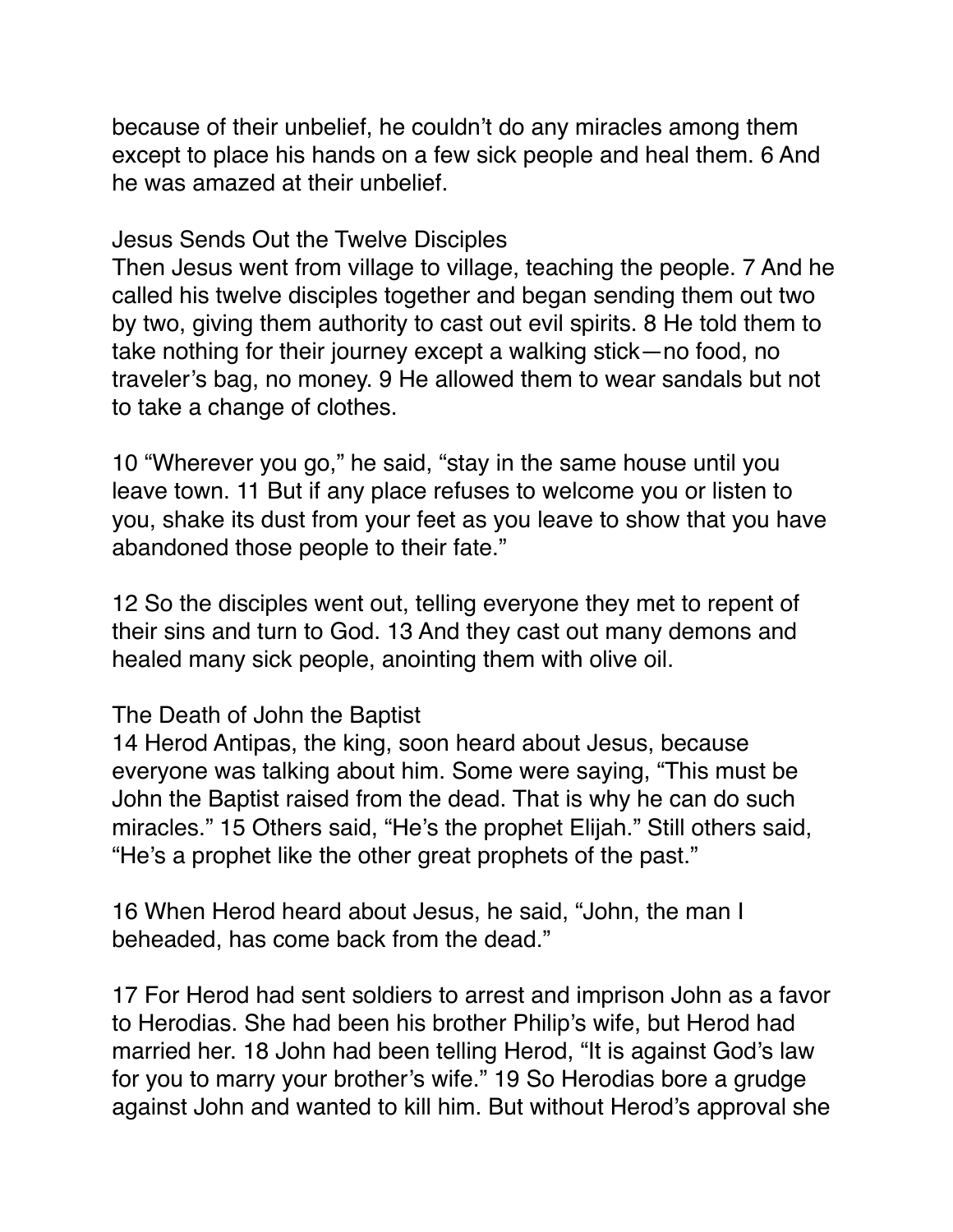was powerless, 20 for Herod respected John; and knowing that he was a good and holy man, he protected him. Herod was greatly disturbed whenever he talked with John, but even so, he liked to listen to him.

21 Herodias's chance finally came on Herod's birthday. He gave a party for his high government officials, army officers, and the leading citizens of Galilee. 22 Then his daughter, also named Herodias, came in and performed a dance that greatly pleased Herod and his guests. "Ask me for anything you like," the king said to the girl, "and I will give it to you." 23 He even vowed, "I will give you whatever you ask, up to half my kingdom!"

24 She went out and asked her mother, "What should I ask for?"

Her mother told her, "Ask for the head of John the Baptist!"

25 So the girl hurried back to the king and told him, "I want the head of John the Baptist, right now, on a tray!"

26 Then the king deeply regretted what he had said; but because of the vows he had made in front of his guests, he couldn't refuse her. 27 So he immediately sent an executioner to the prison to cut off John's head and bring it to him. The soldier beheaded John in the prison, 28 brought his head on a tray, and gave it to the girl, who took it to her mother. 29 When John's disciples heard what had happened, they came to get his body and buried it in a tomb.

# Jesus Feeds Five Thousand

30 The apostles returned to Jesus from their ministry tour and told him all they had done and taught. 31 Then Jesus said, "Let's go off by ourselves to a quiet place and rest awhile." He said this because there were so many people coming and going that Jesus and his apostles didn't even have time to eat.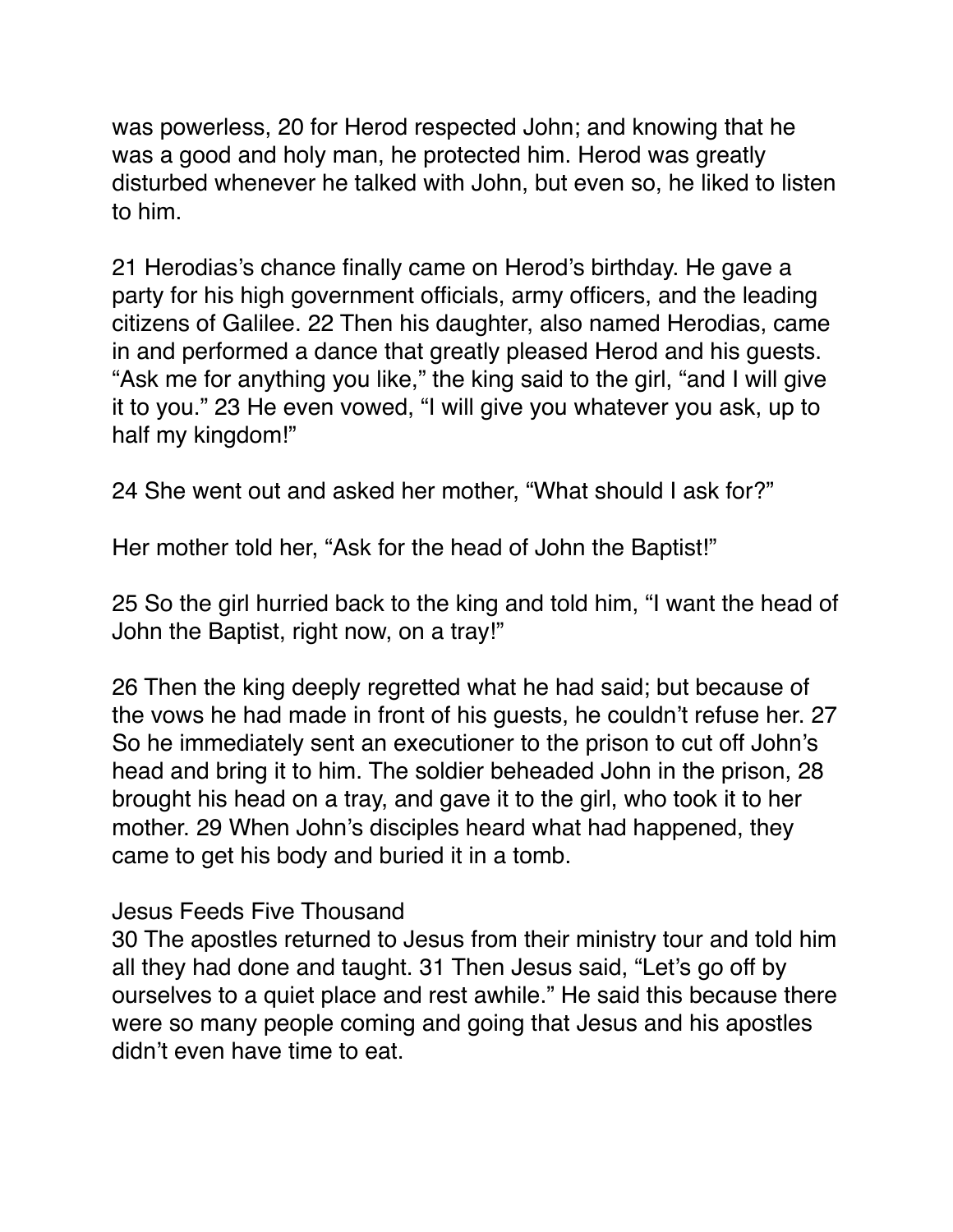32 So they left by boat for a quiet place, where they could be alone. 33 But many people recognized them and saw them leaving, and people from many towns ran ahead along the shore and got there ahead of them. 34 Jesus saw the huge crowd as he stepped from the boat, and he had compassion on them because they were like sheep without a shepherd. So he began teaching them many things.

35 Late in the afternoon his disciples came to him and said, "This is a remote place, and it's already getting late. 36 Send the crowds away so they can go to the nearby farms and villages and buy something to eat."

37 But Jesus said, "You feed them."

"With what?" they asked. "We'd have to work for months to earn enough money[g] to buy food for all these people!"

38 "How much bread do you have?" he asked. "Go and find out."

They came back and reported, "We have five loaves of bread and two fish."

39 Then Jesus told the disciples to have the people sit down in groups on the green grass. 40 So they sat down in groups of fifty or a hundred.

41 Jesus took the five loaves and two fish, looked up toward heaven, and blessed them. Then, breaking the loaves into pieces, he kept giving the bread to the disciples so they could distribute it to the people. He also divided the fish for everyone to share. 42 They all ate as much as they wanted, 43 and afterward, the disciples picked up twelve baskets of leftover bread and fish. 44 A total of 5,000 men and their families were fed.[h]

Jesus Walks on Water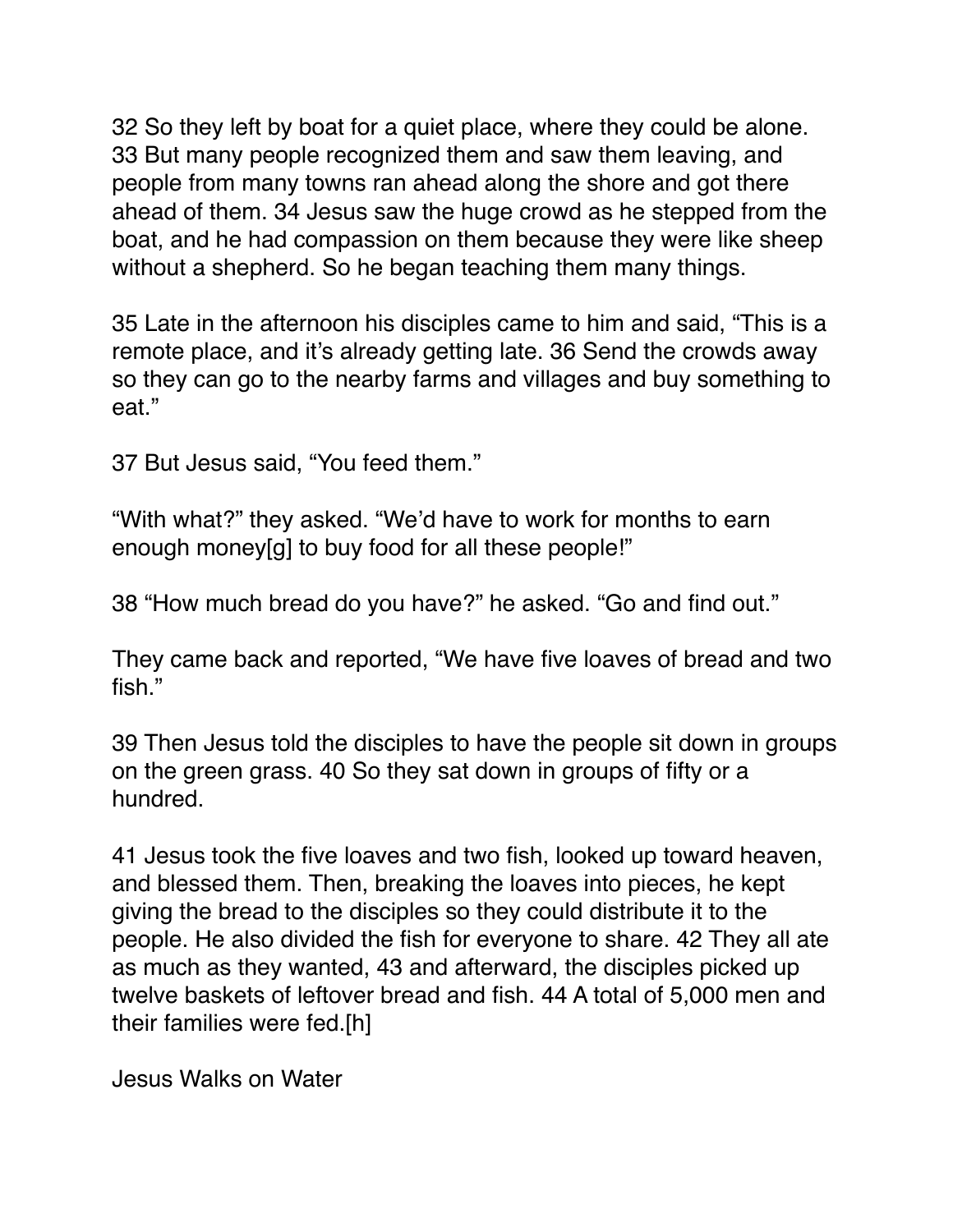45 Immediately after this, Jesus insisted that his disciples get back into the boat and head across the lake to Bethsaida, while he sent the people home. 46 After telling everyone good-bye, he went up into the hills by himself to pray.

47 Late that night, the disciples were in their boat in the middle of the lake, and Jesus was alone on land. 48 He saw that they were in serious trouble, rowing hard and struggling against the wind and waves. About three o'clock in the morning[i] Jesus came toward them, walking on the water. He intended to go past them, 49 but when they saw him walking on the water, they cried out in terror, thinking he was a ghost. 50 They were all terrified when they saw him.

But Jesus spoke to them at once. "Don't be afraid," he said. "Take courage! I am here!" 51 Then he climbed into the boat, and the wind stopped. They were totally amazed, 52 for they still didn't understand the significance of the miracle of the loaves. Their hearts were too hard to take it in.

53 After they had crossed the lake, they landed at Gennesaret. They brought the boat to shore 54 and climbed out. The people recognized Jesus at once, 55 and they ran throughout the whole area, carrying sick people on mats to wherever they heard he was. 56 Wherever he went—in villages, cities, or the countryside—they brought the sick out to the marketplaces. They begged him to let the sick touch at least the hassles on the fringe of his robe, and all who touched him were healed.

#### MARK 7

7 One day some Pharisees and teachers of religious law arrived from Jerusalem to see Jesus. 2 They noticed that some of his disciples failed to follow the Jewish ritual of hand washing before eating. 3 (The Jews, especially the Pharisees, do not eat until they have poured water over their cupped hands, as required by their ancient traditions. 4 Similarly, they don't eat anything from the market until they immerse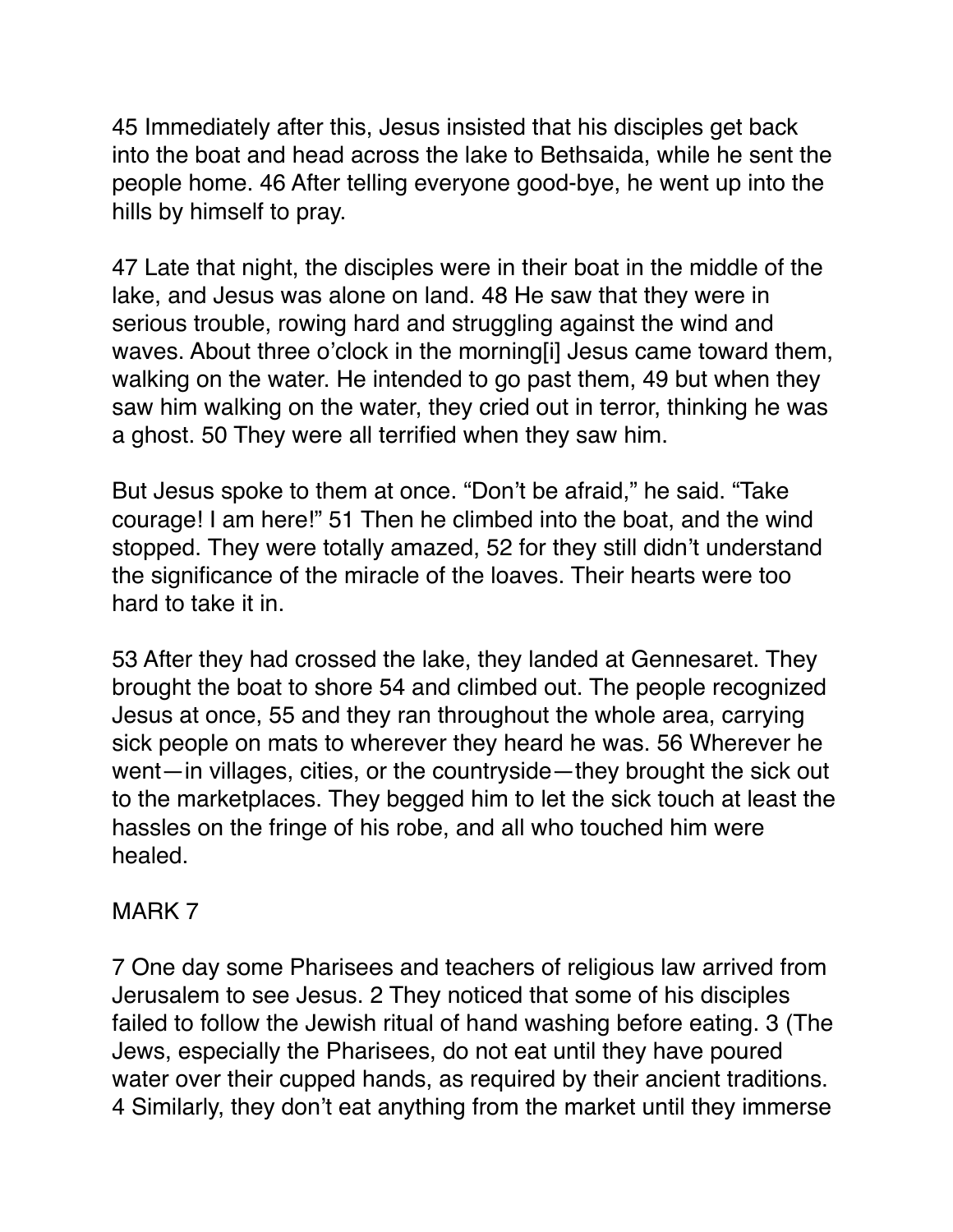their hands[b] in water. This is but one of many traditions they have clung to—such as their ceremonial washing of cups, pitchers, and kettles.[c])

5 So the Pharisees and teachers of religious law asked him, "Why don't your disciples follow our age-old tradition? They eat without first performing the hand-washing ceremony."

6 Jesus replied, "You hypocrites! Isaiah was right when he prophesied about you, for he wrote,

'These people honor me with their lips,

but their hearts are far from me.

7 Their worship is a farce,

 for they teach man-made ideas as commands from God.'[d] 8 For you ignore God's law and substitute your own tradition."

9 Then he said, "You skillfully sidestep God's law in order to hold on to your own tradition. 10 For instance, Moses gave you this law from God: 'Honor your father and mother,'[e] and 'Anyone who speaks disrespectfully of father or mother must be put to death.'[f] 11 But you say it is all right for people to say to their parents, 'Sorry, I can't help you. For I have vowed to give to God what I would have given to you.'[g] 12 In this way, you let them disregard their needy parents. 13 And so you cancel the word of God in order to hand down your own tradition. And this is only one example among many others."

14 Then Jesus called to the crowd to come and hear. "All of you listen," he said, "and try to understand. 15 It's not what goes into your body that defiles you; you are defiled by what comes from your heart."

17 Then Jesus went into a house to get away from the crowd, and his disciples asked him what he meant by the parable he had just used. 18 "Don't you understand either?" he asked. "Can't you see that the food you put into your body cannot defile you? 19 Food doesn't go into your heart, but only passes through the stomach and then goes into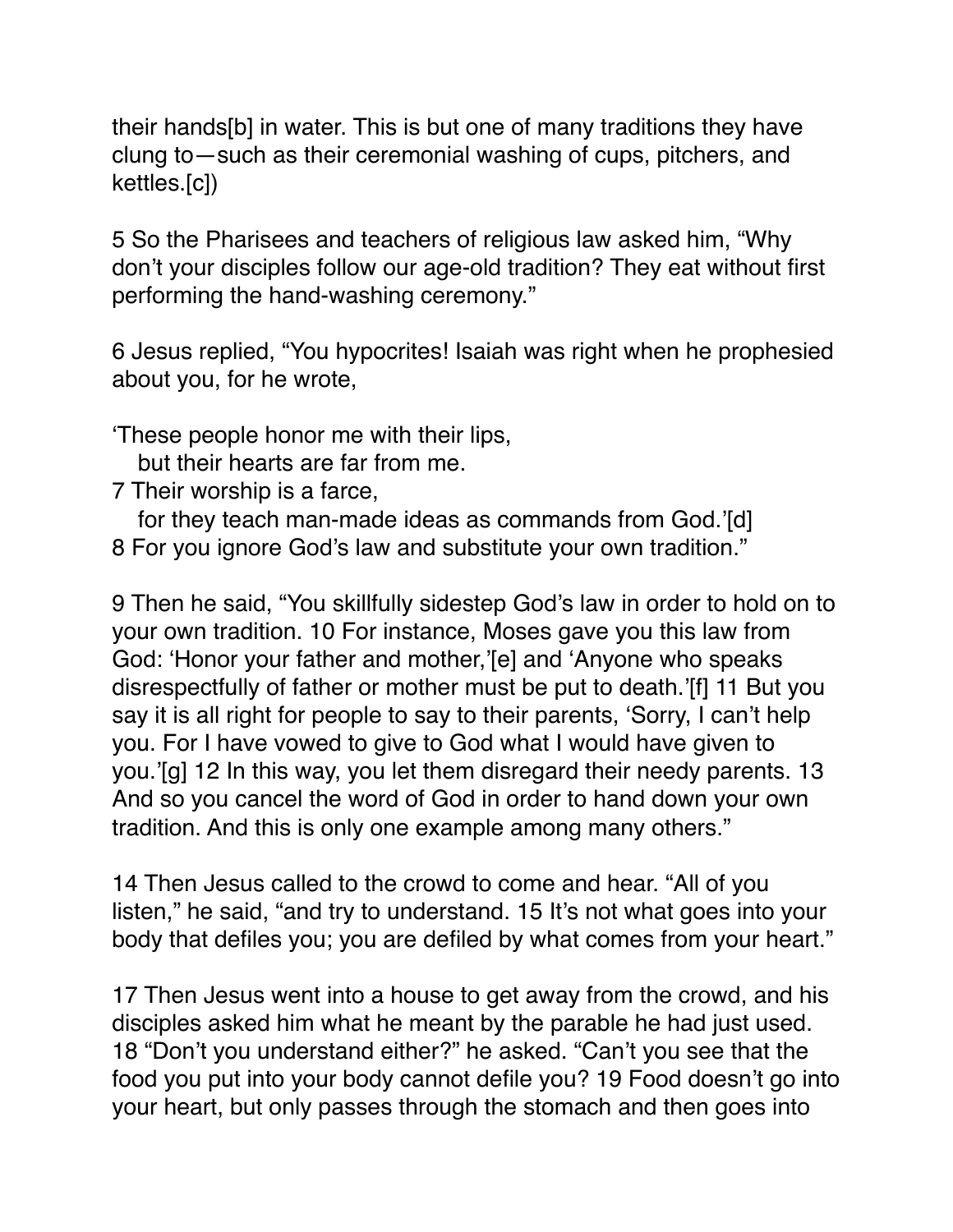the sewer." (By saying this, he declared that every kind of food is acceptable in God's eyes.)

20 And then he added, "It is what comes from inside that defiles you. 21 For from within, out of a person's heart, come evil thoughts, sexual immorality, theft, murder, 22 adultery, greed, wickedness, deceit, lustful desires, envy, slander, pride, and foolishness. 23 All these vile things come from within; they are what defile you."

24 Then Jesus left Galilee and went north to the region of Tyre. He didn't want anyone to know which house he was staying in, but he couldn't keep it a secret. 25 Right away a woman who had heard about him came and fell at his feet. Her little girl was possessed by an evil spirit, 26 and she begged him to cast out the demon from her daughter.

Since she was a Gentile, born in Syrian Phoenicia, 27 Jesus told her, "First I should feed the children—my own family, the Jews. It isn't right to take food from the children and throw it to the dogs."

28 She replied, "That's true, Lord, but even the dogs under the table are allowed to eat the scraps from the children's plates."

29 "Good answer!" he said. "Now go home, for the demon has left your daughter." 30 And when she arrived home, she found her little girl lying quietly in bed, and the demon was gone.

#### Jesus Heals a Deaf Man

31 Jesus left Tyre and went up to Sidon before going back to the Sea of Galilee and the region of the Ten Towns. 32 A deaf man with a speech impediment was brought to him, and the people begged Jesus to lay his hands on the man to heal him.

33 Jesus led him away from the crowd so they could be alone. He put his fingers into the man's ears. Then, spitting on his own fingers, he touched the man's tongue. 34 Looking up to heaven, he sighed and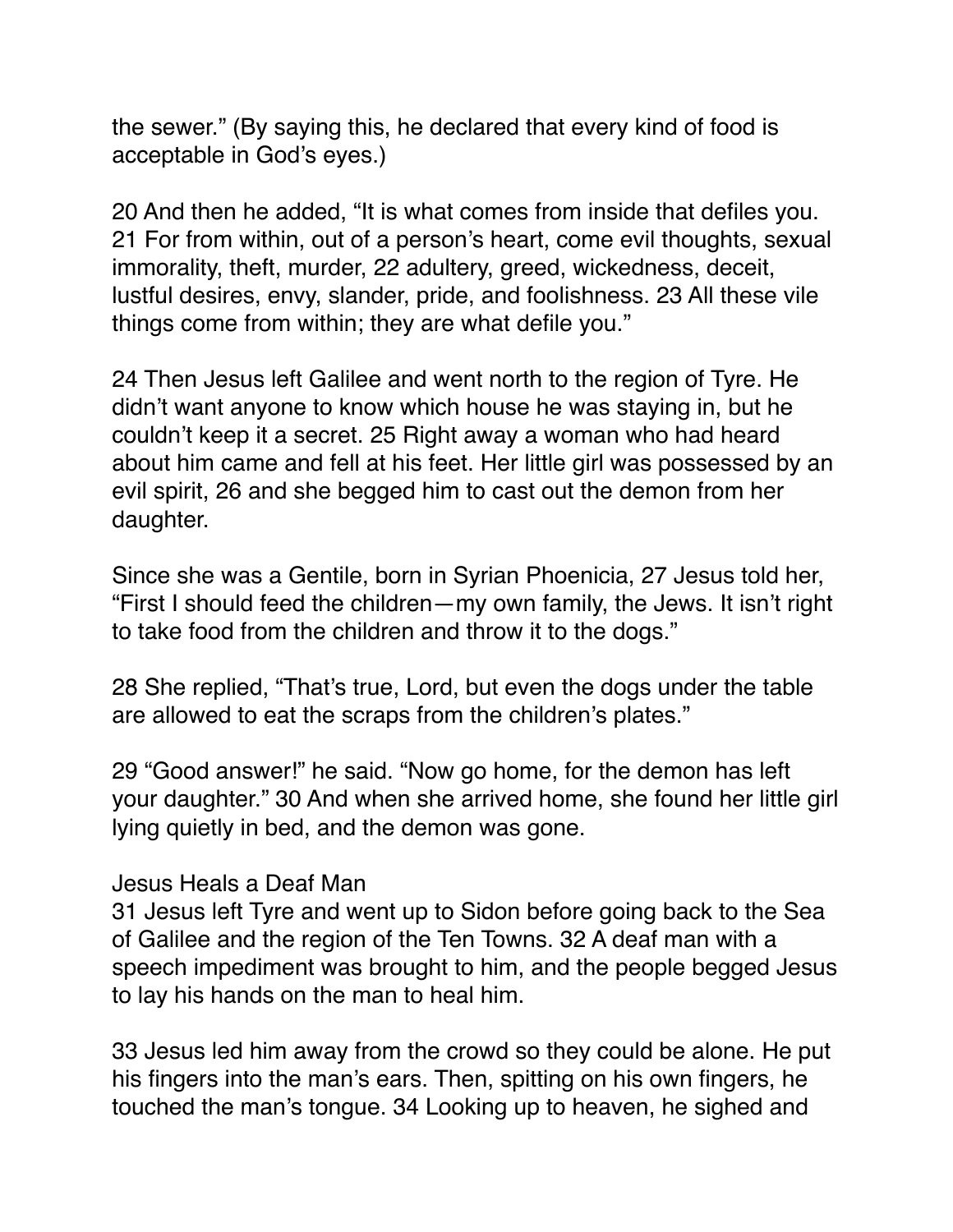said, "Ephphatha," which means, "Be opened!" 35 Instantly the man could hear perfectly, and his tongue was freed so he could speak plainly!

36 Jesus told the crowd not to tell anyone, but the more he told them not to, the more they spread the news. 37 They were completely amazed and said again and again, "Everything he does is wonderful. He even makes the deaf to hear and gives speech to those who cannot speak."

## MARK 8

About this time another large crowd had gathered, and the people ran out of food again. Jesus called his disciples and told them, 2 "I feel sorry for these people. They have been here with me for three days, and they have nothing left to eat. 3 If I send them home hungry, they will faint along the way. For some of them have come a long distance."

4 His disciples replied, "How are we supposed to find enough food to feed them out here in the wilderness?"

5 Jesus asked, "How much bread do you have?"

"Seven loaves," they replied.

6 So Jesus told all the people to sit down on the ground. Then he took the seven loaves, thanked God for them, and broke them into pieces. He gave them to his disciples, who distributed the bread to the crowd. 7 A few small fish were found, too, so Jesus also blessed these and told the disciples to distribute them.

8 They ate as much as they wanted. Afterward, the disciples picked up seven large baskets of leftover food. 9 There were about 4,000 men in the crowd that day, and Jesus sent them home after they had eaten. 10 Immediately after this, he got into a boat with his disciples and crossed over to the region of Dalmanutha.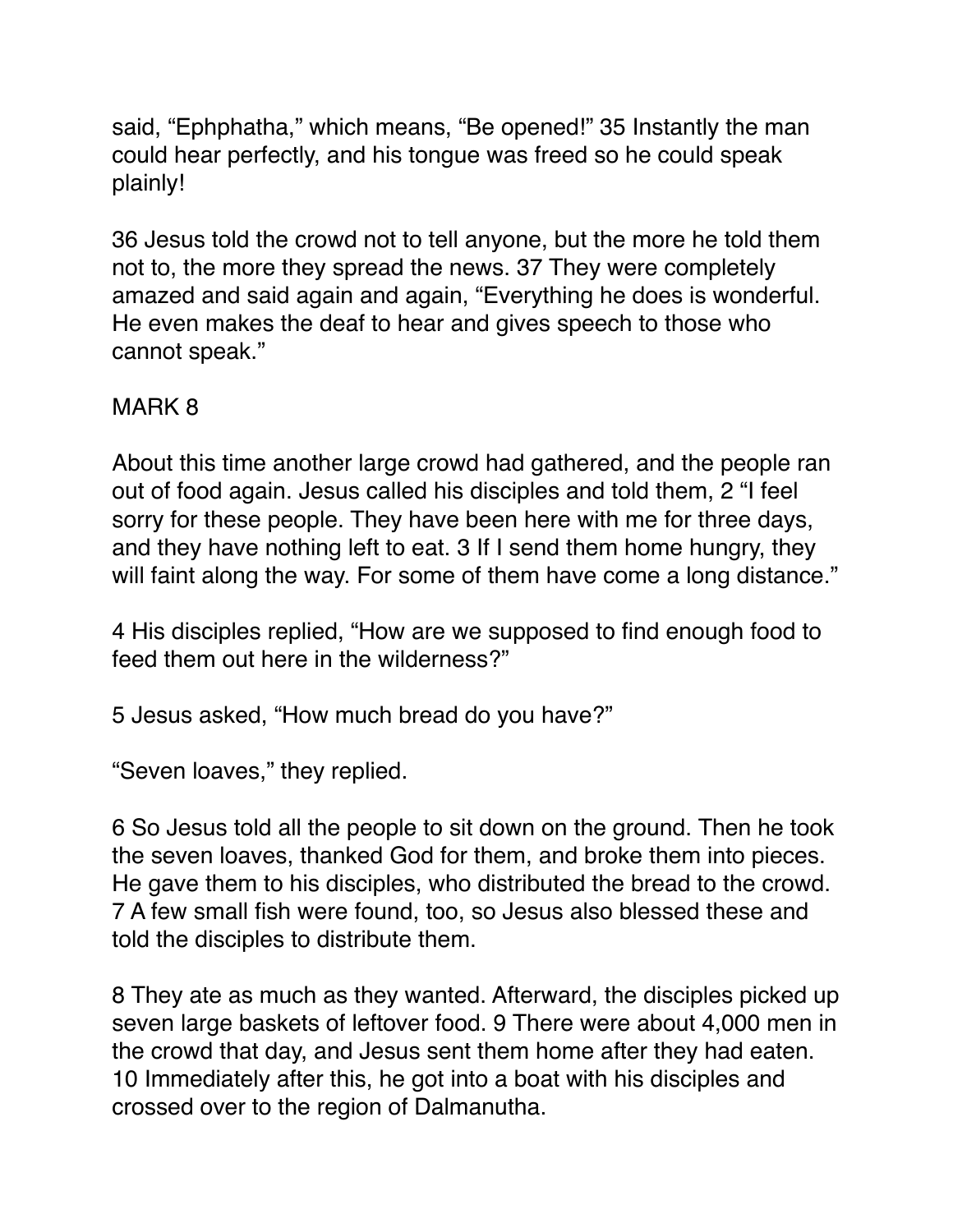11 When the Pharisees heard that Jesus had arrived, they came and started to argue with him. Testing him, they demanded that he show them a miraculous sign from heaven to prove his authority.

12 When he heard this, he sighed deeply in his spirit and said, "Why do these people keep demanding a miraculous sign? I tell you the truth, I will not give this generation any such sign." 13 So he got back into the boat and left them, and he crossed to the other side of the lake.

Yeast of the Pharisees and Herod

14 But the disciples had forgotten to bring any food. They had only one loaf of bread with them in the boat. 15 As they were crossing the lake, Jesus warned them, "Watch out! Beware of the yeast of the Pharisees and of Herod."

16 At this they began to argue with each other because they hadn't brought any bread. 17 Jesus knew what they were saying, so he said, "Why are you arguing about having no bread? Don't you know or understand even yet? Are your hearts too hard to take it in? 18 'You have eyes—can't you see? You have ears—can't you hear?'[a] Don't you remember anything at all? 19 When I fed the 5,000 with five loaves of bread, how many baskets of leftovers did you pick up afterward?"

"Twelve," they said.

20 "And when I fed the 4,000 with seven loaves, how many large baskets of leftovers did you pick up?"

"Seven," they said.

21 "Don't you understand yet?" he asked them.

22 When they arrived at Bethsaida, some people brought a blind man to Jesus, and they begged him to touch the man and heal him. 23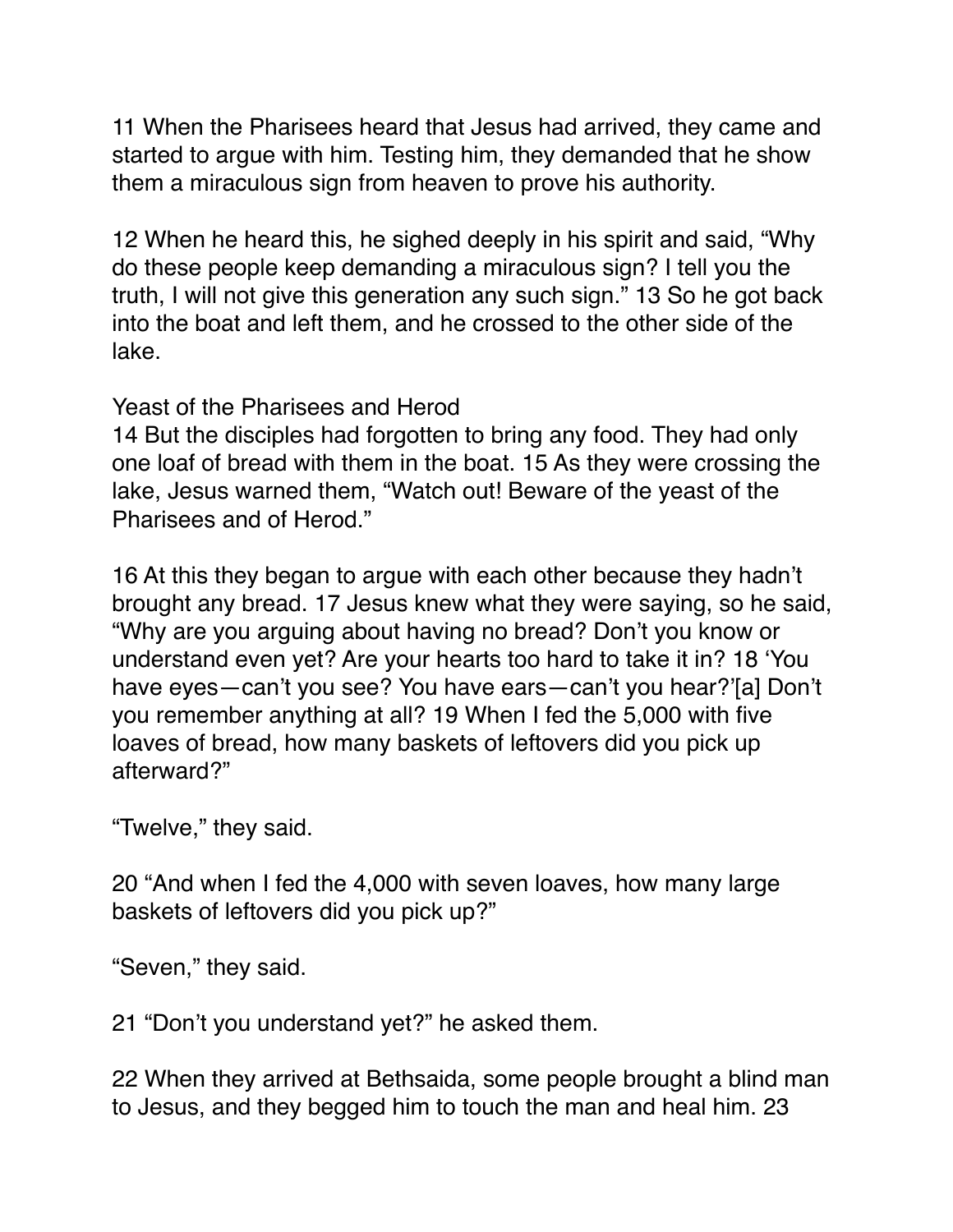Jesus took the blind man by the hand and led him out of the village, for privacy. Then, spitting on the man's eyes, he laid his hands on him and asked, "Can you see anything now?"

24 The man looked around. "Yes," he said, "I see people, but I can't see them very clearly. They look like trees walking around."

25 Then Jesus placed his hands on the man's eyes again, and his eyes were opened.\* His sight was completely restored, and he could see everything clearly. 26 Jesus sent him away, saying, "Don't go back into the village on your way home."

*[\*Note: Jesus' only two-staged miracle. Rom. 11:25-26. A picture of the two-stage salvation of Israel: a partial hardening of the Jews' hearts until the whole nation of Israel is saved.]*

27 Jesus and his disciples left Galilee and went up to the villages near Caesarea Philippi. As they were walking along, he asked them, "Who do people say I am?"

28 "Well," they replied, "some say John the Baptist, some say Elijah, and others say you are one of the other prophets."

29 Then he asked them, "But who do you say I am?"

Peter replied, "You are the Messiah."

30 But Jesus warned them not to tell anyone about him.

31 Then [following Peter's confession] Jesus began to tell them that the Son of Man must suffer many terrible things and be rejected by the Jewish elders, the leading priests, and the teachers of religious law. He would be killed, but three days later he would rise from the dead. 32 As he talked about this openly with his disciples, Peter took him aside and began to reprimand him for saying such things.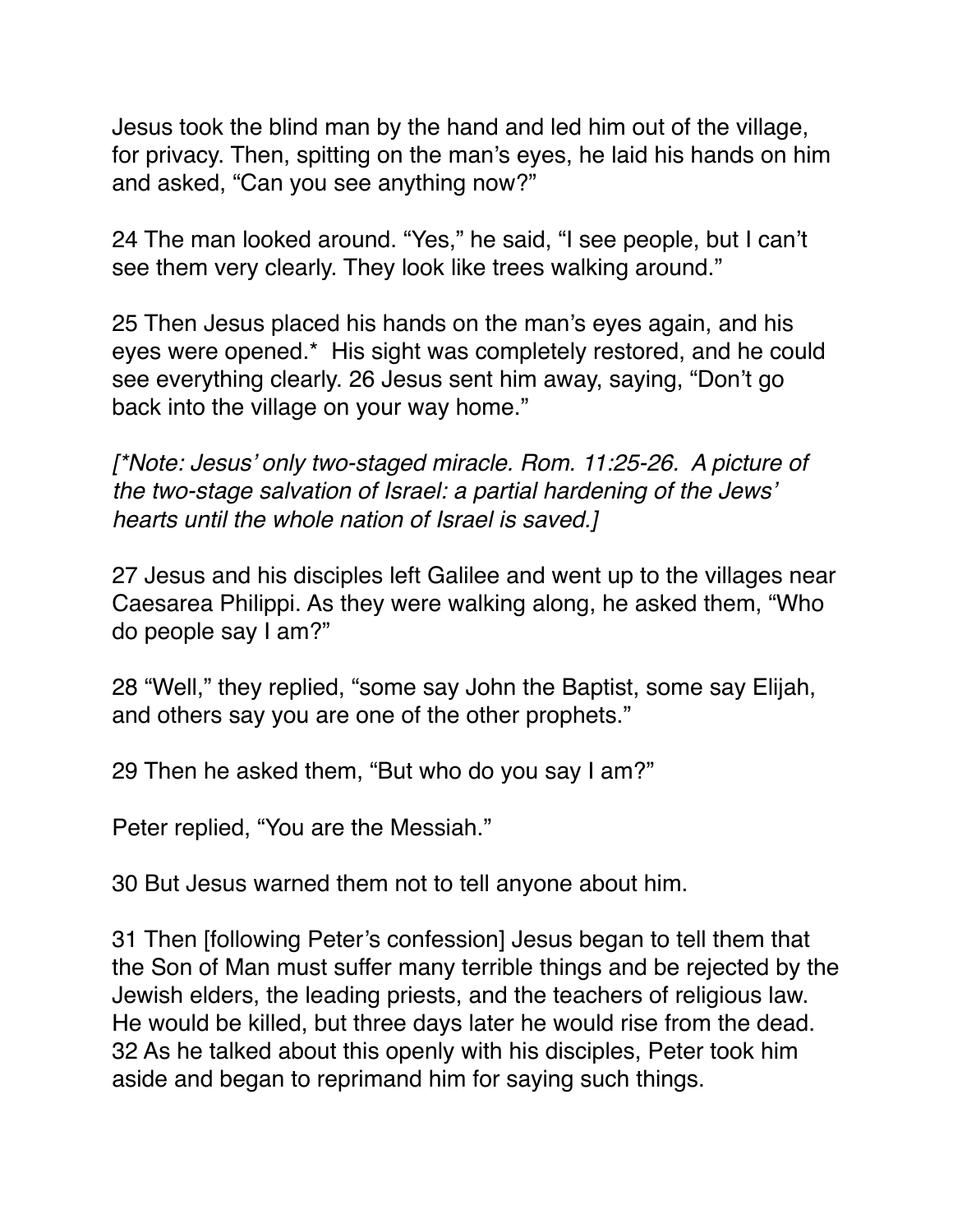33 Jesus turned around and looked at his disciples, then reprimanded Peter. "Get away from me, Satan!" he said. "You are seeing things merely from a human point of view, not from God's."

34 Then, calling the crowd to join his disciples, he said, "If any of you wants to be my follower, you must give up your own way, take up your cross, and follow me. 35 If you try to hang on to your life, you will lose it. But if you give up your life for my sake and for the sake of the Good News, you will save it. 36 And what do you benefit if you gain the whole world but lose your own soul? 37 Is anything worth more than your soul? 38 If anyone is ashamed of me and my message in these particular adulterous and sinful days - [while Christ was present], the Son of Man will be ashamed of that person when he returns in the glory of his Father with the holy angels."

## MARK 9

Jesus went on to say, "I tell you the truth, some standing here right now will not die before they see the Kingdom of God arrive in great power!"

#### Jesus' Transfiguration

2 Six days later Jesus took Peter, James, and John, and led them high up Mt. Hermon, in Caesarea, Phillipi, to be alone. As the men watched, Jesus' appearance was transformed [with the Shekinah Glory, John 1:14], 3 and his clothes became dazzling white, far whiter than any earthly bleach could ever make them. 4 Then Elijah and Moses appeared and began talking with Jesus.

5 Peter exclaimed, "Rabbi, it's wonderful for us to be here! Let's make three shelters as memorials[a]—one for you, one for Moses, and one for Elijah." 6 He said this because he didn't really know what else to say, for they were all terrified.

7 Then a cloud overshadowed them, and a voice from the cloud said, "This is my dearly loved Son. Listen only to him." 8 Suddenly, when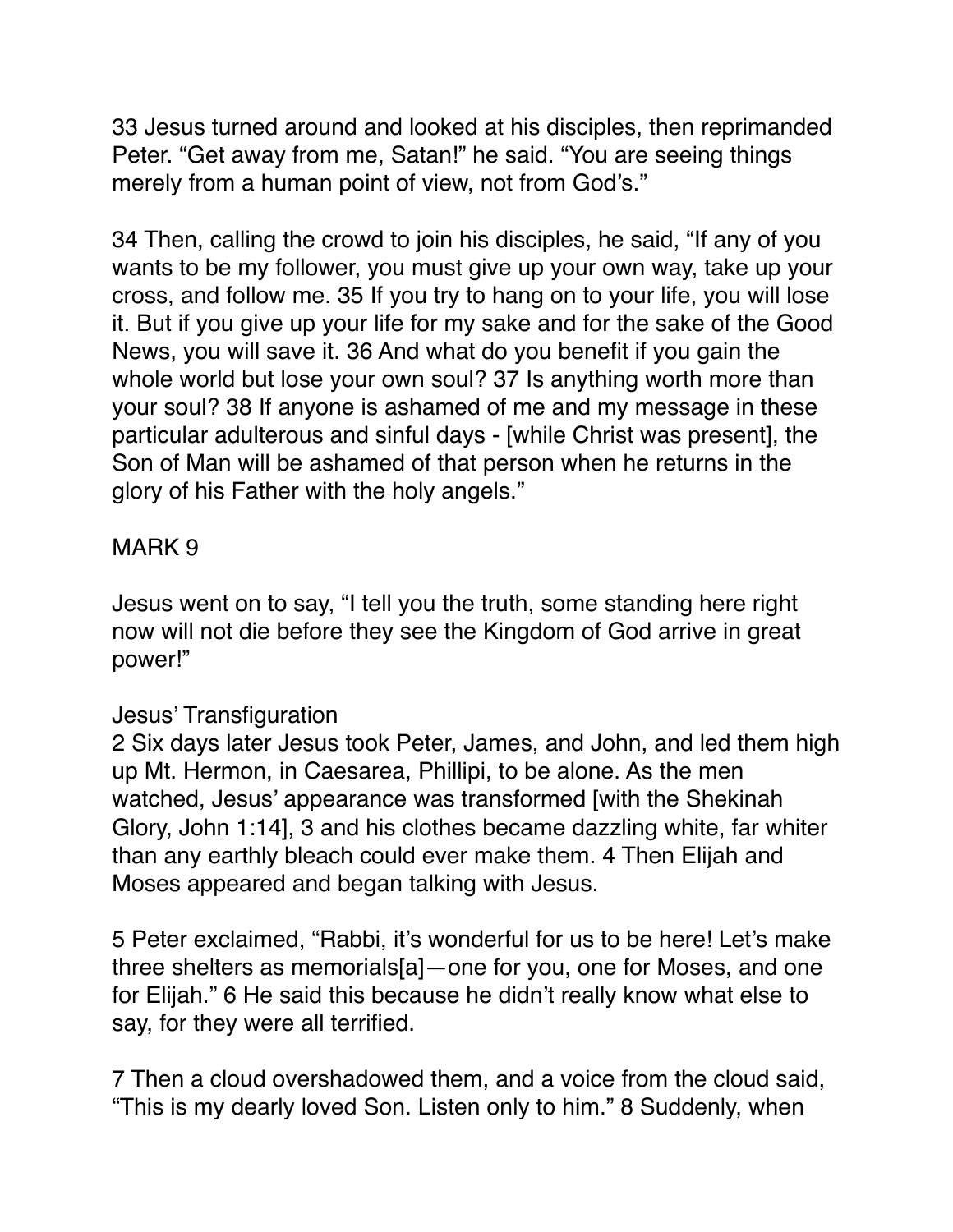they looked around, Moses and Elijah were gone, and they saw only Jesus with them.

9 As they went back down the mountain, he told them not to tell anyone what they had seen until the Son of Man had risen from the dead. 10 So they kept it to themselves, but they often asked each other what he meant by "His rising from the dead."

11 Then they asked him, "Why do the teachers of religious law insist that Elijah must return before the Messiah comes?" [Mal.4:5-6]

12 Jesus responded, "Elijah is indeed coming first to get everything ready [but only before Christ's *second coming]*. So, why do the Scriptures say that the Son of Man must suffer greatly and be treated with utter contempt? 13 But I tell you, Elijah has already come [before] Christ's *first coming,* Mal. 3:1- John the Baptist], and they chose to abuse him, just as the Scriptures predicted."

14 When they returned to the other disciples, they saw a large crowd surrounding them, and some teachers of religious law, scribes, were arguing with them. 15 When the crowd saw Jesus, they were overwhelmed with awe, and they ran to greet him.

16 "What is all this arguing about?" Jesus asked.

17 One of the men in the crowd spoke up and said, "Teacher, I brought my son so you could heal him. He is possessed by an evil spirit that won't let him talk. 18 And whenever this spirit seizes him, it throws him violently to the ground. Then he foams at the mouth and grinds his teeth and becomes rigid. So I asked your disciples to cast out the evil spirit, but they couldn't do it."

19 Jesus said to them, "You faithless people! How long must I be with you? How long must I put up with you? Bring the boy to me."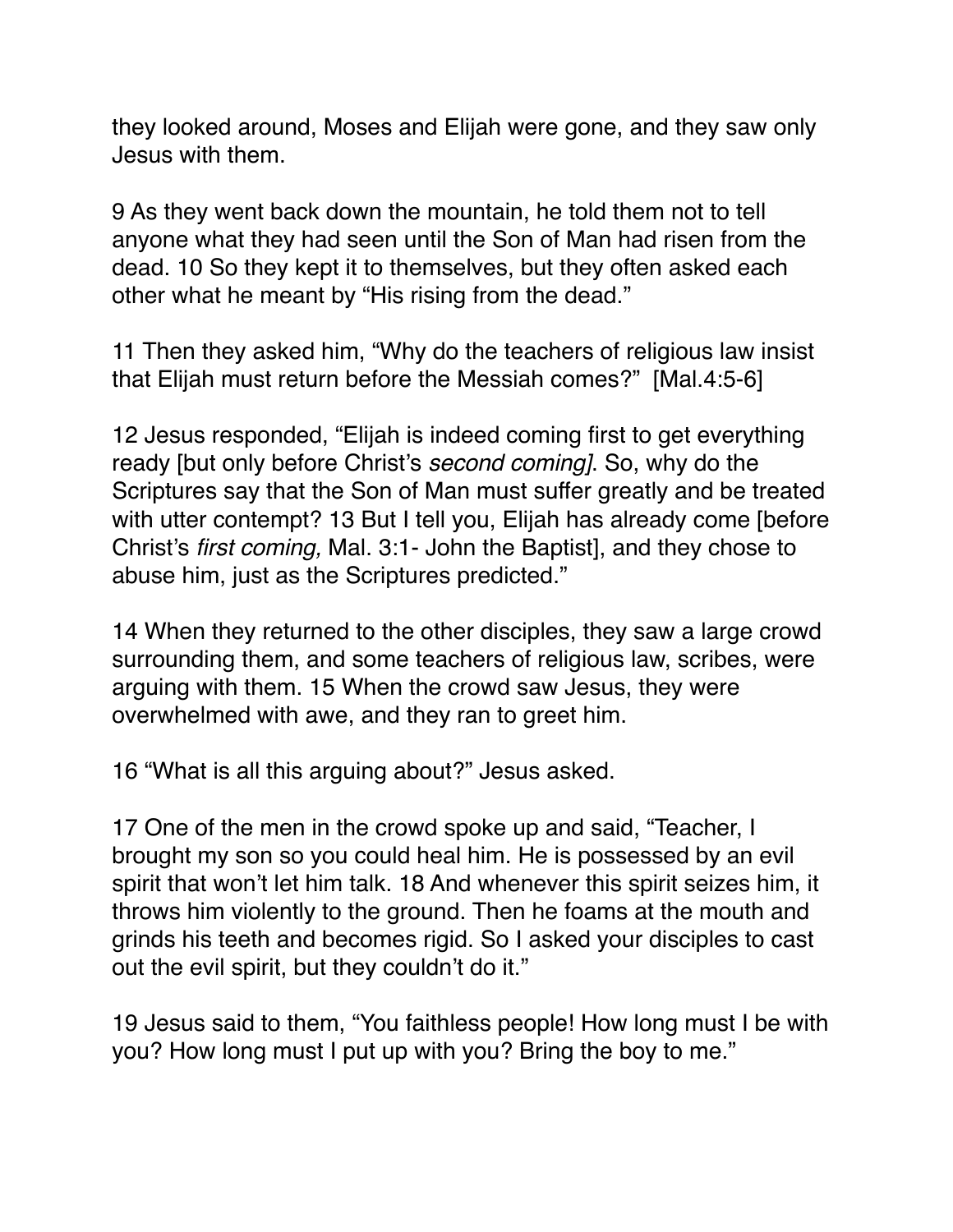20 So they brought the boy. But when the evil spirit saw Jesus, it threw the child into a violent convulsion, and he fell to the ground, writhing and foaming at the mouth.

21 "How long has this been happening?" Jesus asked the boy's father.

He replied, "Since he was a little boy. 22 The spirit often throws him into the fire or into water, trying to kill him. Have mercy on us and help us, if you can."

23 "What do you mean, 'If I can'?" Jesus asked. "Anything is possible if a person believes."

24 The father instantly cried out, "I do believe, but help me overcome my unbelief!"

25 When Jesus saw that the crowd of onlookers was growing, he rebuked the evil spirit. "Listen, you spirit that makes this boy unable to hear and speak," he said. "I command you to come out of this child and never enter him again!"

26 Then the spirit screamed and threw the boy into another violent convulsion and left him. The boy appeared to be dead. A murmur ran through the crowd as people said, "He's dead." 27 But Jesus took him by the hand and helped him to his feet, and he stood up.

28 Afterward, when Jesus was alone in the house with his disciples, they asked him, "Why couldn't we cast out that evil spirit?"

29 Jesus replied, "This kind [deaf and dumb demons] can be cast out by nothing but prayer."

30 Leaving that region, they traveled through Galilee. Jesus didn't want anyone to know he was there, 31 for he wanted to spend more time with his disciples and teach them. He said to them, "The Son of Man is going to be betrayed into the hands of his enemies. He will be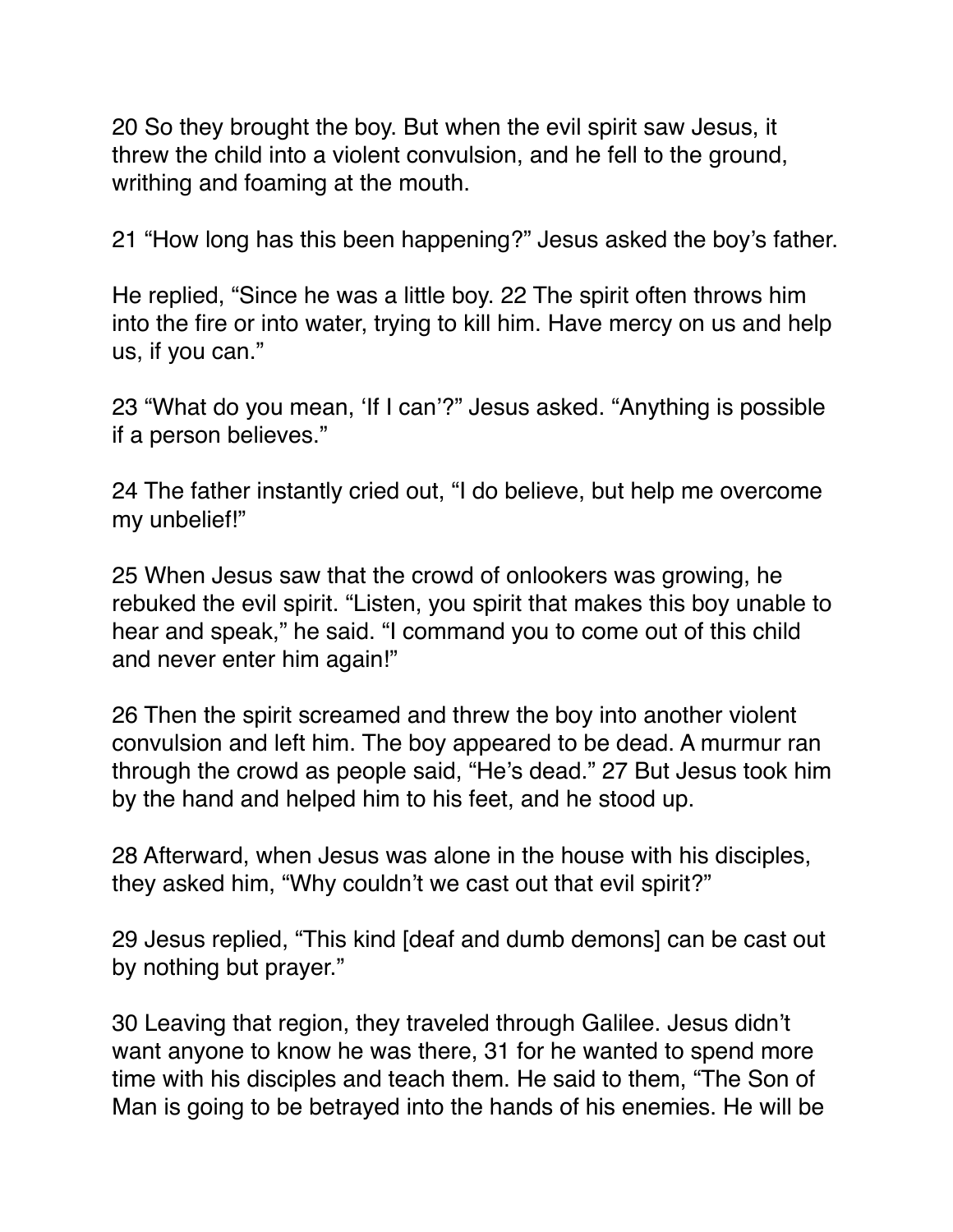killed, but three days later he will rise from the dead." 32 They didn't understand what he was saying, however, and they were afraid to ask him what he meant.

#### A Lesson on Humility

33 After they arrived at Capernaum and settled in a house, Jesus asked his disciples, "What were you discussing out on the road?" 34 But they didn't answer, because they had been arguing about which of them was the greatest. 35 He sat down, called the twelve disciples over to him, and said, "Whoever wants to be first must take last place and be the servant of everyone else."

36 Then he put a little child among them. Taking the child in his arms, he said to them, 37 "Anyone who welcomes a little child like this on my behalf welcomes me, and anyone who welcomes me welcomes not only me but also my Father who sent me."

# A Lesson against Exclusivity and Superiority

38 John said to Jesus, "Teacher, we saw someone using your name to cast out demons, but we told him to stop because he wasn't in our group."

39 "Don't stop him!" Jesus said. "No one who performs a miracle in my name will soon be able to speak evil of me. 40 Anyone who is not against us is for us. 41 If anyone gives you even a cup of water because you belong to the Messiah, I tell you the truth, that person will surely be rewarded.

#### A Lesson about causing others to stumble

42 "But if you cause one of these little ones who trusts in me to fall into sin, it would be better for you to be thrown into the sea with a large millstone hung around your neck. 43 If your hand causes you to sin, cut it off. It's better to enter eternal life with only one hand than to go into the unquenchable fires of hell with two hands. 45 If your foot causes you to sin, cut it off. It's better to enter eternal life with only one foot than to be thrown into hell with two feet. 47 And if your eye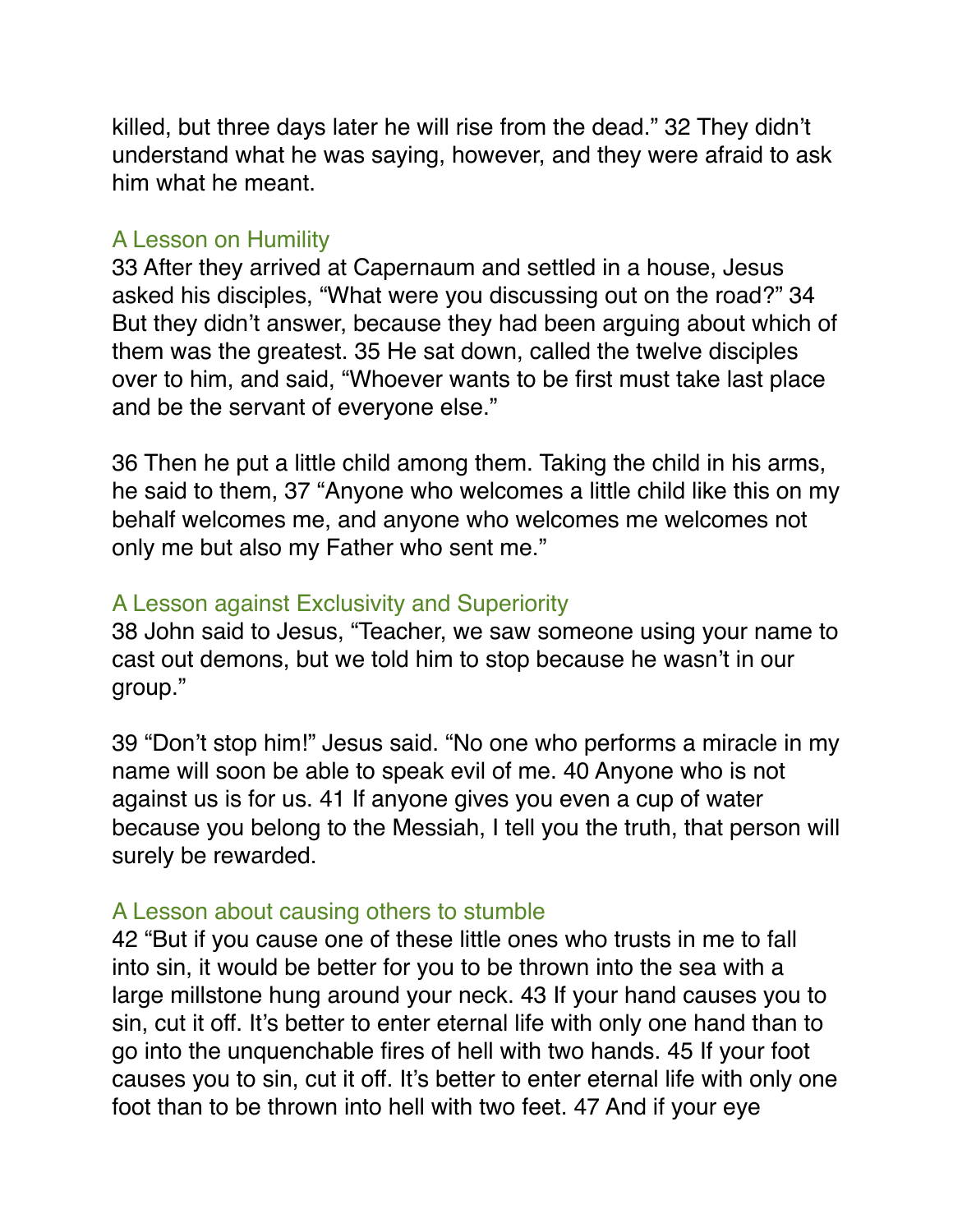causes you to sin, gouge it out. It's better to enter the Kingdom of God with only one eye than to have two eyes and be thrown into hell, 48 'where the maggots never die and the fire never goes out.'

49 "For everyone will be tested with fire. 50 Salt is good for seasoning. But if it loses its flavor, how do you make it salty again? You must have the qualities of salt among yourselves and live in peace with each other."

## MARK 10

Then Jesus left Capernaum and went down to the region of Judea and into the area east of the Jordan River. Once again crowds gathered around him, and as usual he was teaching them.

2 Some Pharisees came and tried to trap him with this question: "Should a man be allowed to divorce his wife?"

3 Jesus answered them with a question: "What did Moses say in the law about divorce?"

4 "Well, he permitted it," they replied. "He said a man can give his wife a written notice of divorce and send her away."

5 But Jesus responded, "He wrote this commandment only as a concession to your hard hearts. 6 But 'God made them male and female' from the beginning of creation. 7 'This explains why a man leaves his father and mother and is joined to his wife, 8 and the two are united into one.' Since they are no longer two but one, 9 let no one split apart what God has joined together."

10 Later, when he was alone with his disciples in the house, they brought up the subject again. 11 He told them, "Whoever divorces his wife and marries someone else commits adultery against her. 12 And if a woman divorces her husband and marries someone else, she commits adultery."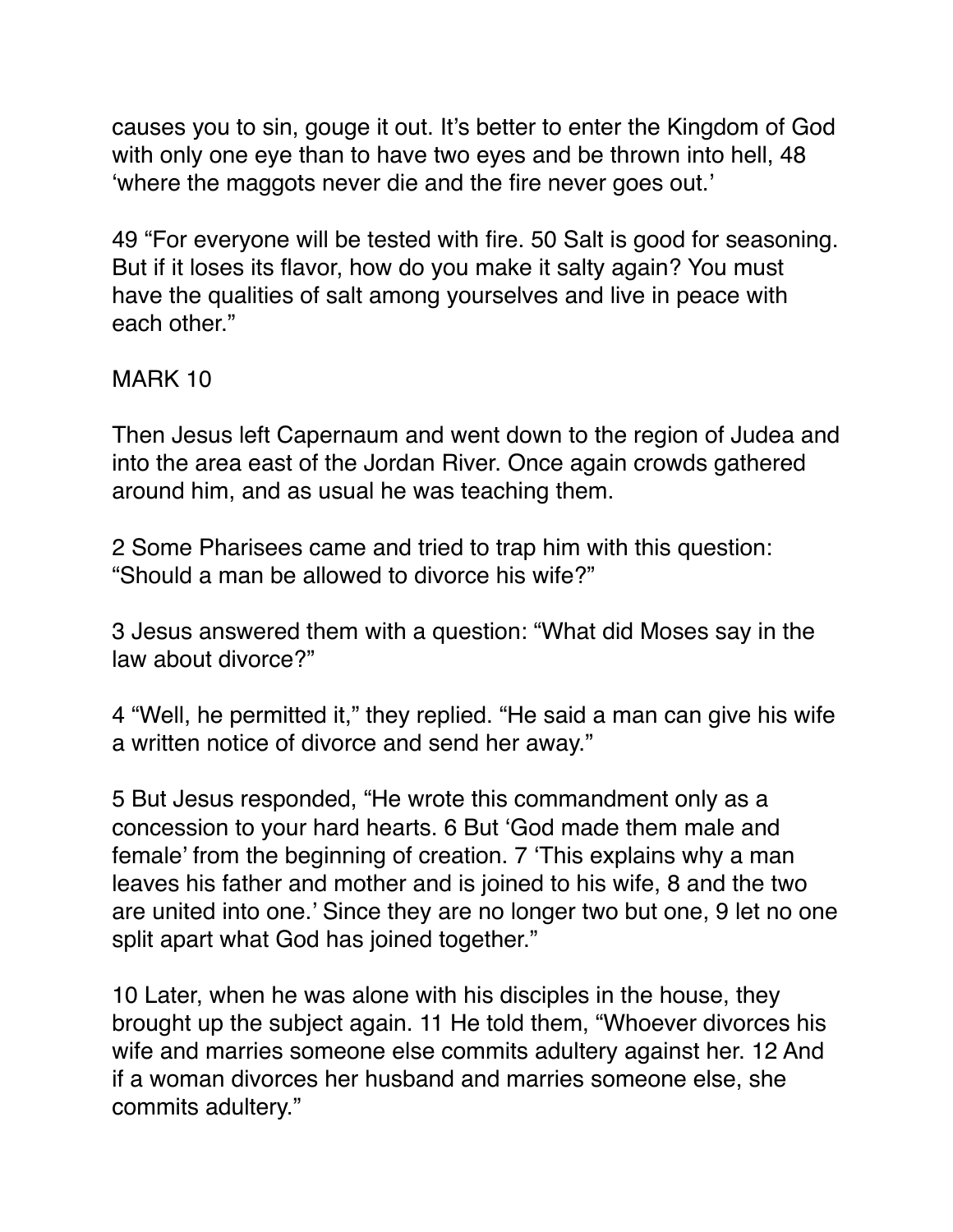Jesus Blesses the Children

13 One day some parents brought their children to Jesus so he could touch and bless them. But the disciples scolded the parents for bothering him.

14 When Jesus saw what was happening, he was angry with his disciples. He said to them, "Let the children come to me. Don't stop them! For the Kingdom of God belongs to those who are like these children. 15 I tell you the truth, anyone who doesn't receive the Kingdom of God like a child will never enter it." 16 Then he took the children in his arms and placed his hands on their heads and blessed them.

The Rich Man

17 As Jesus was starting out on his way to Jerusalem, a man came running up to him, knelt down, and asked, "Good Teacher, what must I do to inherit eternal life?"

18 "Why do you call me good?" Jesus asked. "Only God is truly good. 19 But to answer your question, you know the commandments: 'You must not murder. You must not commit adultery. You must not steal. You must not testify falsely. You must not cheat anyone. Honor your father and mother.' "

20 "Teacher," the man replied, "I've obeyed all these commandments since I was young."

21 Looking at the man, Jesus felt genuine love for him. "There is still one thing you haven't done," he told him. "Go and sell all your possessions and give the money to the poor, and you will have treasure in heaven. Then come, follow me."

22 At this the man's face fell, and he went away sad, for he had many possessions.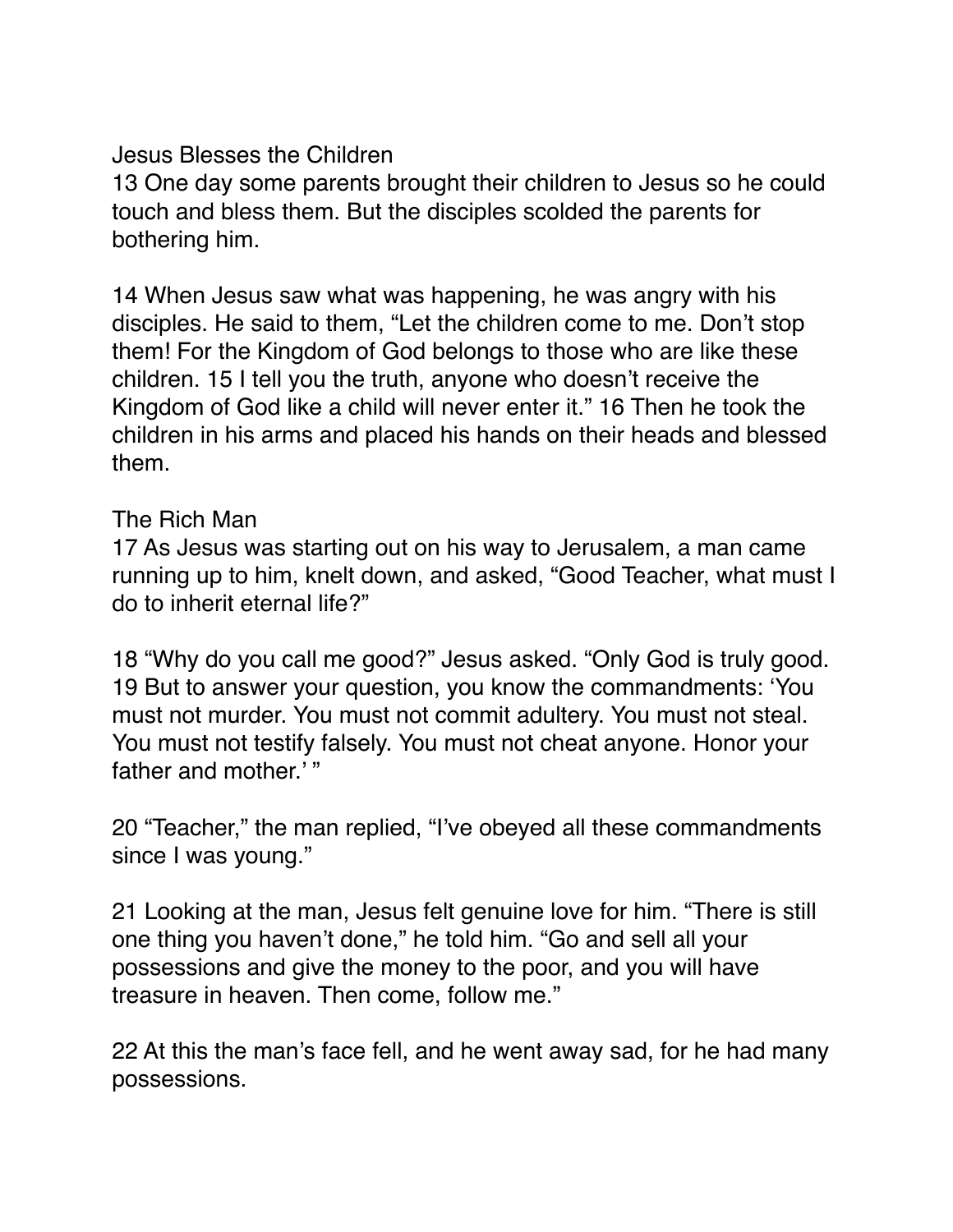23 Jesus looked around and said to his disciples, "How hard it is for the rich to enter the Kingdom of God!" 24 This amazed them. But Jesus said again, "Dear children, it is very hard[f] to enter the Kingdom of God. 25 In fact, it is easier for a camel to go through the eye of a needle than for a rich person to enter the Kingdom of God!"

26 The disciples were astounded. "Then who in the world can be saved?" they asked.

27 Jesus looked at them intently and said, "Humanly speaking, it is impossible. But not with God. Everything is possible with God."

28 Then Peter began to speak up. "We've given up everything to follow you," he said.

29 "Yes," Jesus replied, "and I assure you that everyone who has given up house or brothers or sisters or mother or father or children or property, for my sake and for the Good News, 30 will receive now in return a hundred times as many houses, brothers, sisters, mothers, children, and property—along with persecution. And in the world to come that person will have eternal life. 31 But many who are the greatest now will be least important then, and those who seem least important now will be the greatest then.[g]"

#### Jesus Again Predicts His Death

32 They were now on the way up to Jerusalem, and Jesus was walking ahead of them. The disciples were filled with awe, and the people following behind were overwhelmed with fear. Taking the twelve disciples aside, Jesus once more began to describe everything that was about to happen to him. 33 "Listen," he said, "we're going up to Jerusalem, where the Son of Man[h] will be betrayed to the leading priests and the teachers of religious law. They will sentence him to die and hand him over to the Romans.[i] 34 They will mock him, spit on him, flog him with a whip, and kill him, but after three days he will rise again."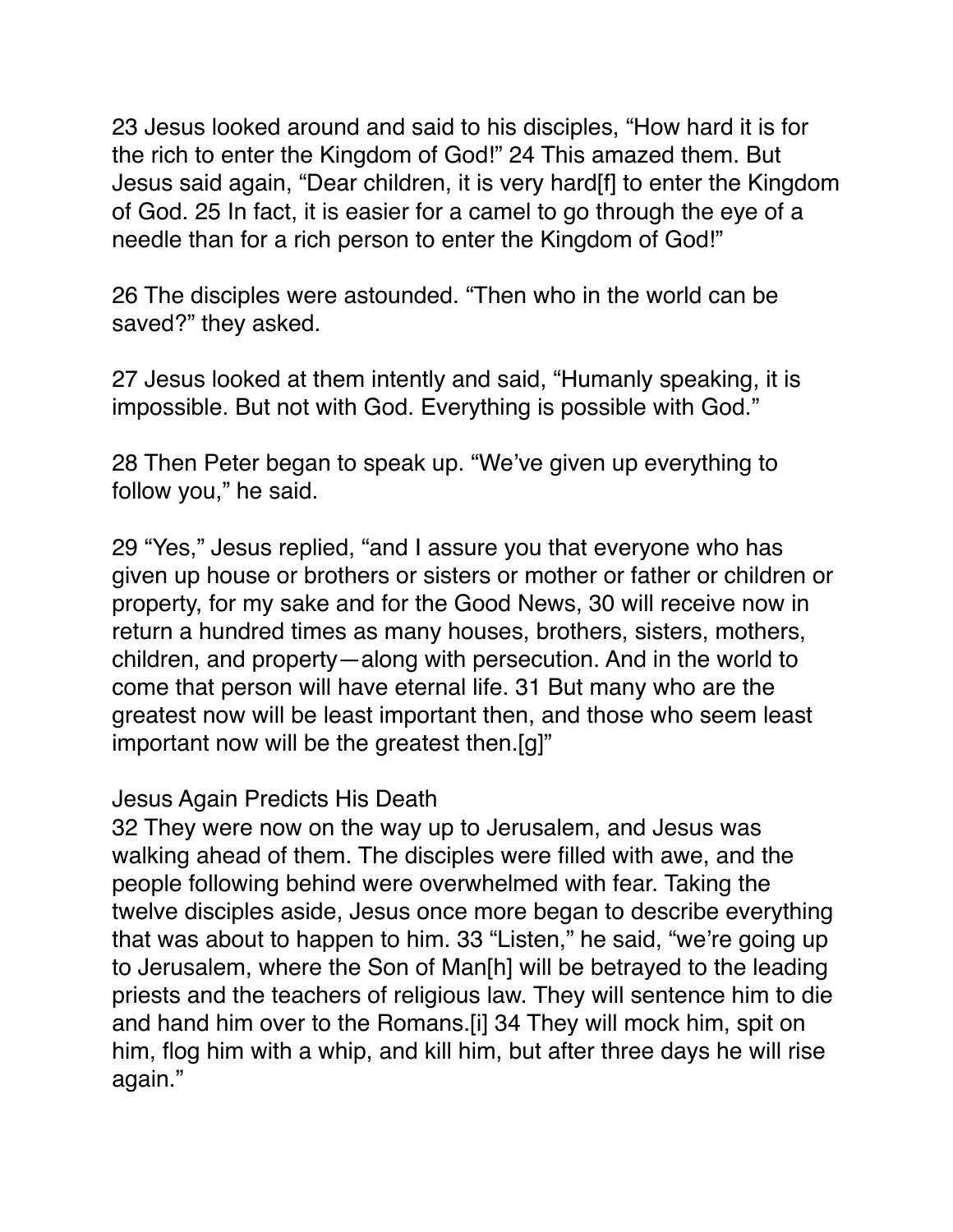Jesus Teaches about Serving Others

35 Then James and John, the sons of Zebedee, came over and spoke to him. "Teacher," they said, "we want you to do us a favor."

36 "What is your request?" he asked.

37 They replied, "When you sit on your glorious throne, we want to sit in places of honor next to you, one on your right and the other on your left."

38 But Jesus said to them, "You don't know what you are asking! Are you able to drink from the bitter cup of suffering I am about to drink? Are you able to be baptized with the baptism of suffering I must be baptized with?"

39 "Oh yes," they replied, "we are able!"

Then Jesus told them, "You will indeed drink from my bitter cup and be baptized with my baptism of suffering. 40 But I have no right to say who will sit on my right or my left. God has prepared those places for the ones he has chosen."

41 When the ten other disciples heard what James and John had asked, they were indignant. 42 So Jesus called them together and said, "You know that the rulers in this world lord it over their people, and officials flaunt their authority over those under them. 43 But among you it will be different. Whoever wants to be a leader among you must be your servant, 44 and whoever wants to be first among you must be the slave of everyone else. 45 For even the Son of Man came not to be served but to serve others and to give his life as a ransom for many."

46 Then they reached Jericho, and as Jesus and his disciples left town, a large crowd followed him. A blind beggar named Bartimaeus (son of Timaeus) was sitting beside the road. 47 When Bartimaeus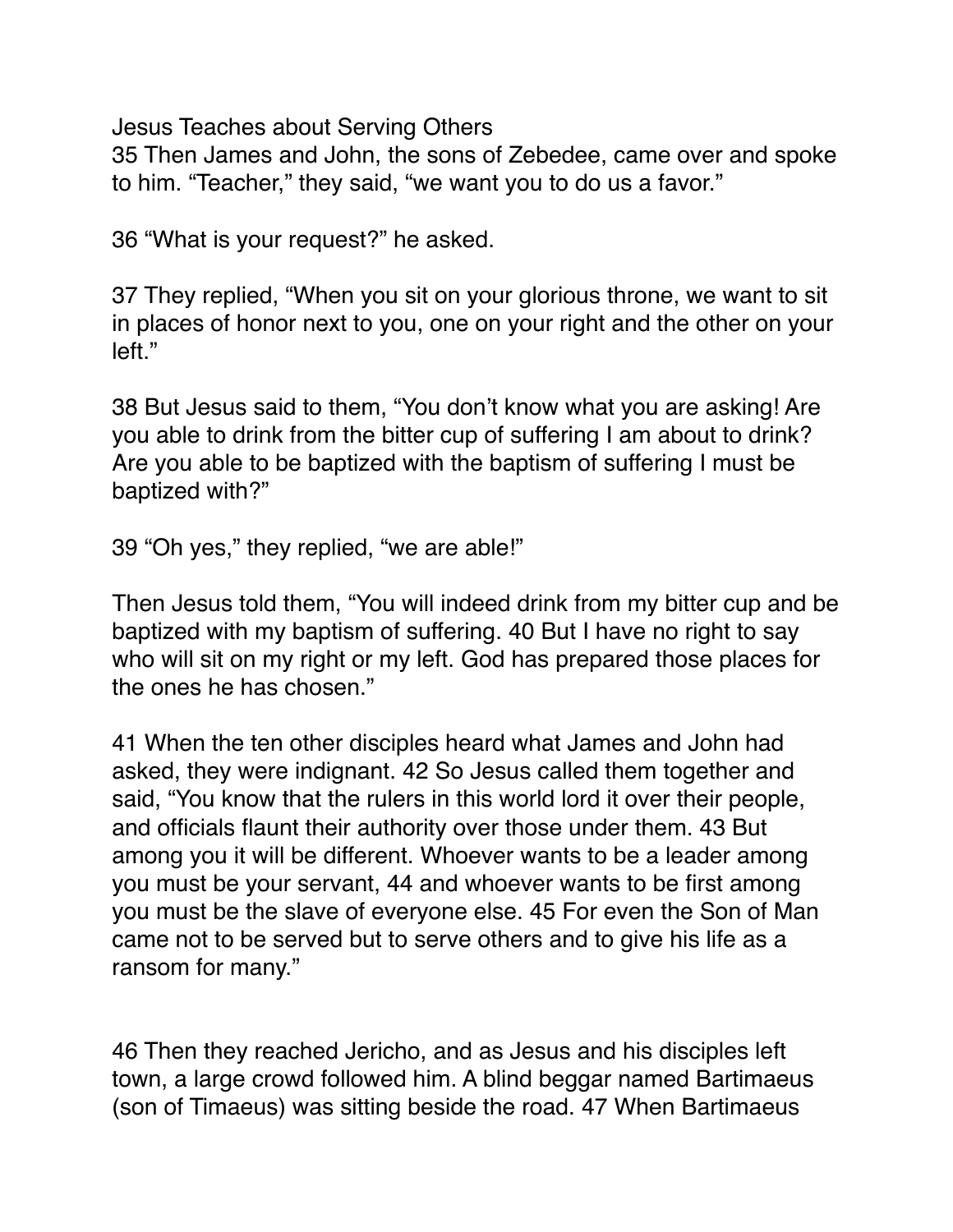heard that Jesus of Nazareth was nearby, he began to shout, "Jesus, Son of David, have mercy on me!"

48 "Be quiet!" many of the people yelled at him.

But he only shouted louder, "Son of David, have mercy on me!"

49 When Jesus heard him, he stopped and said, "Tell him to come here."

So they called the blind man. "Cheer up," they said. "Come on, he's calling you!" 50 Bartimaeus threw aside his coat [an act of faith, since he believed he'd be able to see and find it, later], jumped up, and came to Jesus.

51 "What do you want me to do for you?" Jesus asked.

"My Rabbi," the blind man said, "I want to see!"

52 And Jesus said to him, "Go, for your faith has healed you." Instantly the man could see, and he followed Jesus down the road.[k]

MARK 11

As Jesus and his disciples approached Jerusalem, they came to the towns of Bethphage and Bethany on the Mount of Olives. Jesus sent two of them on ahead. 2 "Go into that village over there," he told them. "As soon as you enter it, you will see a young donkey tied there that no one has ever ridden. Untie it and bring it here. 3 If anyone asks, 'What are you doing?' just say, 'The Lord needs it and will return it soon.'"

4 The two disciples left and found the colt standing in the street, tied outside the front door. 5 As they were untying it, some bystanders demanded, "What are you doing, untying that colt?" 6 They said what Jesus had told them to say, and they were permitted to take it. 7 Then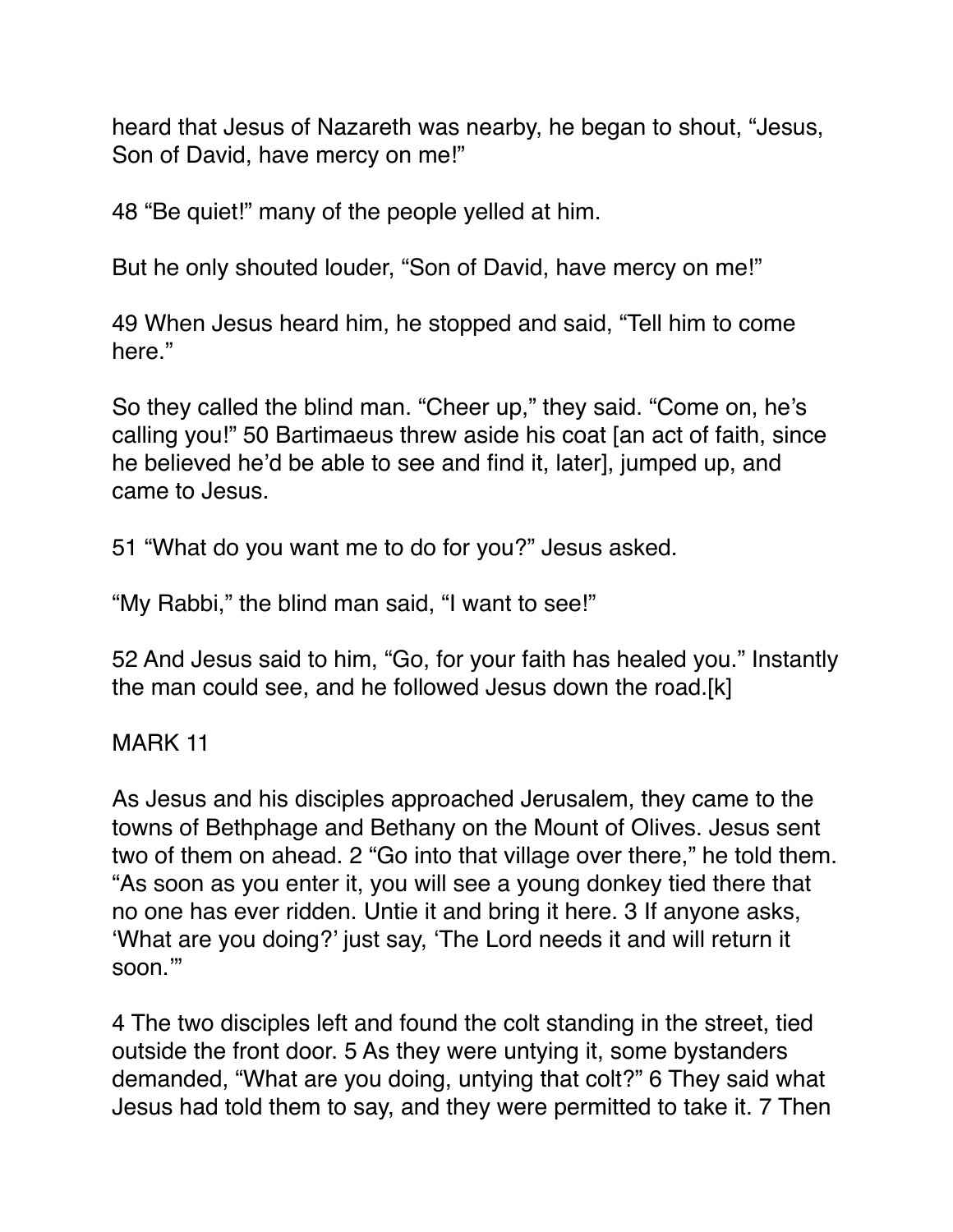they brought the colt to Jesus and threw their garments over it, and he sat on it.

8 Many in the crowd — anticipating that the kingdom is about to be set up — spread their garments on the road ahead of him, and others spread leafy branches they had cut in the fields. 9 Jesus was in the center of the procession, and the people all around him were shouting,

## "Praise God!

 Blessings on the one who comes in the name of the Lord! 10 Blessings on the coming Kingdom of our ancestor David!

Praise God in highest heaven!"

11 So Jesus came to Jerusalem and went into the Temple. After looking around carefully at everything, he left because it was late in the afternoon. Then he returned to Bethany with the twelve disciples.

## Jesus Curses the Fig Tree

12 The next morning as they were leaving Bethany, Jesus was hungry. 13 He noticed a fig tree in full leaf a little way off, so he went over to see if he could find any figs. But there were only leaves because it was too early in the season for fruit. 14 Then Jesus said to the tree, "May no one ever eat your fruit again!" And the disciples heard him say it.

*[The fig tree in leaf ought to have edible nodules prior to producing figs. This tree didn't. The tree symbolizes Israel: no fruit, rejecting their Messiah; so cursed.]*

#### Jesus Clears the Temple

15 When they arrived back in Jerusalem, Jesus entered the Temple and began to drive out the people buying and selling animals for sacrifices. He knocked over the tables of the money changers and the chairs of those selling doves, 16 and he stopped everyone from using the Temple as a marketplace. 17 He said to them, "The Scriptures declare, 'My Temple will be called a house of prayer for all nations,' but you have turned it into a den of thieves."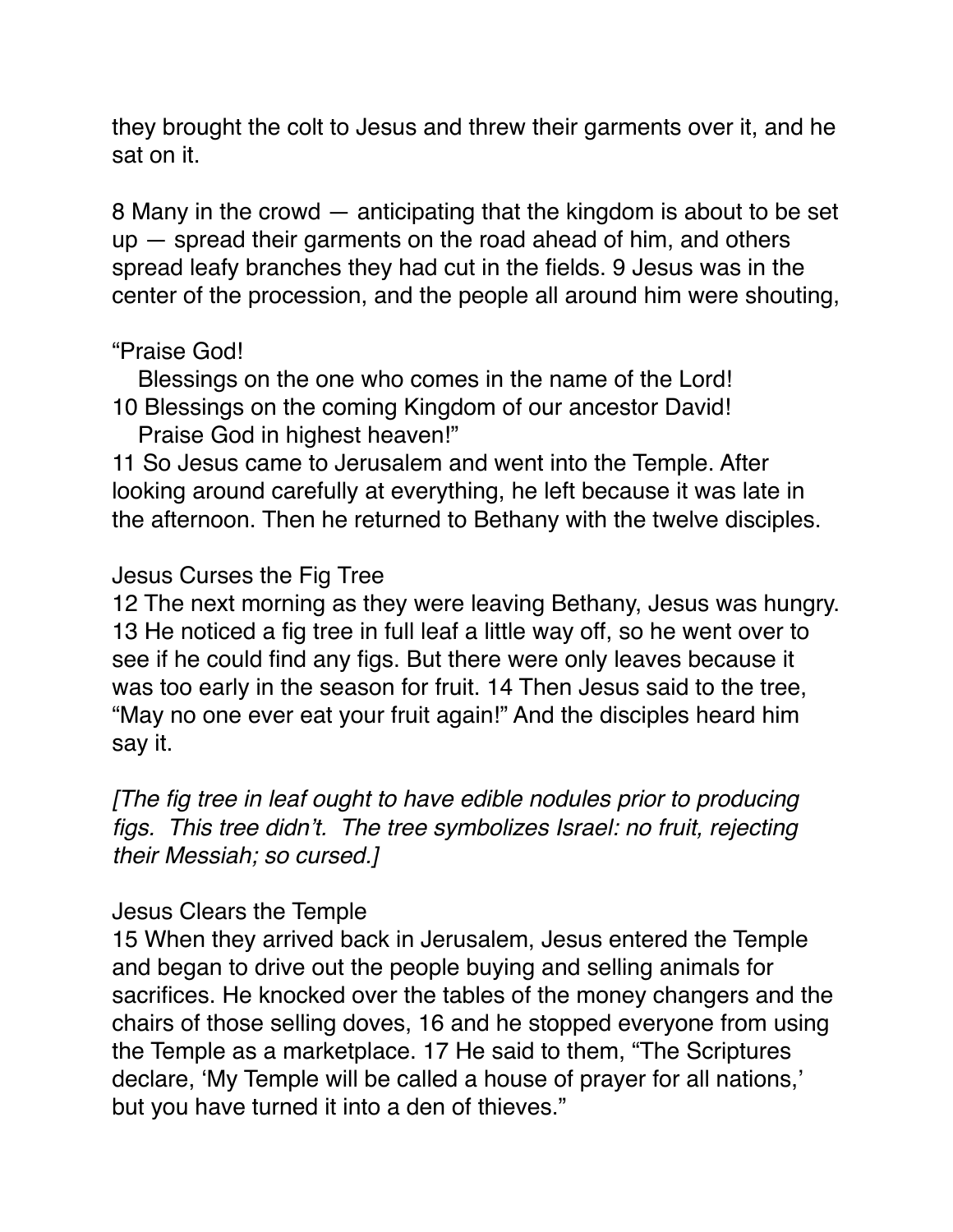18 When the leading priests and teachers of religious law heard what Jesus had done, they began planning how to kill him. But they were afraid of him because the people were so amazed at his teaching.

19 That evening Jesus and the disciples left[e] the city.

20 The next morning as they passed by the fig tree he had cursed, the disciples noticed it had withered from the roots up. 21 Peter remembered what Jesus had said to the tree on the previous day and exclaimed, "Look, Rabbi! The fig tree you cursed has withered and died!"

#### Conditions for Answered Prayer - Faith and Forgiveness

22 Then Jesus said to the disciples, "Have faith in God. 23 I tell you the truth, you can say to this mountain, 'May you be lifted up and thrown into the sea,' and it will happen. But you must really believe it will happen and have no doubt in your heart. 24 I tell you, you can pray for anything, and if you believe that you've received it, it will be yours. 25 But when you are praying, first forgive anyone you are holding a grudge against, so that your Father in heaven will forgive your sins, too."

#### The Authority of Jesus Challenged

27 Again they entered Jerusalem. As Jesus was walking through the Temple area, the leading priests, the teachers of religious law, and the elders came up to him. 28 They demanded, "By what authority are you doing all these things? Who gave you the right to do them?"

29 "I'll tell you by what authority I do these things if you answer one question," Jesus replied. 30 "Did John's authority to baptize come from heaven, or was it merely human? Answer me!"

31 They talked it over among themselves. "If we say it was from heaven, he will ask why we didn't believe John. 32 But do we dare say it was merely human?" For they were afraid of what the people would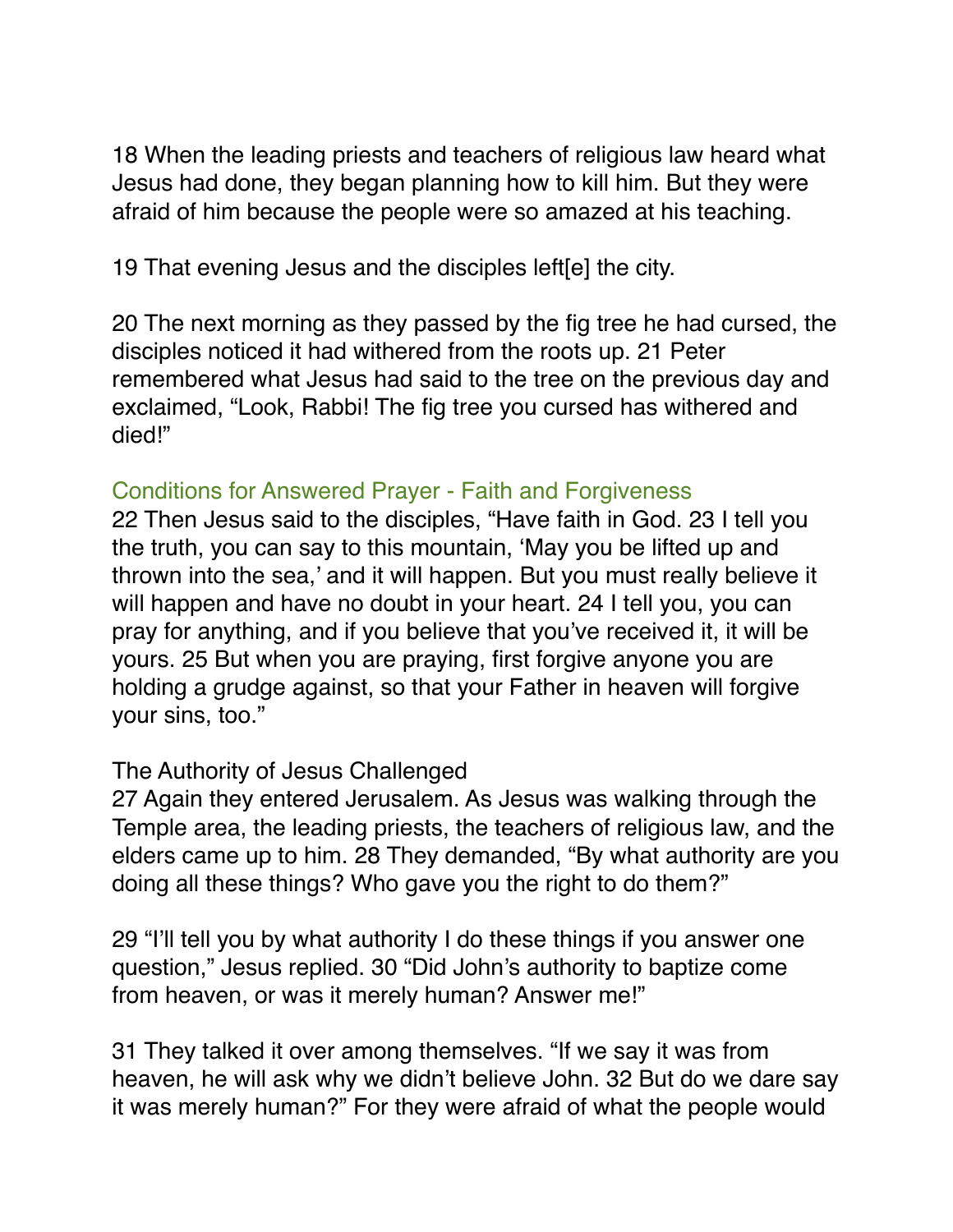do, because everyone believed that John was a prophet. 33 So they finally replied, "We don't know."

And Jesus responded, "Then I won't tell you by what authority I do these things." MARK 12

Then Jesus began teaching them with stories: "A man planted a vineyard. He built a wall around it, dug a pit for pressing out the grape juice, and built a lookout tower. Then he leased the vineyard to tenant farmers and moved to another country. 2 At the time of the grape harvest, he sent one of his servants to collect his share of the crop. 3 But the farmers grabbed the servant, beat him up, and sent him back empty-handed. 4 The owner then sent another servant, but they insulted him and beat him over the head. 5 The next servant he sent was killed. Others he sent were either beaten or killed, 6 until there was only one left—his son whom he loved dearly. The owner finally sent him, thinking, 'Surely they will respect my son.'

7 "But the tenant farmers said to one another, 'Here comes the heir to this estate. Let's kill him and get the estate for ourselves!' 8 So they grabbed him and murdered him and threw his body out of the vineyard.

9 "What do you suppose the owner of the vineyard will do?" Jesus asked. "I'll tell you—he will come and kill those farmers and lease the vineyard to others. 10 Didn't you ever read this in the Scriptures?

'The stone that the builders rejected

has now become the cornerstone.

11 This is the Lord's doing,

and it is wonderful to see.'[a]"

12 The religious leaders[b] wanted to arrest Jesus because they realized he was telling the story against them—they were the wicked farmers. But they were afraid of the crowd, so they left him and went away.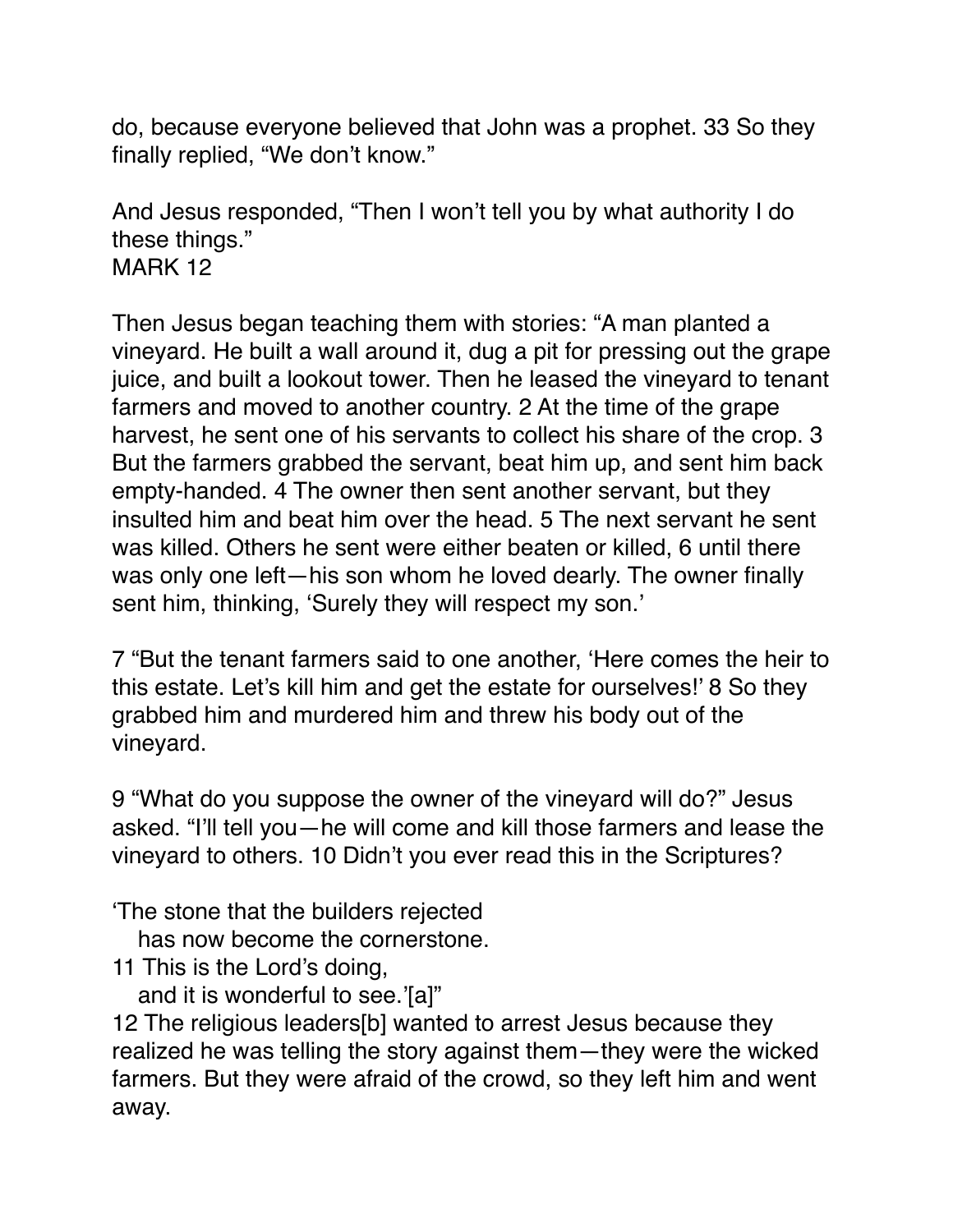## Taxes for Caesar

13 Later the leaders sent some Pharisees and supporters of Herod to trap Jesus into saying something for which he could be arrested. 14 "Teacher," they said, "we know how honest you are. You are impartial and don't play favorites. You teach the way of God truthfully. Now tell us—is it right to pay taxes to Caesar or not? 15 Should we pay them, or shouldn't we?"

Jesus saw through their hypocrisy and said, "Why are you trying to trap me? Show me a Roman coin,[c] and I'll tell you." 16 When they handed it to him, he asked, "Whose picture and title are stamped on it?"

"Caesar's," they replied.

17 "Well, then," Jesus said, "give to Caesar what belongs to Caesar, and give to God what belongs to God."

His reply completely amazed them.

# Discussion about Resurrection

18 Then Jesus was approached by some Sadducees—religious leaders who say there is no resurrection from the dead. They posed this question: 19 "Teacher, Moses gave us a law that if a man dies, leaving a wife without children, his brother should marry the widow and have a child who will carry on the brother's name.[d] 20 Well, suppose there were seven brothers. The oldest one married and then died without children. 21 So the second brother married the widow, but he also died without children. Then the third brother married her. 22 This continued with all seven of them, and still there were no children. Last of all, the woman also died. 23 So tell us, whose wife will she be in the resurrection? For all seven were married to her."

24 Jesus replied, "Your mistake is that you don't know the Scriptures, and you don't know the power of God. 25 For when the dead rise, they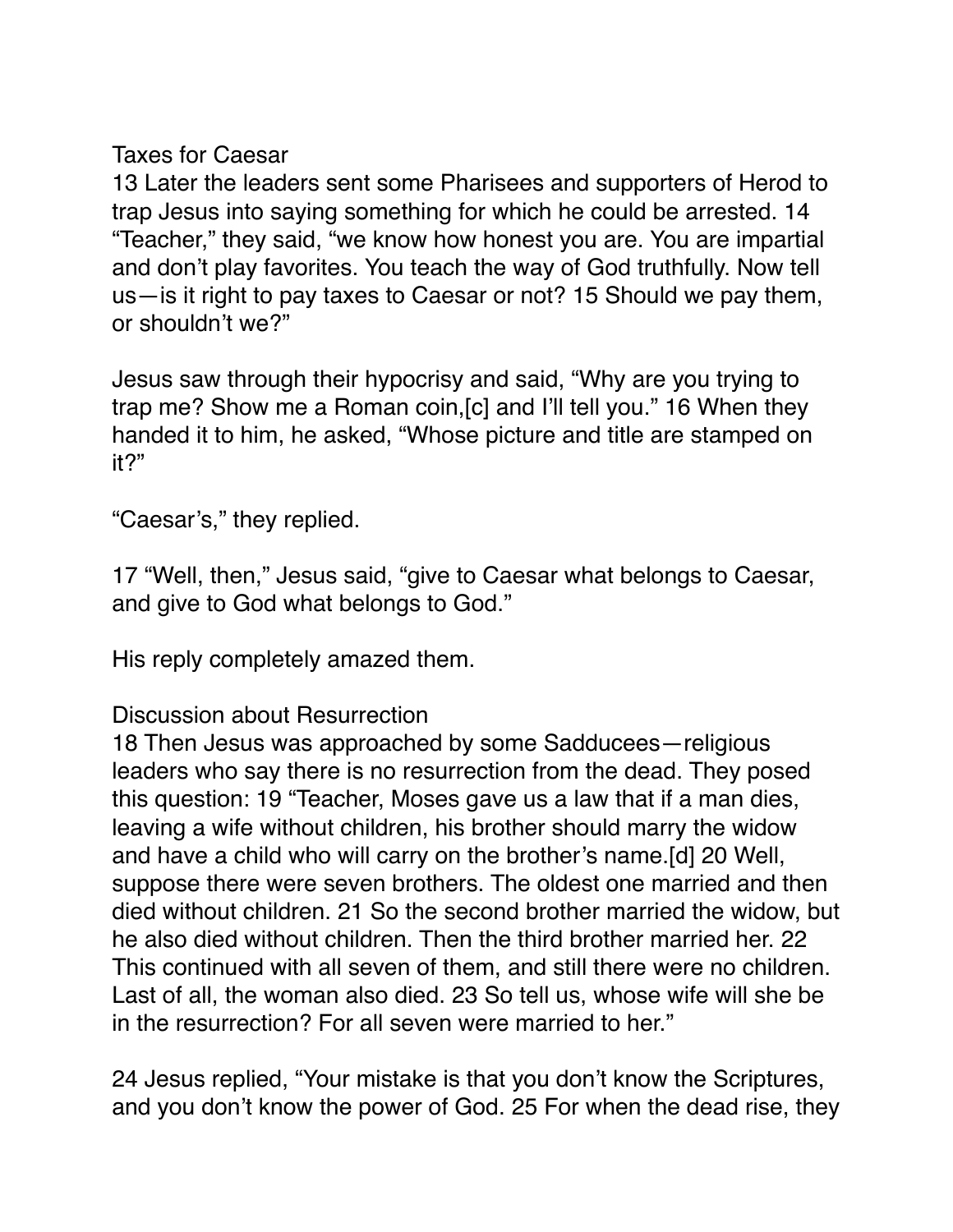will neither marry nor be given in marriage. In this respect they will be like the angels in heaven.

26 "But now, as to whether the dead will be raised—haven't you ever read about this in the writings of Moses, in the story of the burning bush? Long after Abraham, Isaac, and Jacob had died, God said to Moses,[e] 'I am the God of Abraham, the God of Isaac, and the God of Jacob.'[f] 27 So he is the God of the living, not the dead. You have made a serious error."

#### The Most Important Commandment

28 One of the teachers of religious law was standing there listening to the debate. He realized that Jesus had answered well, so he asked, "Of all the commandments, which is the most important?"

29 Jesus replied, "The most important commandment is this: 'Listen, O Israel! The Lord our God is the one and only Lord. 30 And you must love the Lord your God with all your heart, all your soul, all your mind, and all your strength.' 31 The second is equally important: 'Love your neighbor as yourself.' No other commandment is greater than these."

32 The teacher of religious law replied, "Well said, Teacher. You have spoken the truth by saying that there is only one God and no other. 33 And I know it is important to love him with all my heart and all my understanding and all my strength, and to love my neighbor as myself. This is more important than to offer all of the burnt offerings and sacrifices required in the law."

34 Realizing how much the man understood, Jesus said to him, "You are not far from the Kingdom of God." And after that, no one dared to ask him any more questions.

#### Whose Son Is the Messiah?

35 Later, as Jesus was teaching the people in the Temple, he asked, "Why do the teachers of religious law claim that the Messiah is the son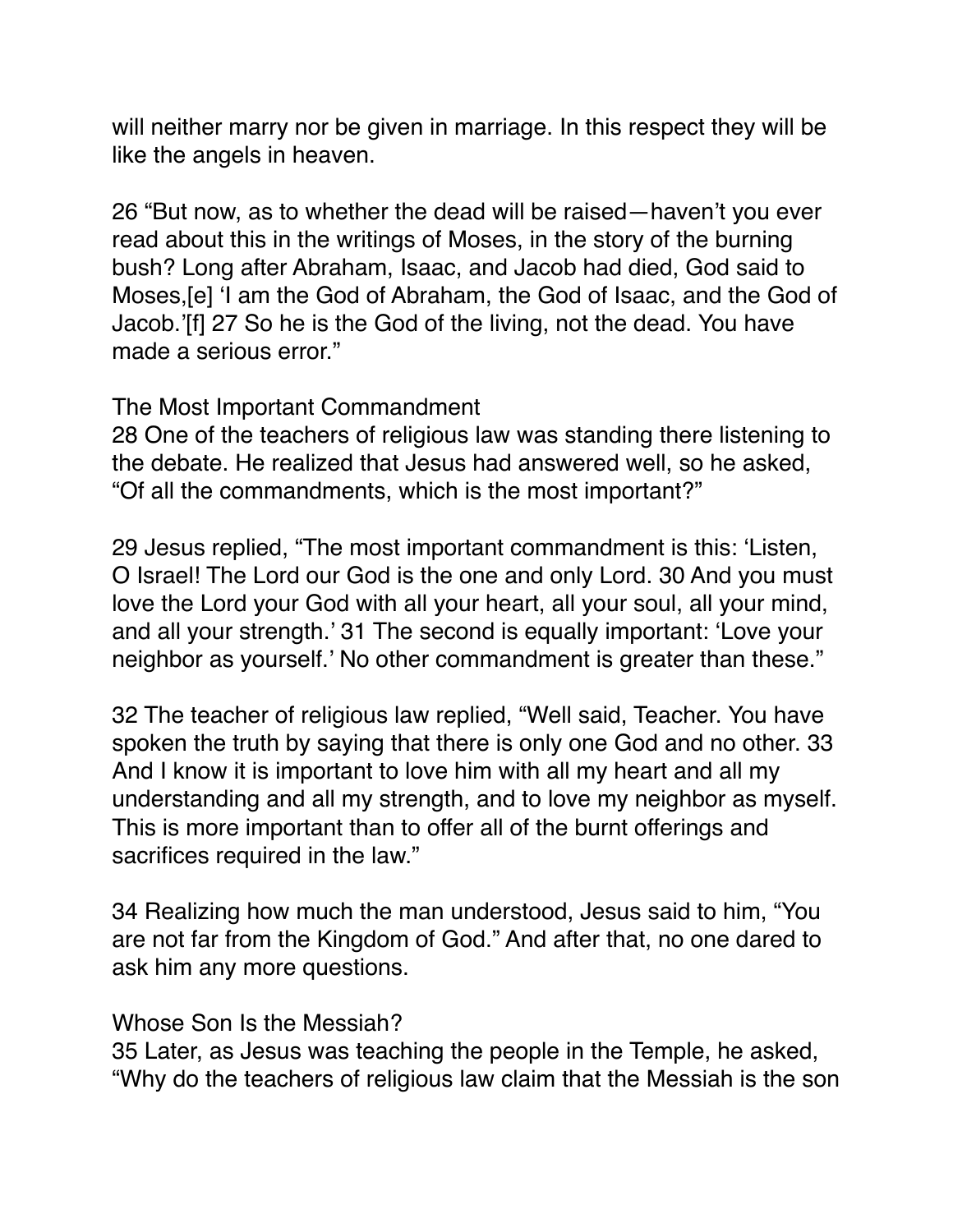of David? 36 For David himself, speaking under the inspiration of the Holy Spirit, said,

'The Lord said to my Lord,

Sit in the place of honor at my right hand

 until I humble your enemies beneath your feet.'[i] 37 Since David himself called the Messiah 'my Lord,' how can the Messiah be his son?" The large crowd listened to him with great delight.

38 Jesus also taught: "Beware of these teachers of religious law! For they like to parade around in flowing robes and receive respectful greetings as they walk in the marketplaces. 39 And how they love the seats of honor in the synagogues and the head table at banquets. 40 Yet they shamelessly cheat widows out of their property and then pretend to be pious by making long prayers in public. Because of this, they will be more severely punished."

# The Widow's Offering, by Faith

41 Jesus sat down near the collection box in the Temple and watched as the crowds dropped in their money. Many rich people put in large amounts. 42 Then a poor widow came and dropped in two small coins - the legal minimum allowed.

43 Jesus called his disciples to him and said, "I tell you the truth, this poor widow has given more than all the others who are making contributions. 44 For they gave a tiny part of their surplus, but she, poor as she is, has given everything she had to live on."

# MARK 13

As Jesus was leaving the Temple that day, one of his disciples said, "Teacher, look at these magnificent buildings! Look at the impressive stones in the walls."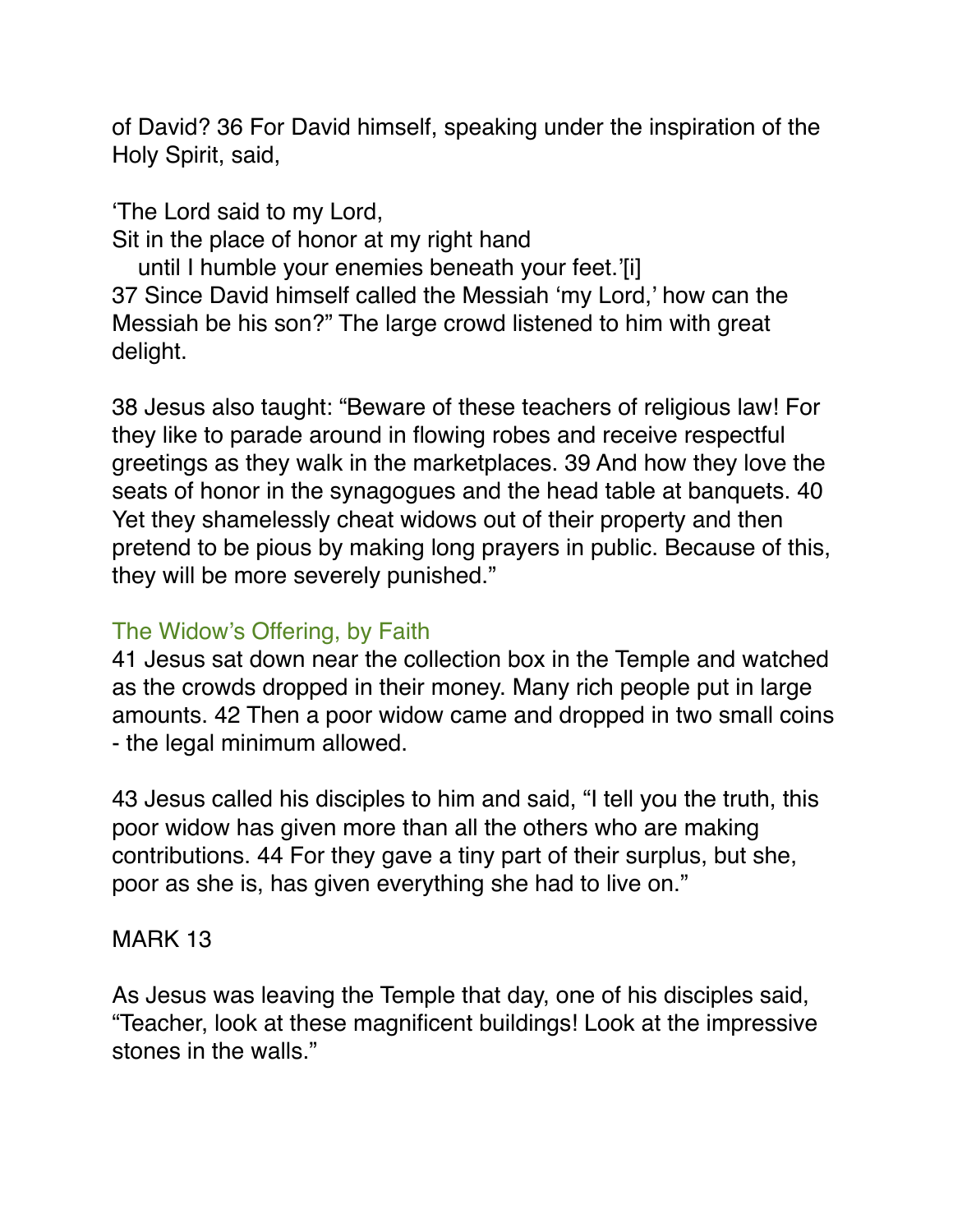2 Jesus replied, "Yes, look at these great buildings. But they will be completely demolished. Not one stone will be left on top of another!"

3 Later, Jesus sat on the Mount of Olives across the valley from the Temple. Peter, James, John, and Andrew came to him privately and asked him, 4 "Tell us, when will all this happen? What sign will show us that these things are about to be fulfilled?"

5 Jesus replied, "Don't let anyone mislead you, 6 for many will come in my name, claiming, 'I am the Messiah.'[a] They will deceive many. 7 And you will hear of wars and threats of wars, but don't panic. Yes, these things must take place, but the end won't follow immediately. 8 Nation will go to war against nation, and kingdom against kingdom. There will be earthquakes in many parts of the world, as well as famines. But this is only the first of the birth pains, with more to come.

9 "When these things begin to happen, watch out! You will be handed over to the local councils and beaten in the synagogues. You will stand trial before governors and kings because you are my followers. But this will be your opportunity to tell them about me.[b] 10 For the Good News must first be preached to all nations.[c] 11 But when you are arrested and stand trial, don't worry in advance about what to say. Just say what God tells you at that time, for it is not you who will be speaking, but the Holy Spirit.

12 "A brother will betray his brother to death, a father will betray his own child, and children will rebel against their parents and cause them to be killed. 13 And everyone will hate you because you are my followers.[d] But the one who endures to the end will be saved.

14 "The day is coming when you will see the sacrilegious object that causes desecration[e] standing where he[f] should not be." (Reader, pay attention!) "Then those in Judea must flee to the hills. 15 A person out on the deck of a roof must not go down into the house to pack. 16 A person out in the field must not return even to get a coat. 17 How terrible it will be for pregnant women and for nursing mothers in those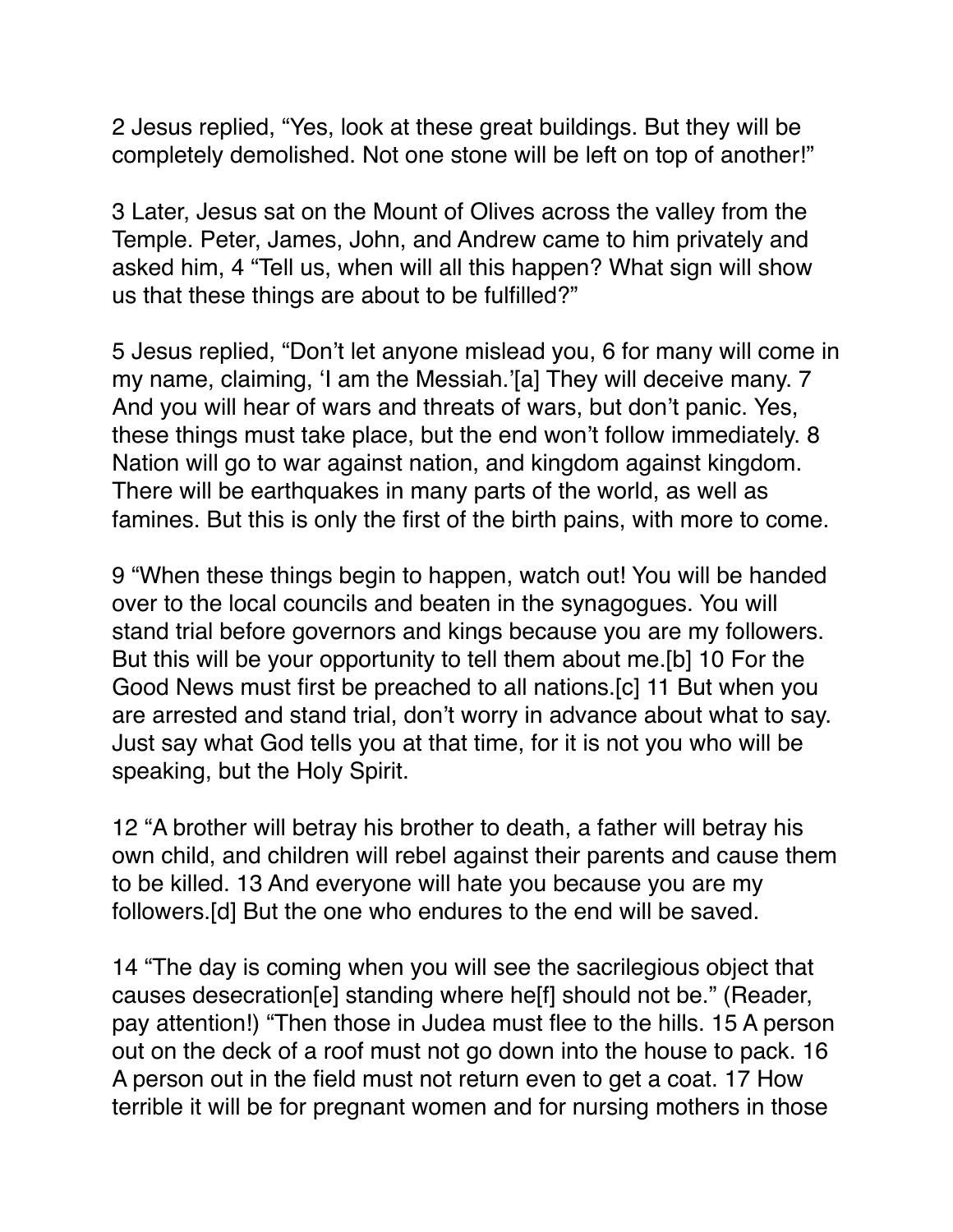days. 18 And pray that your flight will not be in winter. 19 For there will be greater anguish in those days than at any time since God created the world. And it will never be so great again. 20 In fact, unless the Lord shortens that time of calamity, not a single person will survive. But for the sake of his chosen ones he has shortened those days.

21 "Then if anyone tells you, 'Look, here is the Messiah,' or 'There he is,' don't believe it. 22 For false messiahs and false prophets will rise up and perform signs and wonders so as to deceive, if possible, even God's chosen ones. 23 Watch out! I have warned you about this ahead of time!

24 "At that time, after the anguish of those days,

the sun will be darkened,

 the moon will give no light, 25 the stars will fall from the sky,

 and the powers in the heavens will be shaken.[g] 26 Then everyone will see the Son of Man[h] coming on the clouds

with great power and glory.[i] 27 And he will send out his angels to gather his chosen ones from all over the world[j]—from the farthest ends of the earth and heaven.

28 "Now learn a lesson from the fig tree. When its branches bud and its leaves begin to sprout, you know that summer is near. 29 In the same way, when you see all these things taking place, you can know that his return is very near, right at the door. 30 I tell you the truth, this generation[k] will not pass from the scene before all these things take place. 31 Heaven and earth will disappear, but my words will never disappear.

32 "However, no one knows the day or hour when these things will happen, not even the angels in heaven or the Son himself. Only the Father knows. 33 And since you don't know when that time will come, be on guard! Stay alert[l]!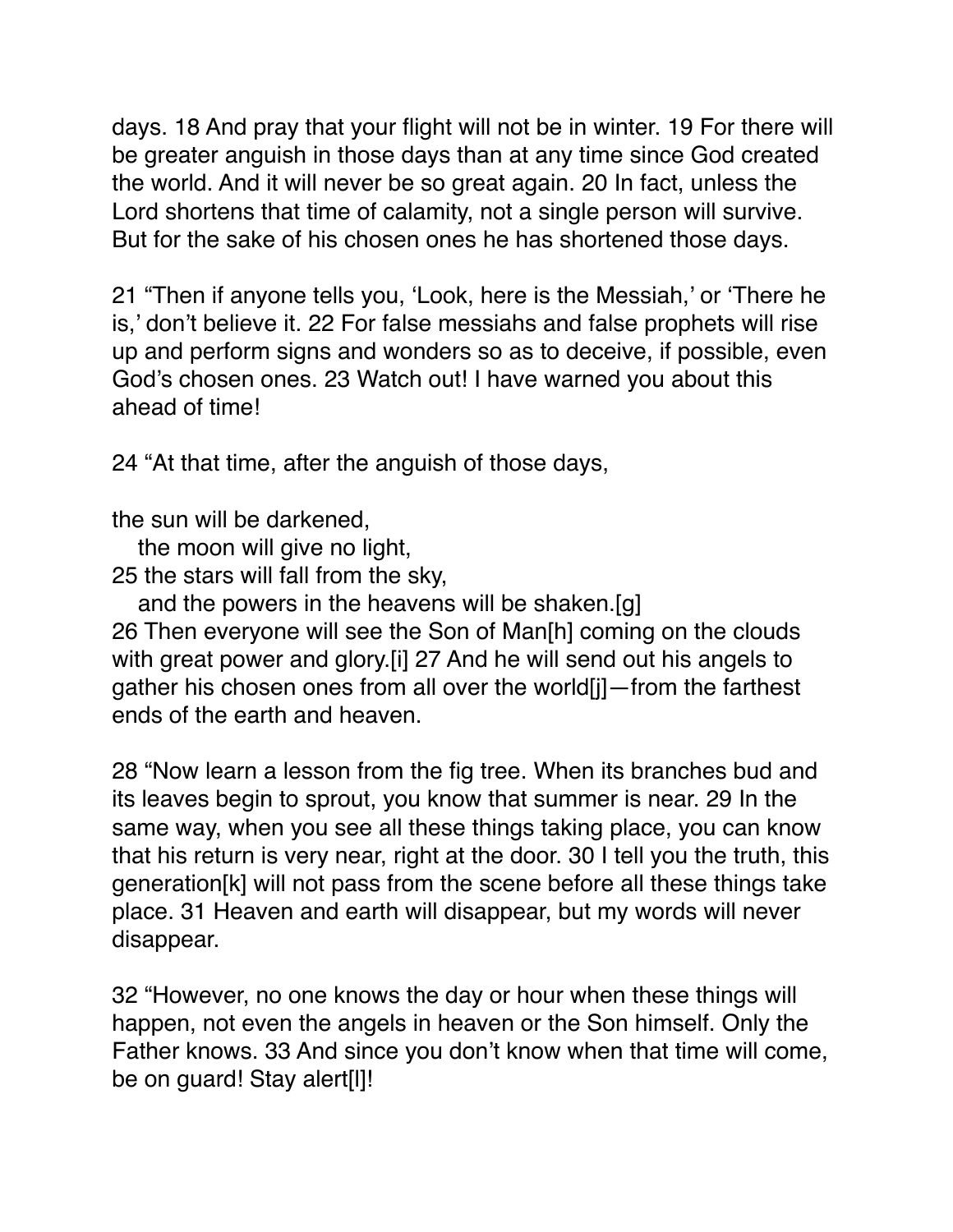34 "The coming of the Son of Man can be illustrated by the story of a man going on a long trip. When he left home, he gave each of his slaves instructions about the work they were to do, and he told the gatekeeper to watch for his return. 35 You, too, must keep watch! For you don't know when the master of the household will return—in the evening, at midnight, before dawn, or at daybreak. 36 Don't let him find you sleeping when he arrives without warning. 37 I say to you what I say to everyone: Watch for him!"

# MARK 14

14 It was now two days before Passover and the Festival of Unleavened Bread. The leading priests and the teachers of religious law were still looking for an opportunity to capture Jesus secretly and kill him. 2 "But not during the Passover celebration," they agreed, "or the people may riot."

3 Meanwhile, Jesus was in Bethany at the home of Simon, a man who had previously had leprosy. While he was eating,[a] a woman came in with a beautiful alabaster jar of expensive perfume made from essence of nard. She broke open the jar and poured the perfume over his head.

4 Some of those at the table were indignant. "Why waste such expensive perfume?" they asked. 5 "It could have been sold for a year's wages[b] and the money given to the poor!" So they scolded her harshly.

6 But Jesus replied, "Leave her alone. Why criticize her for doing such a good thing to me? 7 You will always have the poor among you, and you can help them whenever you want to. But you will not always have me. 8 She has done what she could and has anointed my body for burial ahead of time. 9 I tell you the truth, wherever the Good News is preached throughout the world, this woman's deed will be remembered and discussed."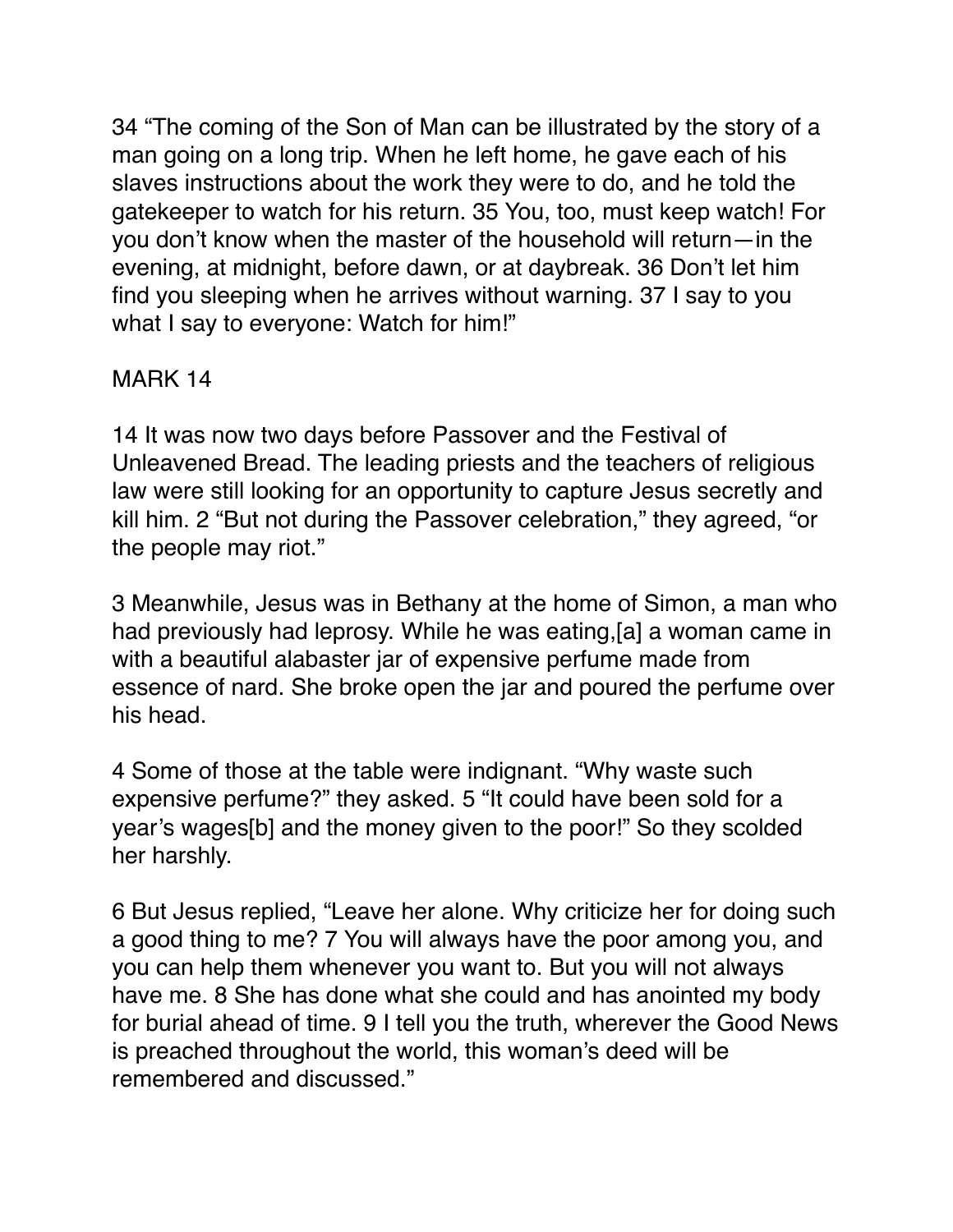#### Judas Agrees to Betray Jesus

10 Then Judas Iscariot, one of the twelve disciples, went to the leading priests to arrange to betray Jesus to them. 11 They were delighted when they heard why he had come, and they promised to give him money. So he began looking for an opportunity to betray Jesus.

#### The Last Supper

12 On the first day of the Festival of Unleavened Bread, when the Passover lamb is sacrificed, Jesus' disciples asked him, "Where do you want us to go to prepare the Passover meal for you?"

13 So Jesus sent two of them into Jerusalem with these instructions: "As you go into the city, a man carrying a pitcher of water will meet you. Follow him. 14 At the house he enters, say to the owner, 'The Teacher asks: Where is the guest room where I can eat the Passover meal with my disciples?' 15 He will take you upstairs to a large room that is already set up. That is where you should prepare our meal." 16 So the two disciples went into the city and found everything just as Jesus had said, and they prepared the Passover meal there.

17 In the evening Jesus arrived with the Twelve. 18 As they were at the table[c] eating, Jesus said, "I tell you the truth, one of you eating with me here will betray me."

19 Greatly distressed, each one asked in turn, "Am I the one?"

20 He replied, "It is one of you twelve who is eating from this bowl with me. 21 For the Son of Man[d] must die, as the Scriptures declared long ago. But how terrible it will be for the one who betrays him. It would be far better for that man if he had never been born!"

22 As they were eating, Jesus took some bread and blessed it. Then he broke it in pieces and gave it to the disciples, saying, "Take it, for this is my body."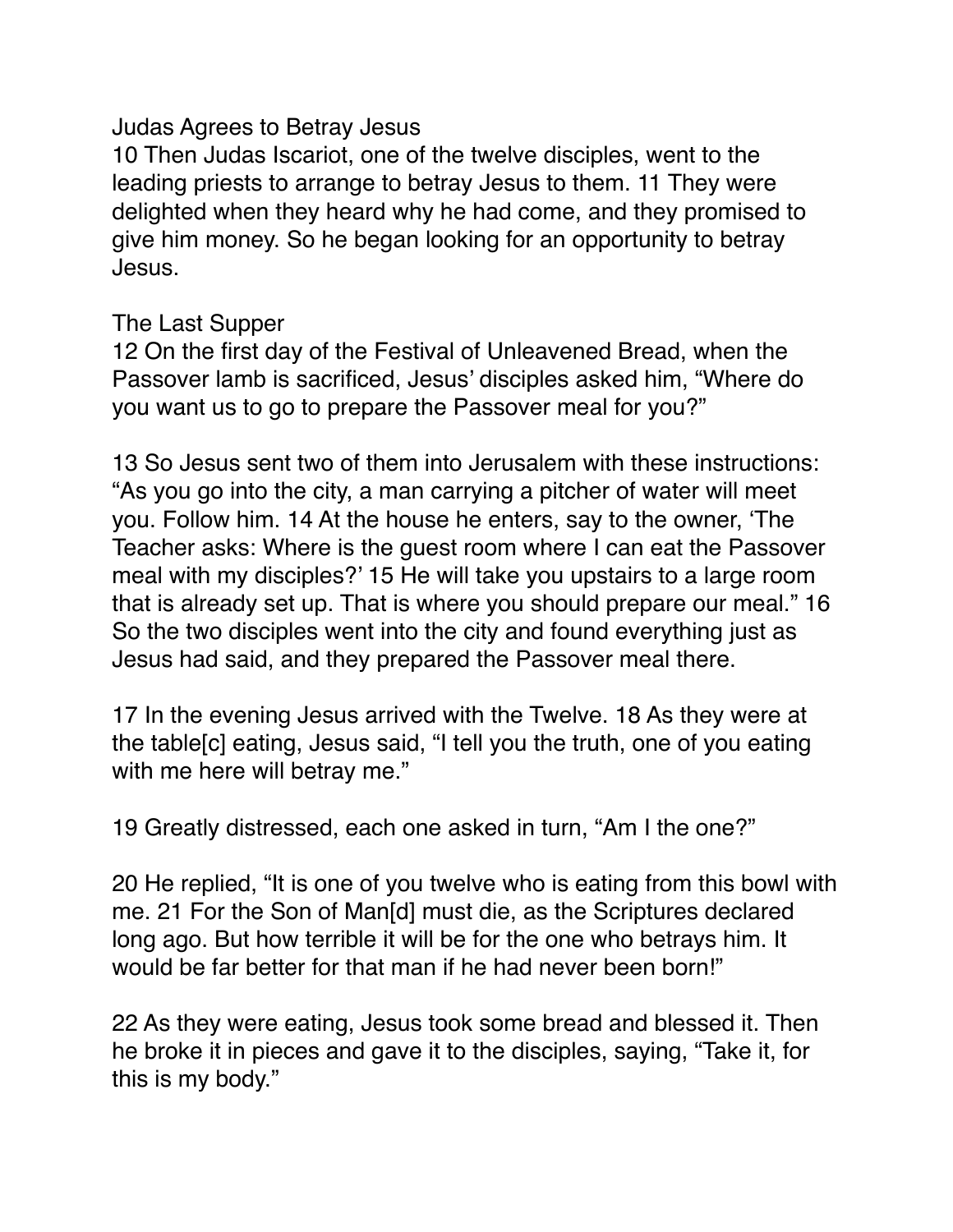23 And he took a cup of wine and gave thanks to God for it. He gave it to them, and they all drank from it. 24 And he said to them, "This is my blood, which confirms the covenant[e] between God and his people. It is poured out as a sacrifice for many. 25 I tell you the truth, I will not drink wine again until the day I drink it new in the Kingdom of God."

26 Then they sang a hymn and went out to the Mount of Olives.

Jesus Predicts Peter's Denial 27 On the way, Jesus told them, "All of you will desert me. For the Scriptures say,

'God will strike[f] the Shepherd,

 and the sheep will be scattered.' 28 But after I am raised from the dead, I will go ahead of you to Galilee and meet you there."

29 Peter said to him, "Even if everyone else deserts you, I never will."

30 Jesus replied, "I tell you the truth, Peter—this very night, before the rooster crows twice, you will deny three times that you even know me."

31 "No!" Peter declared emphatically. "Even if I have to die with you, I will never deny you!" And all the others vowed the same.

#### Jesus Prays in Gethsemane

32 They went to the olive grove called Gethsemane, and Jesus said, "Sit here while I go and pray." 33 He took Peter, James, and John with him, and he became deeply troubled and distressed. 34 He told them, "My soul is crushed with grief to the point of death. Stay here and keep watch with me."

35 He went on a little farther and fell to the ground. He prayed that, if it were possible, the awful hour awaiting him might pass him by. 36 "Abba, Father,"[g] he cried out, "everything is possible for you. Please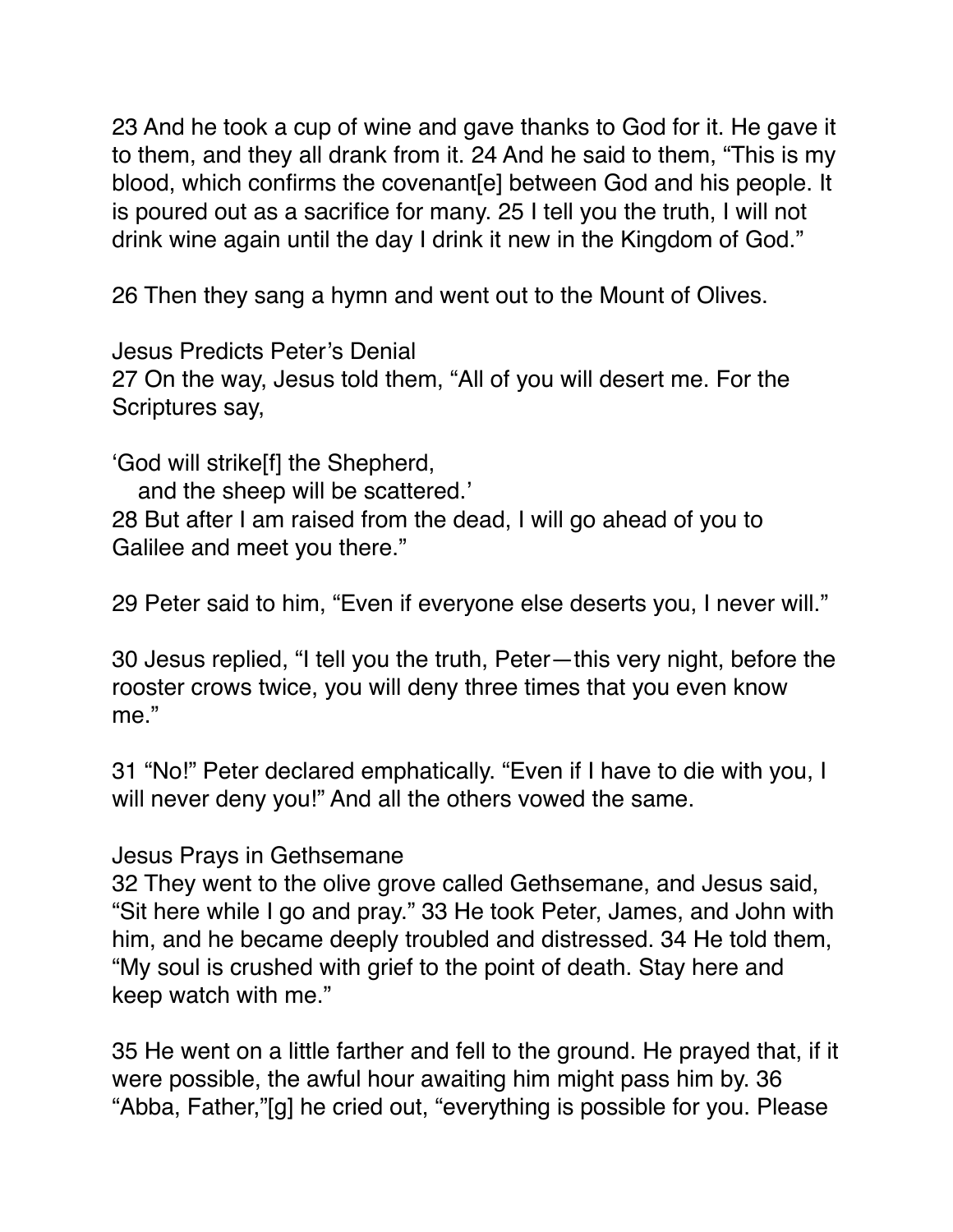take this cup of suffering away from me. Yet I want your will to be done, not mine."

37 Then he returned and found the disciples asleep. He said to Peter, "Simon, are you asleep? Couldn't you watch with me even one hour? 38 Keep watch and pray, so that you will not give in to temptation. For the spirit is willing, but the body is weak."

39 Then Jesus left them again and prayed the same prayer as before. 40 When he returned to them again, he found them sleeping, for they couldn't keep their eyes open. And they didn't know what to say.

41 When he returned to them the third time, he said, "Go ahead and sleep. Have your rest. But no—the time has come. The Son of Man is betrayed into the hands of sinners. 42 Up, let's be going. Look, my betrayer is here!"

#### Jesus Is Betrayed and Arrested

43 And immediately, even as Jesus said this, Judas, one of the twelve disciples, arrived with a crowd of men armed with swords and clubs. They had been sent by the leading priests, the teachers of religious law, and the elders. 44 The traitor, Judas, had given them a prearranged signal: "You will know which one to arrest when I greet him with a kiss. Then you can take him away under guard." 45 As soon as they arrived, Judas walked up to Jesus. "Rabbi!" he exclaimed, and gave him the kiss.

46 Then the others grabbed Jesus and arrested him. 47 But one of the men with Jesus pulled out his sword and struck the high priest's slave, slashing off his ear.

48 Jesus asked them, "Am I some dangerous revolutionary, that you come with swords and clubs to arrest me? 49 Why didn't you arrest me in the Temple? I was there among you teaching every day. But these things are happening to fulfill what the Scriptures say about me."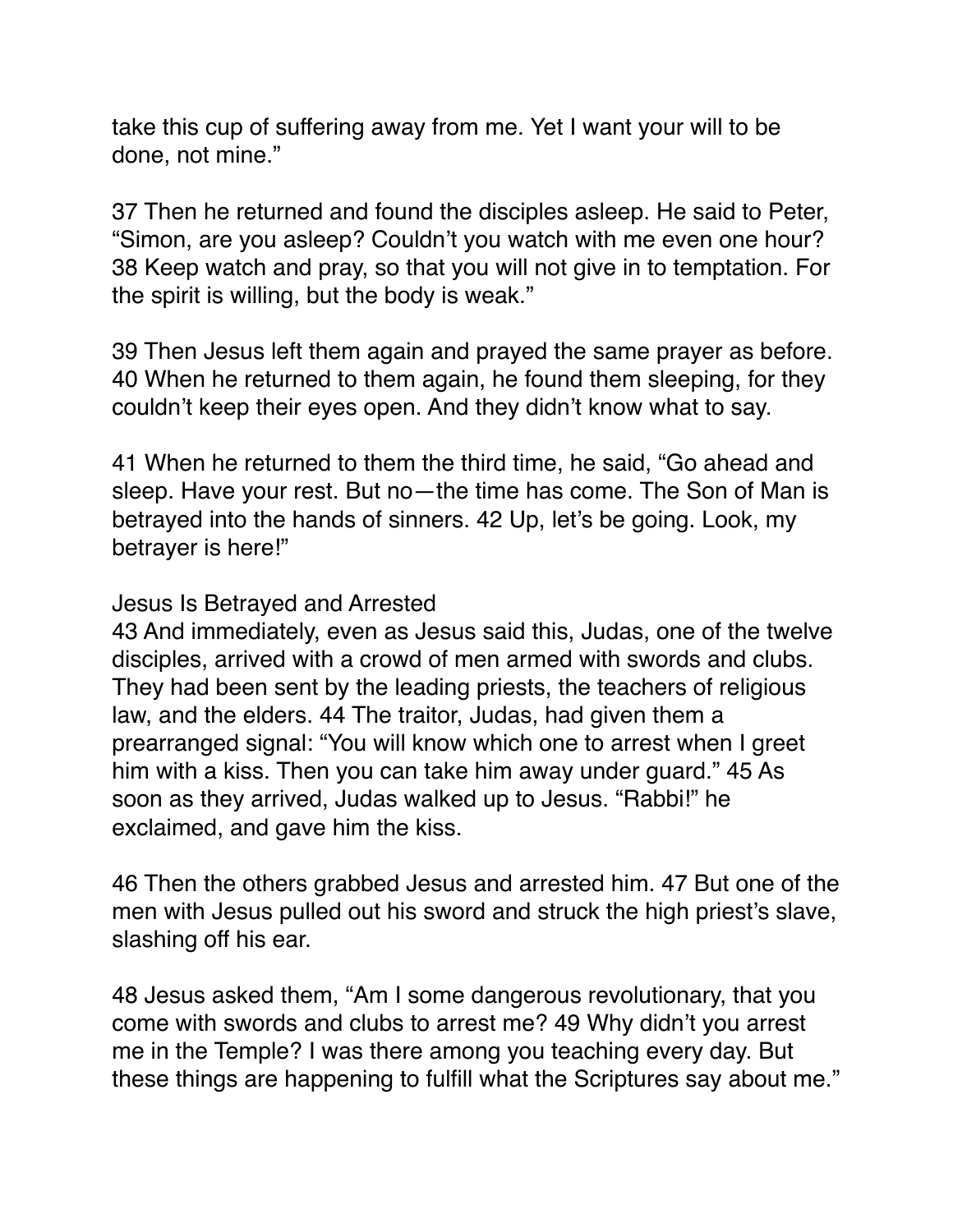50 Then all his disciples deserted him and ran away. 51 One young man following behind was clothed only in a long linen shirt. When the mob tried to grab him, 52 he slipped out of his shirt and ran away naked.

#### Jesus before the Council

53 They took Jesus to the high priest's home where the leading priests, the elders, and the teachers of religious law had gathered. 54 Meanwhile, Peter followed him at a distance and went right into the high priest's courtyard. There he sat with the guards, warming himself by the fire.

55 Inside, the leading priests and the entire high council[h] were trying to find evidence against Jesus, so they could put him to death. But they couldn't find any. 56 Many false witnesses spoke against him, but they contradicted each other. 57 Finally, some men stood up and gave this false testimony: 58 "We heard him say, 'I will destroy this Temple made with human hands, and in three days I will build another, made without human hands." 59 But even then they didn't get their stories straight!

60 Then the high priest stood up before the others and asked Jesus, "Well, aren't you going to answer these charges? What do you have to say for yourself?" 61 But Jesus was silent and made no reply. Then the high priest asked him, "Are you the Messiah, the Son of the Blessed One?"

62 Jesus said, "I am.[i] And you will see the Son of Man seated in the place of power at God's right hand[j] and coming on the clouds of heaven.[k]"

63 Then the high priest tore his clothing to show his horror and said, "Why do we need other witnesses? 64 You have all heard his blasphemy. What is your verdict?"

"Guilty!" they all cried. "He deserves to die!"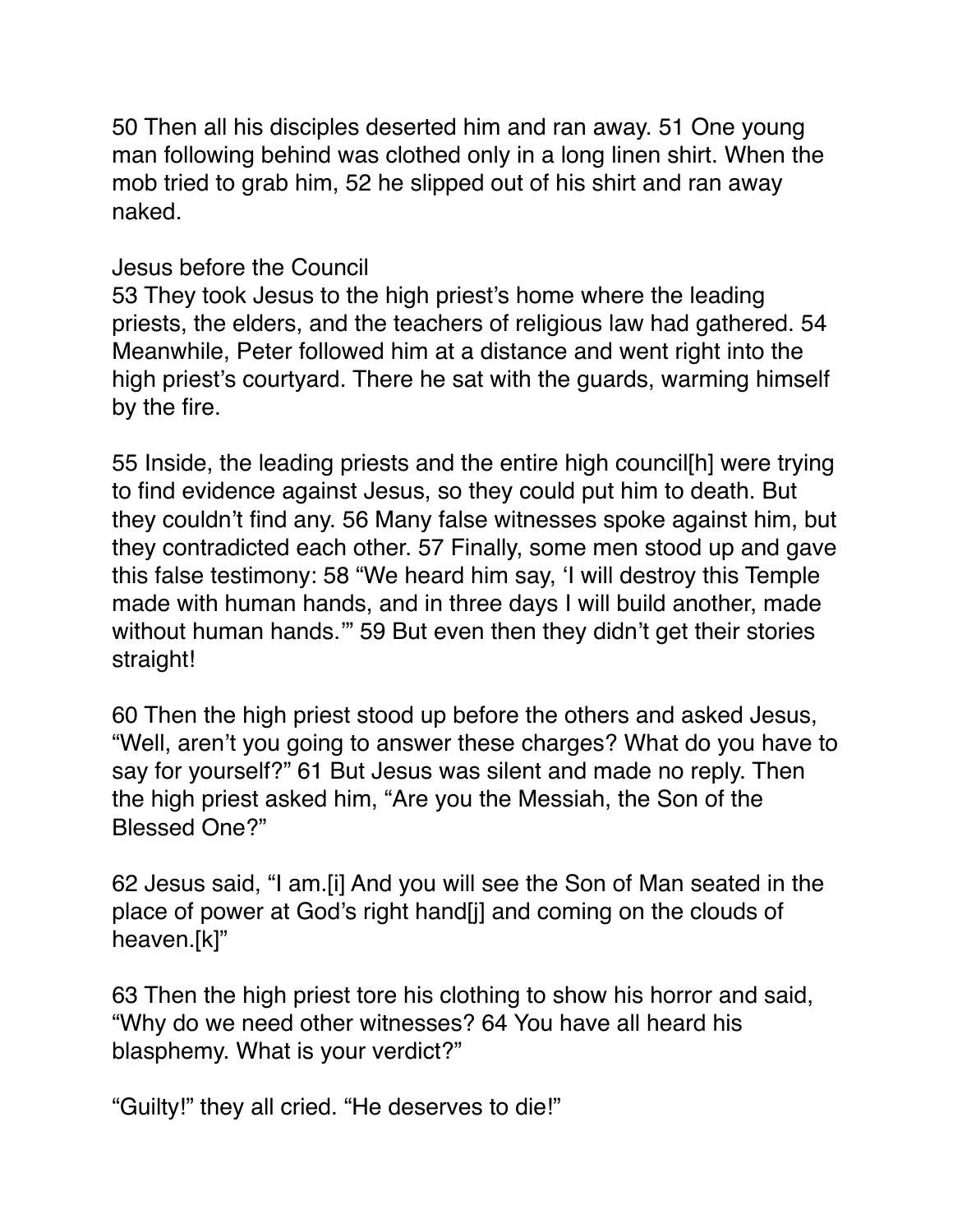65 Then some of them began to spit at him, and they blindfolded him and beat him with their fists. "Prophesy to us," they jeered. And the guards slapped him as they took him away.

Peter Denies Jesus

66 Meanwhile, Peter was in the courtyard below. One of the servant girls who worked for the high priest came by 67 and noticed Peter warming himself at the fire. She looked at him closely and said, "You were one of those with Jesus of Nazareth.[l]"

68 But Peter denied it. "I don't know what you're talking about," he said, and he went out into the entryway. Just then, a rooster crowed. [m]

69 When the servant girl saw him standing there, she began telling the others, "This man is definitely one of them!" 70 But Peter denied it again.

A little later some of the other bystanders confronted Peter and said, "You must be one of them, because you are a Galilean."

71 Peter swore, "A curse on me if I'm lying—I don't know this man you're talking about!" 72 And immediately the rooster crowed the second time.

Suddenly, Jesus' words flashed through Peter's mind: "Before the rooster crows twice, you will deny three times that you even know me." And he broke down and wept.

# MARK 15

15 Very early in the morning the leading priests, the elders, and the teachers of religious law—the entire high council[a]—met to discuss their next step. They bound Jesus, led him away, and took him to Pilate, the Roman governor.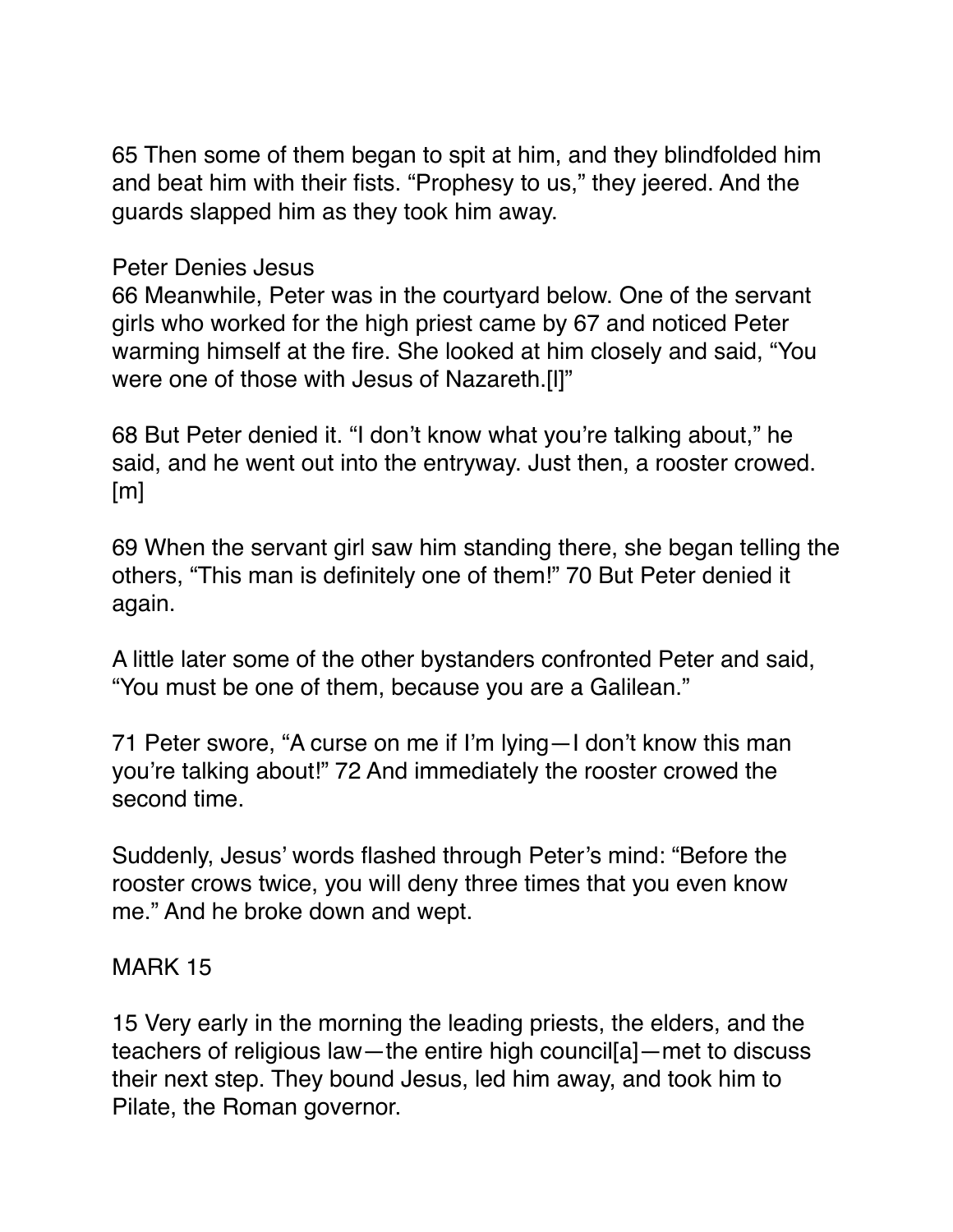2 Pilate asked Jesus, "Are you the king of the Jews?"

Jesus replied, "You have said it."

3 Then the leading priests kept accusing him of many crimes, 4 and Pilate asked him, "Aren't you going to answer them? What about all these charges they are bringing against you?" 5 But Jesus said nothing, much to Pilate's surprise.

6 Now it was the governor's custom each year during the Passover celebration to release one prisoner—anyone the people requested. 7 One of the prisoners at that time was Barabbas, a revolutionary who had committed murder in an uprising. 8 The crowd went to Pilate and asked him to release a prisoner as usual.

9 "Would you like me to release to you this 'King of the Jews'?" Pilate asked. 10 (For he realized by now that the leading priests had arrested Jesus out of envy.) 11 But at this point the leading priests stirred up the crowd to demand the release of Barabbas instead of Jesus. 12 Pilate asked them, "Then what should I do with this man you call the king of the Jews?"

13 They shouted back, "Crucify him!"

14 "Why?" Pilate demanded. "What crime has he committed?"

But the mob roared even louder, "Crucify him!"

15 So to pacify the crowd, Pilate released Barabbas to them. He ordered Jesus flogged with a lead-tipped whip, then turned him over to the Roman soldiers to be crucified.

The Soldiers Mock Jesus

16 The soldiers took Jesus into the courtyard of the governor's headquarters (called the Praetorium) and called out the entire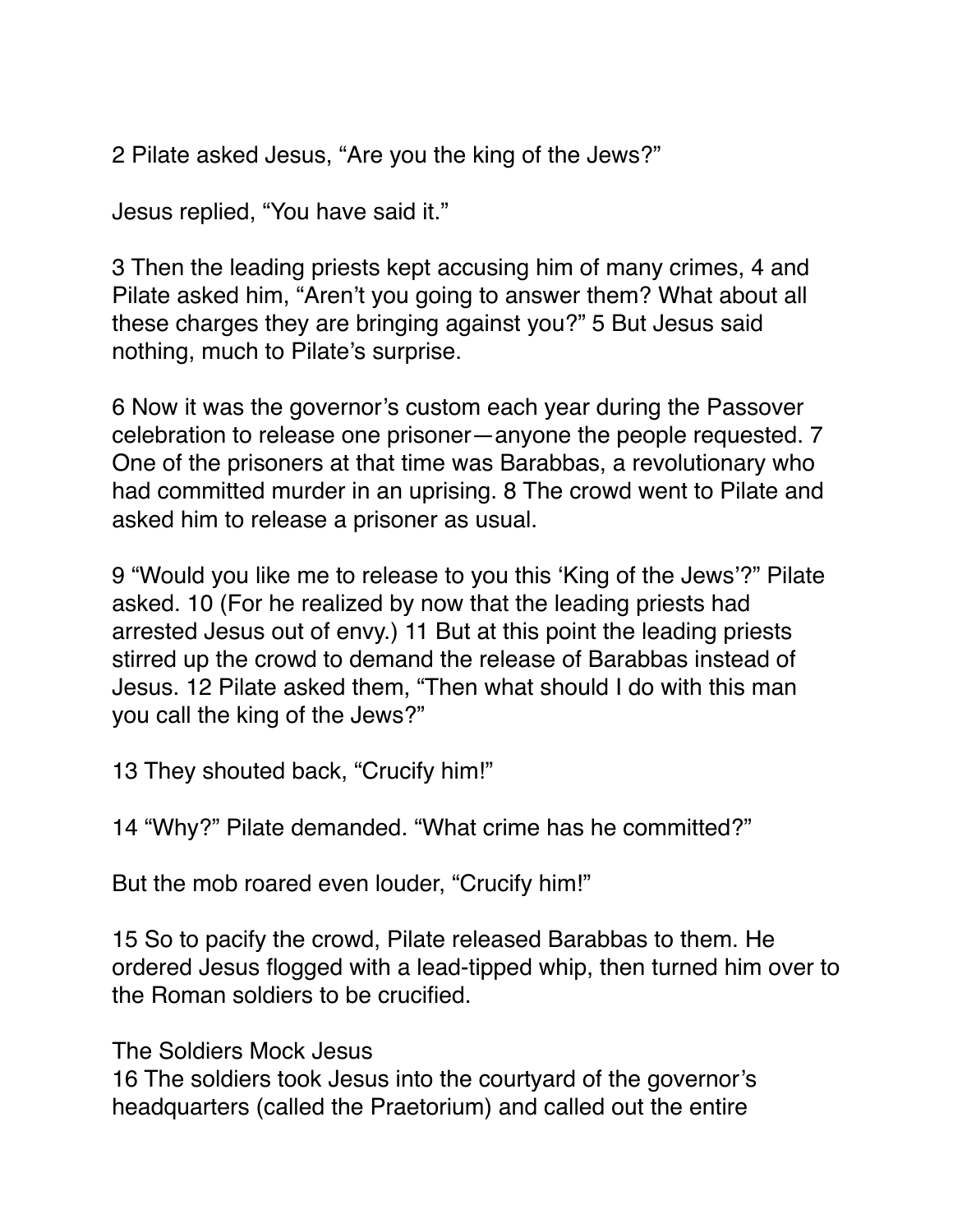regiment. 17 They dressed him in a purple robe, and they wove thorn branches into a crown and put it on his head. 18 Then they saluted him and taunted, "Hail! King of the Jews!" 19 And they struck him on the head with a reed stick, spit on him, and dropped to their knees in mock worship. 20 When they were finally tired of mocking him, they took off the purple robe and put his own clothes on him again. Then they led him away to be crucified.

## The Crucifixion

21 A passerby named Simon, who was from Cyrene, was coming in from the countryside just then, and the soldiers forced him to carry Jesus' cross. (Simon was the father of Alexander and Rufus. Romans 16:13) 22 And they brought Jesus to a place called Golgotha (which means "Place of the Skull"). 23 They offered him wine drugged with myrrh, but he refused it.

24 Then the soldiers nailed him to the cross. They divided his clothes and threw dice to decide who would get each piece. 25 It was nine o'clock in the morning of the first day of Passover - at the time of the Passover sacrifice - when they crucified him. 26 A sign announced the charge against him. It read, "The King of the Jews." 27 Two revolutionaries were crucified with him, one on his right and one on his left.

29 The people passing by shouted abuse, shaking their heads in mockery. "Ha! Look at you now!" they yelled at him. "You said you were going to destroy the Temple and rebuild it in three days. 30 Well then, save yourself and come down from the cross!"

31 The leading priests and teachers of religious law also mocked Jesus. "He saved others," they scoffed, "but he can't save himself! 32 Let this Messiah, this King of Israel, come down from the cross so we can see it and believe him!" Even the men who were crucified with Jesus ridiculed him.

The Death of Jesus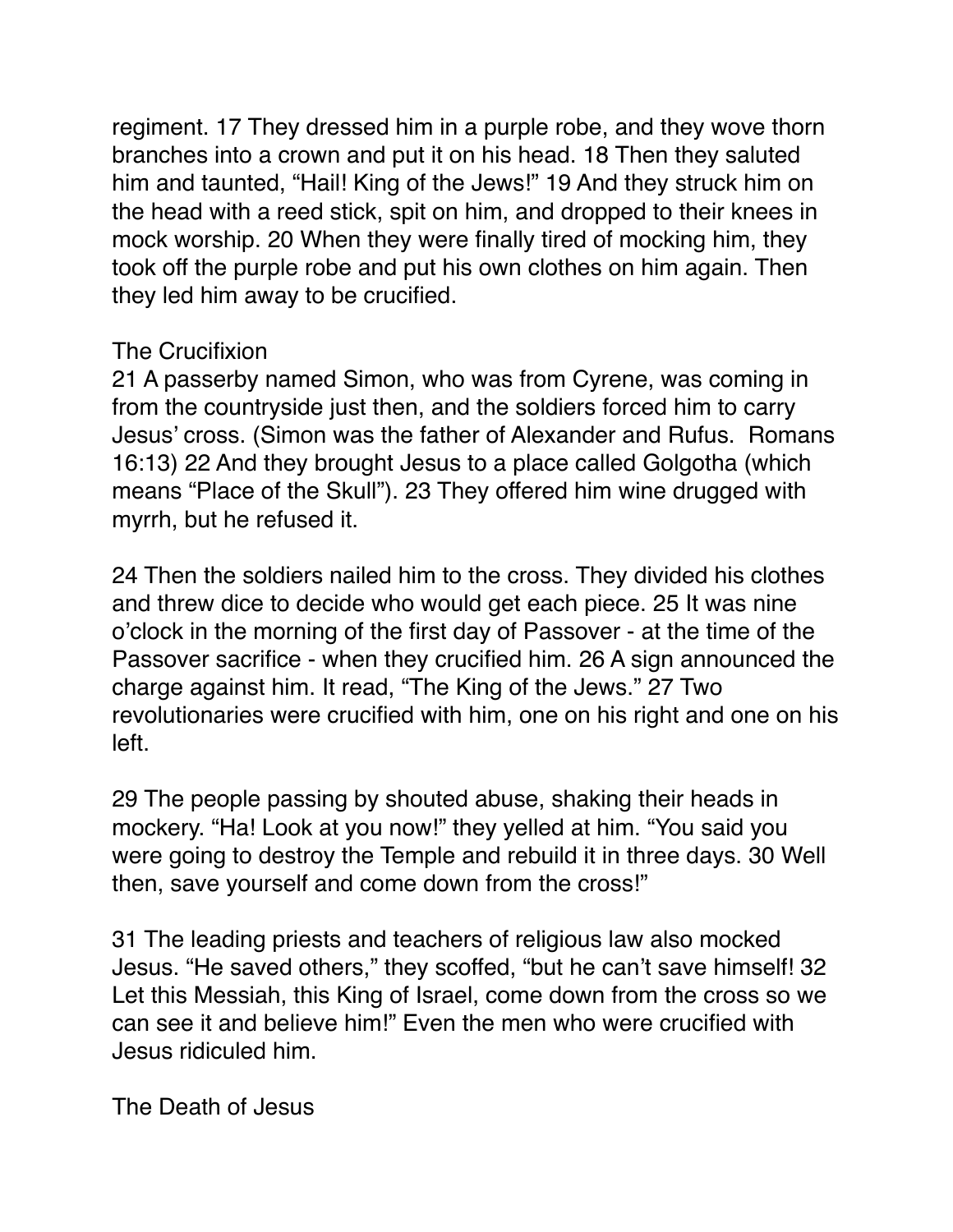33 At noon, darkness fell across the whole land until three o'clock. 34 Then at three o'clock Jesus called out with a loud voice, "Eloi, Eloi, lema sabachthani?" which means "My God, my God, why have you abandoned me?"

35 Some of the bystanders misunderstood and thought he was calling for the prophet Elijah. 36 One of them ran and filled a sponge with sour wine, holding it up to him on a reed stick so he could drink. "Wait!" he said. "Let's see whether Elijah comes to take him down!"

37 Then Jesus uttered another loud cry and breathed his last. 38 And the curtain in the sanctuary of the Temple was torn in two, from top to bottom.

39 When the Roman officer who stood facing him saw how he had died, he exclaimed, "This man truly was the Son of God!"

40 Some women were there, watching from a distance, including Mary Magdalene, Mary (the mother of James the younger and of Joseph), and Salome. 41 They had been followers of Jesus and had cared for him while he was in Galilee. Many other women who had come with him to Jerusalem were also there.

#### The Burial of Jesus

42 This all happened on Friday, the day of preparation, the day before the Sabbath. As evening approached, 43 Joseph of Arimathea [up until now, a secret believer] took a risk and went to Pilate and asked for Jesus' body. (Joseph was an honored member of the high council, and he was waiting for the Kingdom of God to come.) 44 Pilate couldn't believe that Jesus was already dead, so he called for the Roman officer and asked if he had died yet. 45 The officer confirmed that Jesus was dead, so Pilate told Joseph he could have the body. 46 Joseph bought a long sheet of linen cloth. Then he took Jesus' body down from the cross, wrapped it in the cloth, and laid it in a tomb that had been carved out of the rock. [Isa. 53:9] Then he rolled a stone in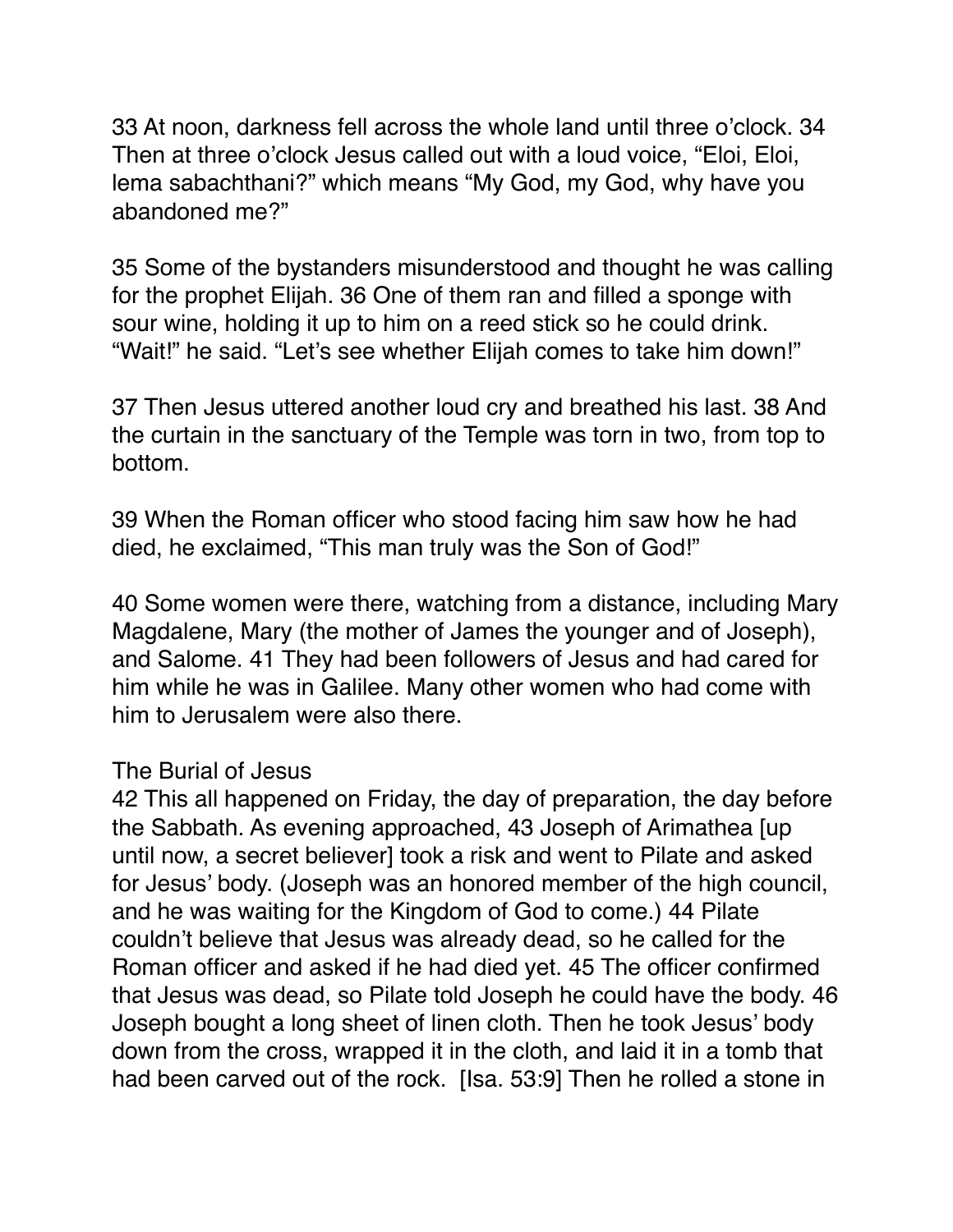front of the entrance. 47 Mary Magdalene and Mary the mother of Joseph saw where Jesus' body was laid.

#### MARK 16

Saturday evening, when the Sabbath ended, Mary Magdalene, Mary the mother of James, and Salome went out and purchased burial spices so they could anoint Jesus' body - showing they are not anticipating his resurrection. 2 Very early on Sunday morning, just at sunrise, they went to the tomb. 3 On the way they were asking each other, "Who will roll away the stone for us from the entrance to the tomb?" 4 But as they arrived, they looked up and saw that the stone, which was very large, had already been rolled aside.

5 When they entered the tomb, they saw a young man clothed in a white robe sitting on the right side. The women were shocked, 6 but the angel said, "Don't be alarmed. You are looking for Jesus of Nazareth, who was crucified. He isn't here! He is risen from the dead! Look, this is where they laid his body. 7 Now go and tell his disciples, including Peter, that Jesus is going ahead of you to Galilee. You will see him there, just as he told you before he died."

8 The women fled from the tomb, trembling and bewildered, and they said nothing to anyone because they were too frightened.

[The most ancient manuscripts of Mark conclude with verse 16:8. Later manuscripts add one or both of the following endings.]

[Shorter Ending of Mark]

Then they briefly reported all this to Peter and his companions. Afterward Jesus himself sent them out from east to west with the sacred and unfailing message of salvation that gives eternal life. Amen.

[Longer Ending of Mark]